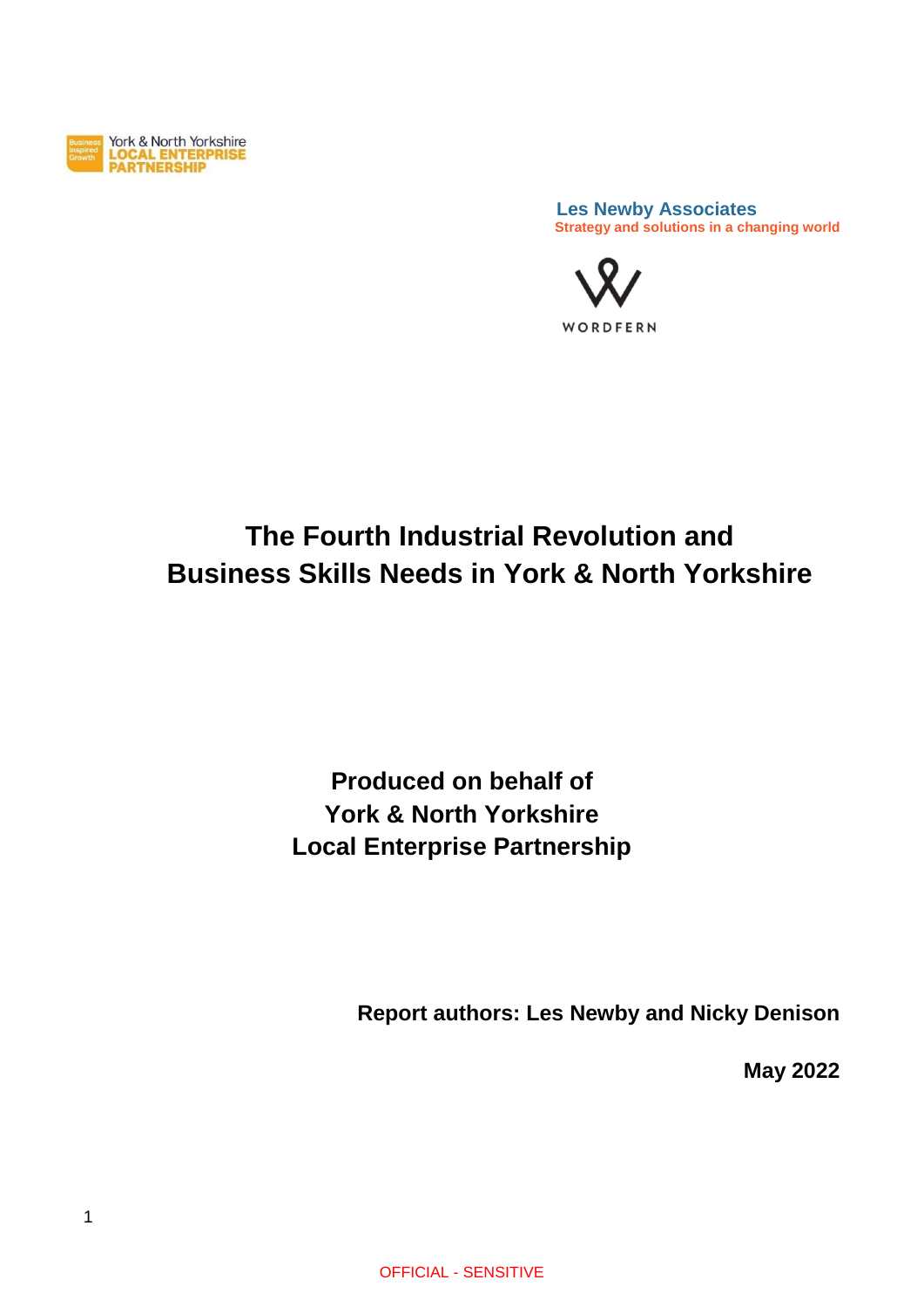# **Contents**

| 1.              |                                                                        |  |
|-----------------|------------------------------------------------------------------------|--|
| 2.              |                                                                        |  |
| 2.1             | Automation, robotics, artificial intelligence and machine learning  10 |  |
| 2.2             |                                                                        |  |
| 2.3             |                                                                        |  |
| 3.              |                                                                        |  |
| 3.1             | Overall perceived importance of 4IR skills and expertise 15            |  |
| 3.2             |                                                                        |  |
| 3.3             | Skills gaps and ability to access and build 4IR related skills  18     |  |
| 3.4             |                                                                        |  |
| 3.5             |                                                                        |  |
| 3.6             |                                                                        |  |
| 4.              |                                                                        |  |
| 4.1             | Position and perspectives in higher and further education 26           |  |
| 4.2             |                                                                        |  |
| 4.3             |                                                                        |  |
| 5.              |                                                                        |  |
| 5.1 Conclusions |                                                                        |  |
|                 |                                                                        |  |
|                 |                                                                        |  |
|                 |                                                                        |  |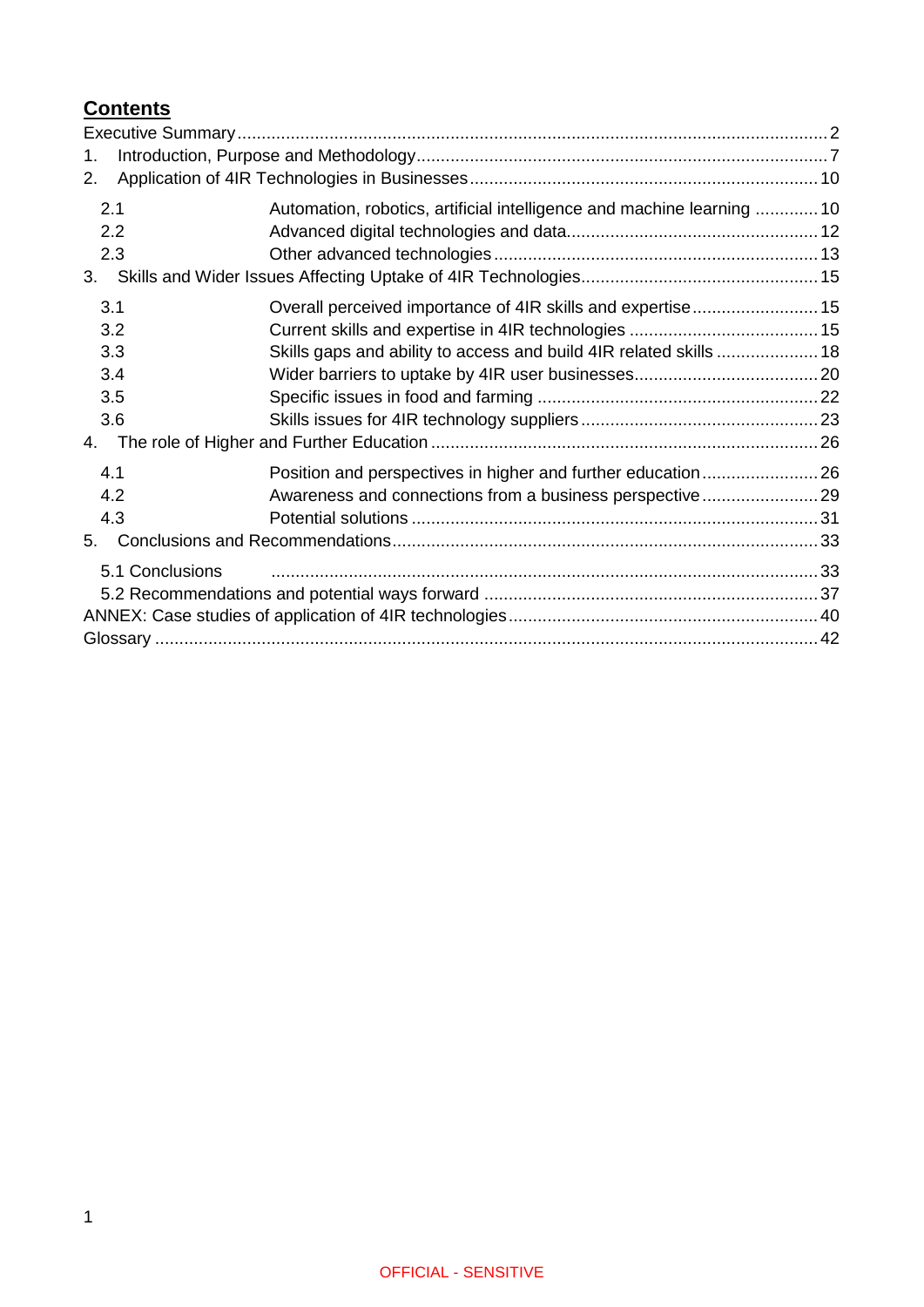# <span id="page-2-0"></span>**Executive Summary**

Les Newby Associates and Nicky Denison/Wordfern Ltd completed this research on behalf of York & North Yorkshire Local Enterprise Partnership (Y&NY LEP) to advance understanding of how skills issues are affecting uptake of fourth industrial revolution<sup>1</sup> (4IR) technologies by businesses in the area and what can be done to support this.

The research explores how far a selection of businesses (focused mostly on medium sized and larger businesses in the engineering/manufacturing sector) are aware of and using these technologies, their associated skills needs, and the extent to which they are engaging with Higher and Further Education (HE and FE) and other educational and training bodies. It also explores the position within businesses supplying 4IR technologies to others; and provides some headlines from an HE and FE perspective. We undertook the research between December 2021 and February 2022, using engagement with 17 businesses, four educational providers and five other organisations and networks. The overall conclusions and recommendations from the research are described in full in Section 5 but in summary are set out below.

### **Conclusions**

### **Current and future application of 4IR technologies by businesses**

- Larger and international businesses and are often forward looking and active in a wide range of advanced technologies including those technologies relating to data and computing, automation, robotics and advanced production. A small minority are at the forefront of their industries, others know much about what is achievable in principle and are moving towards practical application.
- SMEs may use advanced technologies in a few areas that are core to what they do, but rarely have specialists to cover wider areas, and knowledge and application is more limited.
- Engineering and manufacturing businesses tend to use 4IR technologies to help create or produce something physical e.g. via automation and robotics, or the use of innovative new materials. There is some use of additive manufacturing; however, this is often small scale and for prototypes only, because it can be slow and expensive to use at scale.
- Application of cloud computing and data technologies is more common, and businesses expect that application of these technologies will grow further. However, uptake of new technologies that support businesses to extract and analyse data to its full potential is variable.
- Digital technology is intrinsic to developments in agri-tech e.g. in GPS trackers, automated vehicles and precision agriculture. As a result, farms now produce significant amounts of data. However, many farmers do not know how to amalgamate, process and interpret this data in a way that is beneficial to their business.
- Although not widespread, there is some evidence of there being a culture of scepticism towards advanced data and IT technologies within some traditional businesses and amongst some of their engineers. In farming, there is a generational gap between older and younger workers in relation to understanding and willingness to learn and apply advanced technologies.

<sup>1</sup> See Glossary for Fourth Industrial Revolution description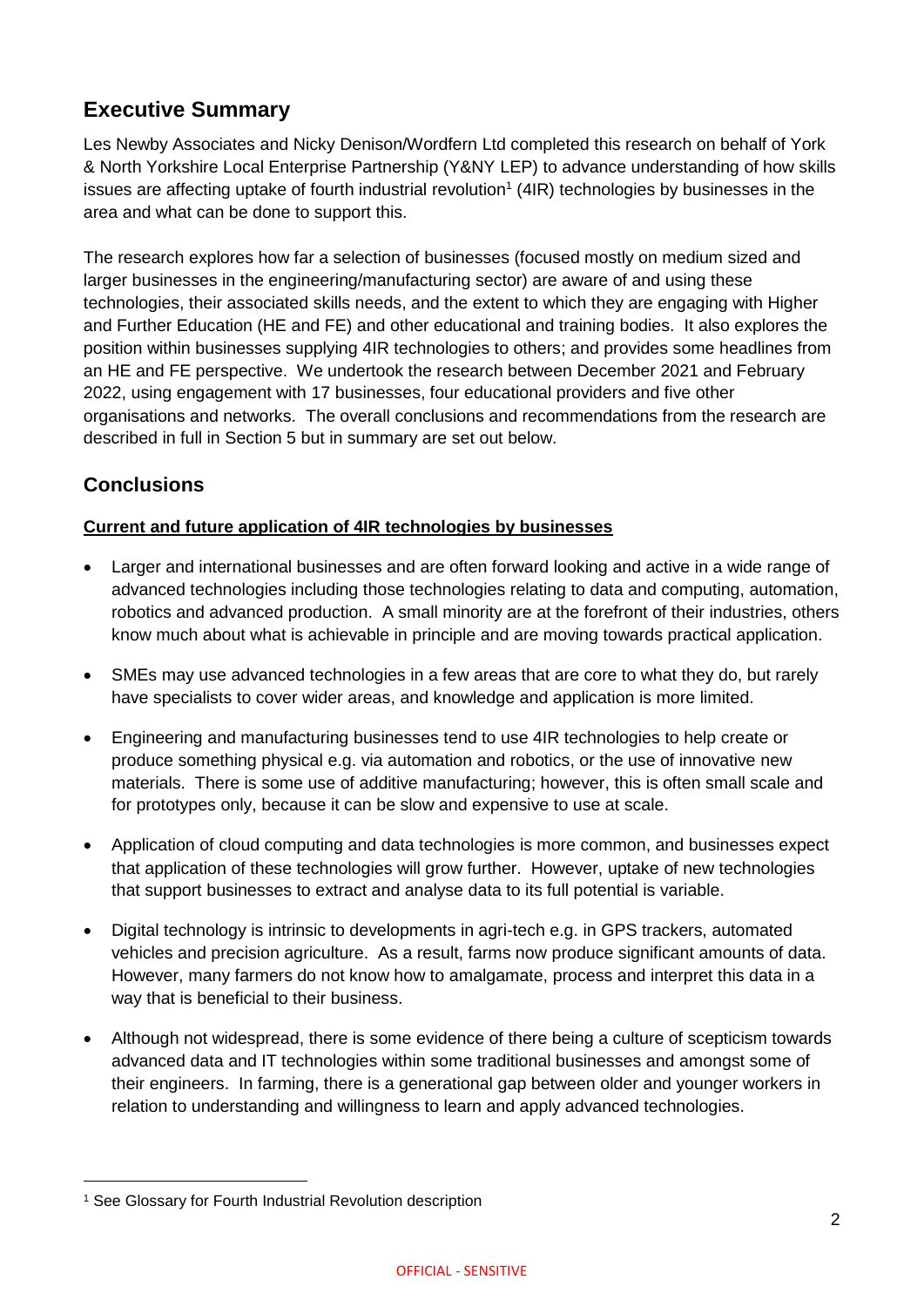- A good deal of highly advanced digital technology e.g. quantum computing, remains confined to the world of academia and major tech companies such as Google. It has not yet become more mainstream in the way that other digital technologies such as Cloud computing have.
- For many larger businesses, the green agenda is a central driver in the pursuit of new technology and solutions.
- The pace of change in tech is extremely fast and this makes it hard for businesses and educational institutions alike to keep up. Some technologies are perceived as being for *"tomorrow's problems"* and require forward looking businesses to implement them.
- There is scope to consider how businesses and institutions in Y&NY can best collaborate with others active in this space nationally, such as Make UK<sup>2</sup> and university centres of expertise, including in York.

### **Current attitudes, understanding, skills and expertise**

- Many businesses see skills levels in this area as important, sometimes vitally so. Some already have or are developing relevant skills within their workforce, others access them mainly through external suppliers and consultants, and sometimes universities.
- Businesses usually believe that they have reasonable or good awareness about relevant 4IR technologies, although this is often seen as sufficient rather than specialist in nature. Most businesses do not feel they are missing out on opportunities through lack of skills but do see that they are on a learning curve and would like to enhance their skills and understanding. A minority of businesses are more expert, usually larger and international ones.
- In SMEs, understanding of 4IR technologies and their opportunities is often down to one or a few individuals who are interested in this area more than trained experts. Others see that it is mainly an area for younger employees to lead on. Whilst this is a pragmatic response, it can be questioned in terms of the scale and reliability of expertise and whether or not this is an appropriate long-term solution.
- While many businesses feel they have enough awareness of 4IR technologies and their opportunities, it is hard to know how far this perception is sufficiently robust, or whether it may be misplaced in some instances given the range of 4IR technologies and the pace of their development.

### **Skills needs, issues and shortages**

- More than two thirds of relevant companies face challenges in recruiting to highly skilled technical roles. These range from surmountable to severe in terms of how far and easily challenges can be overcome, and their impact on a business. People with the right expertise are highly sought after in a very competitive, global labour market with major skills shortages.
- Examples of hard to recruit roles within businesses using 4IR technologies include software engineers, robotics engineers, data scientists and analysts, as well as roles in Cloud computing, new areas of green technology, and high level biological/chemical expertise.

<sup>2</sup> Make UK is the national industry body for manufacturing<https://www.makeuk.org/>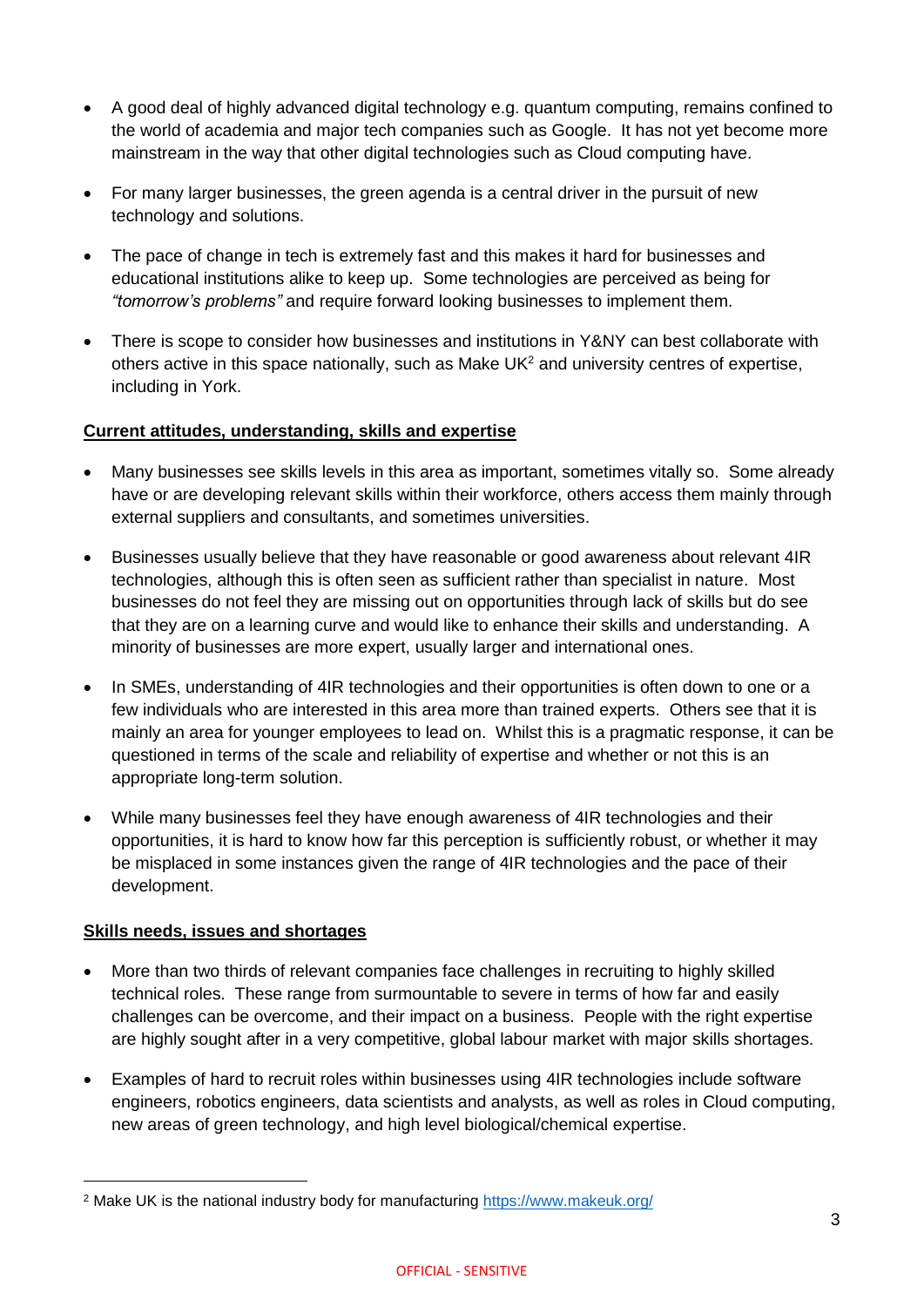- Roles and specialisms where 4IR supplier businesses face skills and recruitment challenges include computer scientists and technical computing skills, coding/software skills, specific embedded software skills, electrical engineers and mechanical engineers, as well as individuals with strong analytical, logic and mathematical skills who can be moulded to specific roles.
- Recruitment is made more complex as businesses are sometimes seeking individuals with multiple skills sets e.g. engineers who also have skills in automation, robotics and digital fields.
- Businesses using and supplying 4IR technologies seek aptitude and capability as well as technical skills. They are looking for people who are creative, practical, can self-learn and are able to apply knowledge in a business setting - and often say that these attributes are lacking.
- Recruitment challenges are greater for businesses in remote locations seeking to recruit young people. Solutions focused on transport and access may be appropriate in these cases. Additionally, shifts to greater online or hybrid working are widening the geography from which companies are recruiting from for specialist roles – across the UK and sometimes internationally.
- From a farming perspective, advances in technology demand skills in digital technology, data analysis, and electrical engineering. However, there are barriers to engaging with and delivering training to time-poor farmers who are sometimes resistant to change.

### **Connections between businesses and education**

- Of the institutions we spoke to, only the University of York<sup>3</sup> is seeing strong and growing demand for advanced technology courses and expects to grow its provision as a result. For others, demand is growing more moderately. This correlates with input that most businesses tended to look towards HE rather than FE for advanced technology skills.
- There are examples of good business-education collaboration. However, there is also a lack of clarity in businesses about the range of courses available across institutions, the skills that they can foster in learners, and how to go about finding an institution that best fits with their needs.
- Educational institutions are keen to develop their links with businesses. However, they perceive that opportunities to do this locally are constrained by the relatively limited numbers of businesses of sufficient scale and technological complexity.
- Integrating content on advanced technologies such as robotics and new digital technologies into apprenticeships and FE/HE courses is important, so that 4IR tech awareness is mainstreamed.
- Educational institutions need to support learners to develop aptitude, capability and practical experience as well as academic credentials and theoretical understanding. A large increase in the number of undergraduate (and other) placements was seen as a good way to foster this blend of academic and hands-on learning, as placements are valued where they are happening.
- It is unrealistic to expect all advanced technology to be taught via HE and FE. Partnerships between education and businesses are essential too, not least because the private sector is better able to provide much of the costly, cutting-edge equipment required. Technology suppliers also have a role to play in imparting good quality information and training.

<sup>3</sup> <https://www.york.ac.uk/>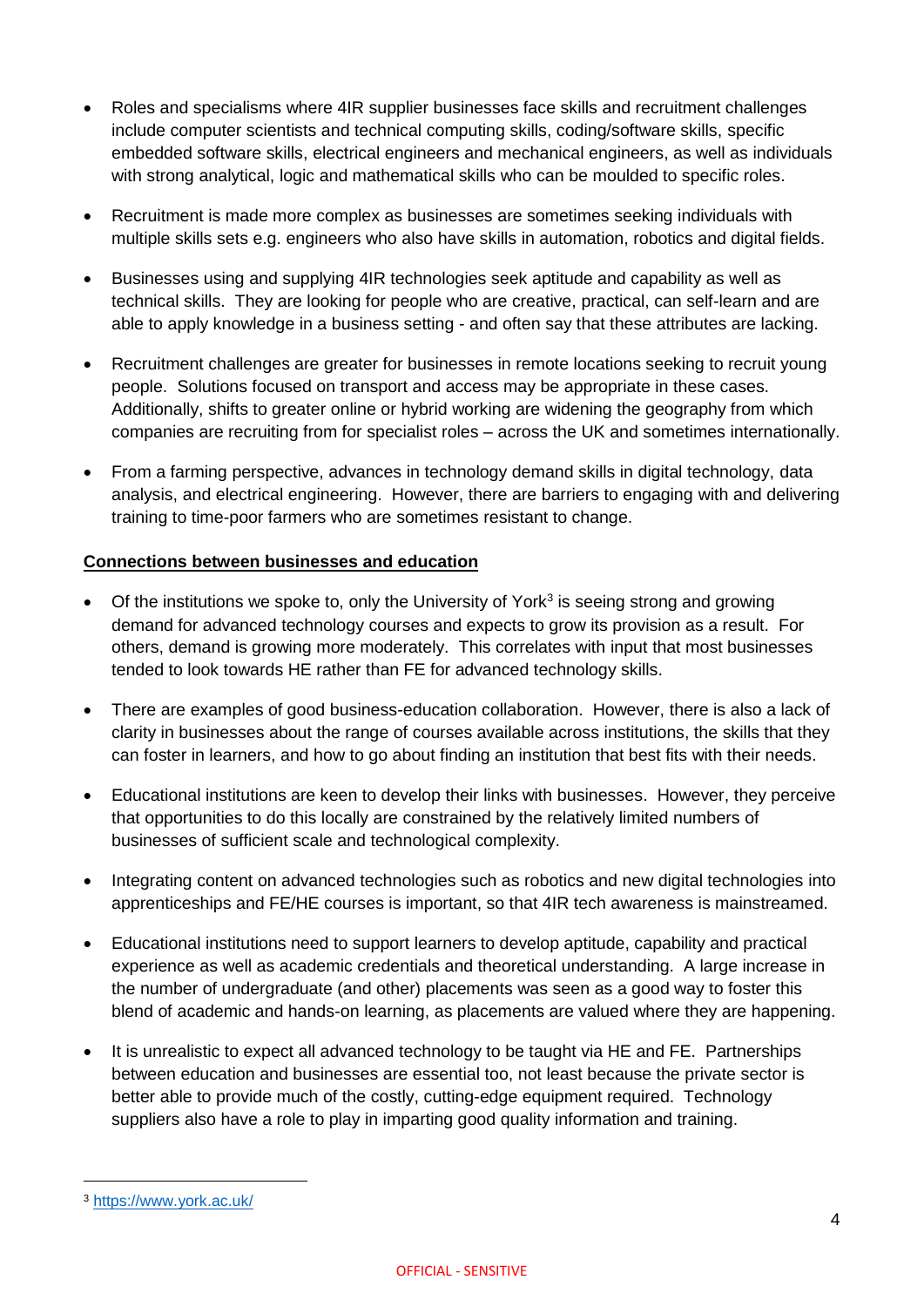- Jobs that demand skills in advanced technologies are typically high quality and well paid. Apprenticeships, especially at degree level, will be one way of ensuring the right blend of academic and hands-on learning, and there are examples of them working well in Y&NY.
- There continues to be a need to shift perceptions amongst learners about the attractiveness of STEM<sup>4</sup> subjects and the careers opportunities they afford. This will be key to tackling diversity issues, including a major deficit in females pursuing STEM based subjects and careers.

#### **Other barriers and issues affecting uptake**

- Barriers to greater adoption of advanced technologies include the scale of investment required, high entry costs and the ability to access finance.
- Automation is a long-term shift in the processes of a business and is largely irreversible in nature. Businesses must therefore have a very high degree of certainty that automation is the right solution for them before they are prepared to commit the necessary capital investment.
- Some new products and the technologies must be certified before they can be approved for sale or use. This can limit and slow down new tech based developments.
- There may be issues around wholesale reliance on new technology if this presents vulnerabilities. Some interviewees noted that certain technological changes e.g. on big data and new computing systems, can be prone to cost overruns and long delays.
- We uncovered few if any collaborations between different businesses on 4IR technologies, but some businesses did express an interest in exploring such relationships.

### **Recommendations and potential ways forward**

**Recommendation 1**: Improve information and awareness in businesses about how educational institutions can help them with 4IR skills needs, expertise and equipment. Solutions may include the use of a shared platform setting out the HE/FE offer, proactive communications, or brokerage to connect businesses to provision. In parallel, improve awareness in relevant HE and FE departments about local businesses active in this sphere.

**Recommendation 2**: Encourage expanded provision around the most relevant HE courses to provide more skilled graduates, for example in robotics, computer science, cyber security and data analysis, in order to widen the local talent pool, and ensure this is shaped by business demand.

**Recommendation 3**: Integrate 4IR content into relevant HE and FE courses to help foster and widen technical skills and awareness in the future workforce.

**Recommendation 4**: Increase demand from young people to study and seek careers in 4IR related subjects/specialisms, including through IAG that fully demonstrates career opportunities, promotion of tech/STEM in education, and focus on diversity and engaging more girls in these subjects.

**Recommendation 5**: Work with education institutions to radically increase the number of relevant courses that offer undergraduate (and other) placements in businesses applying 4IR technologies.

<sup>4</sup> Science, Technology, Engineering and Maths based subjects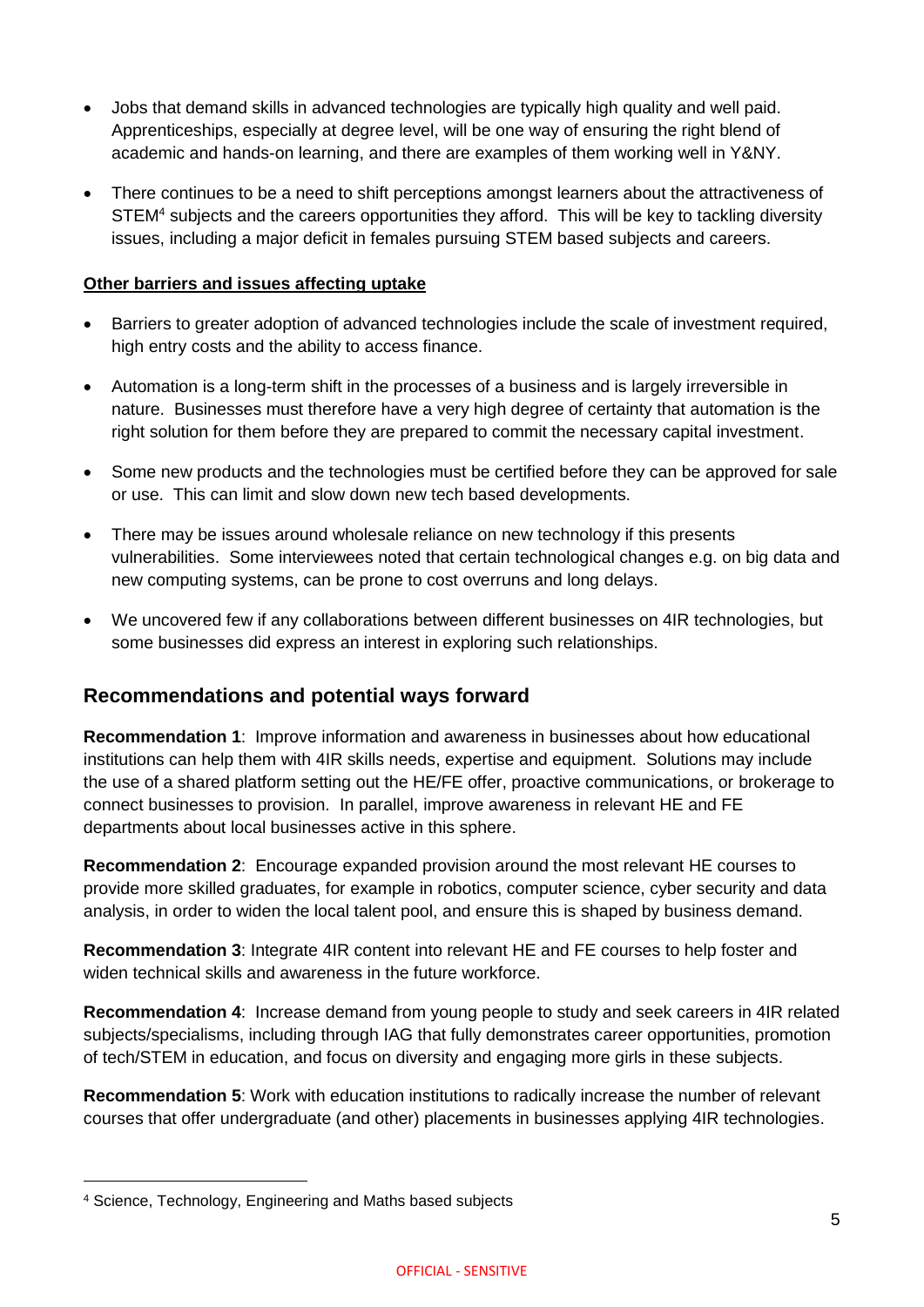**Recommendation 6**: Promote awareness and uptake of apprenticeship opportunities in this field, including through raising the perceived value of this pathway and highlighting the potential of degree level apprenticeships to build academic and practical skills.

**Recommendation 7**: Encourage and communicate provision of shorter and flexible training courses for businesses to upskill employees, as there is likely to be greater take up of bite-size or incremental learning that is manageable within tight financial and time constraints.

**Recommendation 8**: Explore the potential to develop an advanced technology opportunities assessment service for SMEs. This could involve using advisers with broad understanding of both business needs and relevant technologies to identify opportunities and create links to expertise.

**Recommendation 9**:Consider the development of a Centre of Excellence for Advanced Technology, or a network of such hubs with different 4IR specialisms, linked to HE expertise, and connected to the Institute of Technology and relevant provision in FE. This would demonstrate and communicate what is possible through application of advanced technologies.

**Recommendation 10**: Continue to use business and innovation support to create the right environment for commercialising research and the creation of new businesses and university spinoffs. More widely, promote the region's attractive environment and quality of life to help attract high tech businesses and skilled workers, and enhance transport connectivity to jobs in relevant businesses in hard to access locations.

**Recommendation 11:** Capitalise upon business interest in the green/net zero agenda as a driver for innovation and utilisation of advanced technologies and promote such opportunities to SMEs.

**Recommendation 12:** Explore opportunities to help businesses with similar technological interests/opportunities to collaborate and exploit potential synergies, e.g. to share or rent out specialist equipment, to build and share expertise, or to seek joint funding.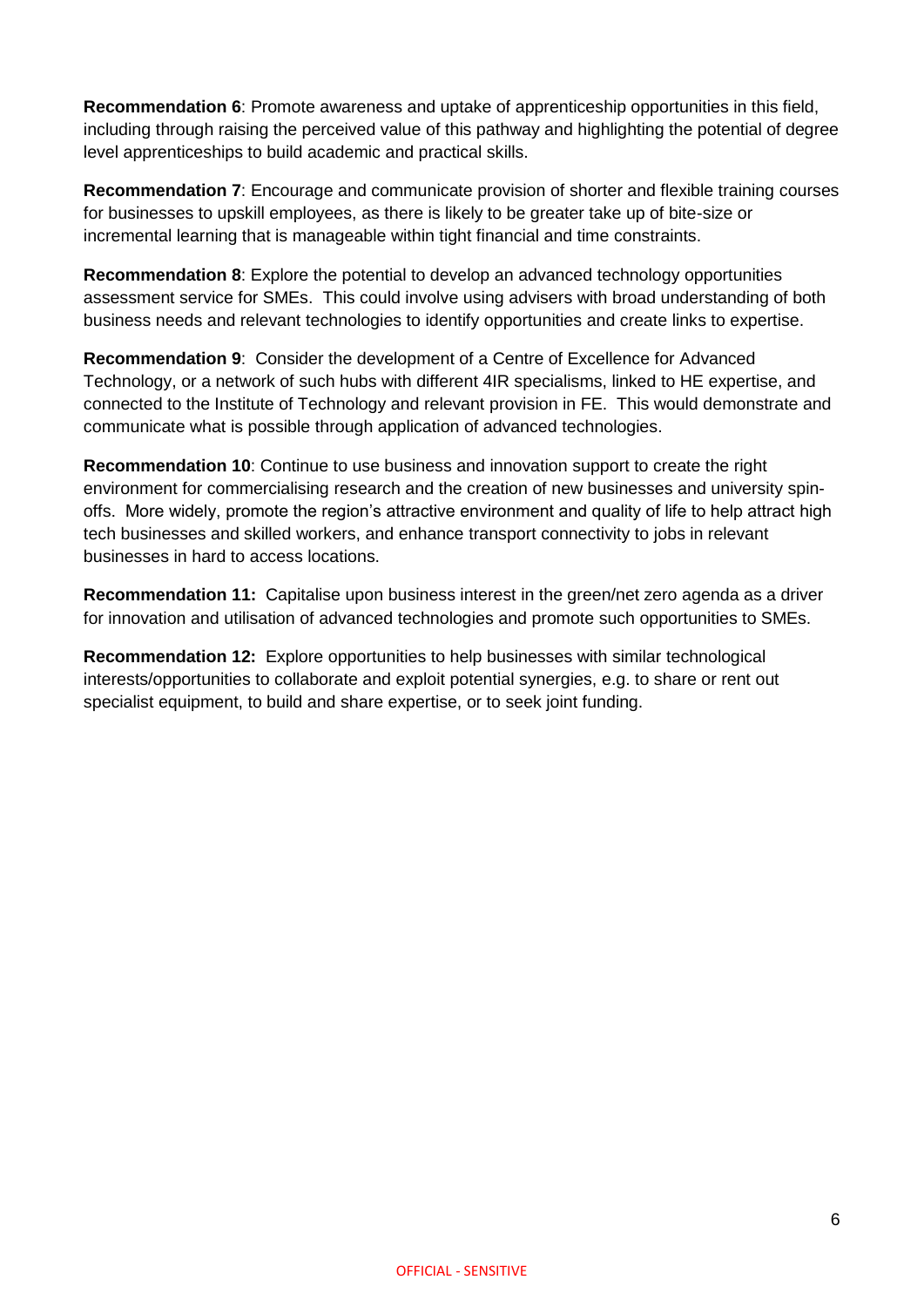# <span id="page-7-0"></span>**1. Introduction, Purpose and Methodology**

York and North Yorkshire Local Enterprise Partnership (Y&NY LEP) is keen to ensure that businesses have the skills they need to enable them to take advantage of advanced technologies that are leading edge for their sector and type of business and can be considered part of the Fourth Industrial Revolution (4IR).

In November 2021, the LEP commissioned Les Newby Associates and Nicky Denison/Wordfern Ltd to complete initial research into this area, and specifically to increase its understanding of:

- How far businesses are taking advantage of 4IR technologies
- How far they have appropriate awareness, understanding and expertise to make good use of these technologies, and to identify any specific areas where there are skills gaps
- Whether Higher and Further Education (HE and FE) or other training providers can play any further role in meeting emerging skills needs
- Any key barriers to progress and potential solutions, including potential for activities based on business clusters or collaboration.

We discussed potential sectors to focus on with the LEP and the West & North Yorkshire Chamber of Commerce<sup>5</sup> (as a partner in the research) and agreed there would be value in concentrating on two (sometimes linked) sectors: Engineering and Manufacturing, and Food, Farming and Agri-tech.

There is no hard and fast definition for what constitutes 4IR technologies, although in broad terms this is usually considered to be about the fusion of physical, digital and biological realms. The World Economic Forum discuss 4IR both in these terms and in terms of its impact on humanity:

*"The Fourth Industrial Revolution represents a fundamental change in the way we live, work and relate to one another. It is a new chapter in human development, enabled by extraordinary technology advances which are merging the physical, digital and biological worlds in ways that create both huge promise and potential peril. The speed, breadth and depth of this revolution is forcing us to rethink how countries develop, how organisations create value and even what it means to be human."<sup>6</sup>*

A wide range of technologies can be considered to be part of 4IR. For the purposes of this research, we grouped them into three broad categories:

- i) Automation, robotics, artificial intelligence (AI) and machine learning (i.e. technologies focused on machinery and computing that replicates or replaces human attributes)
- ii) Advanced digital technologies and data e.g. linked to quantum computing, cloud computing, big data, 5G and the internet of things
- iii) Other advanced technologies including new production technologies i.e. that improve production processes and/or products and not captured in i) and ii) e.g. nanotechnology, additive manufacturing, use of new materials, or advanced green, energy or transport technologies.

Very often these categories are connected, and we have used them as a practical tool for breaking a long and complex list of technologies into groups that are easier to communicate and report on,

<sup>5</sup> <https://www.wnychamber.co.uk/>

<sup>6</sup> <https://www.weforum.org/focus/fourth-industrial-revolution>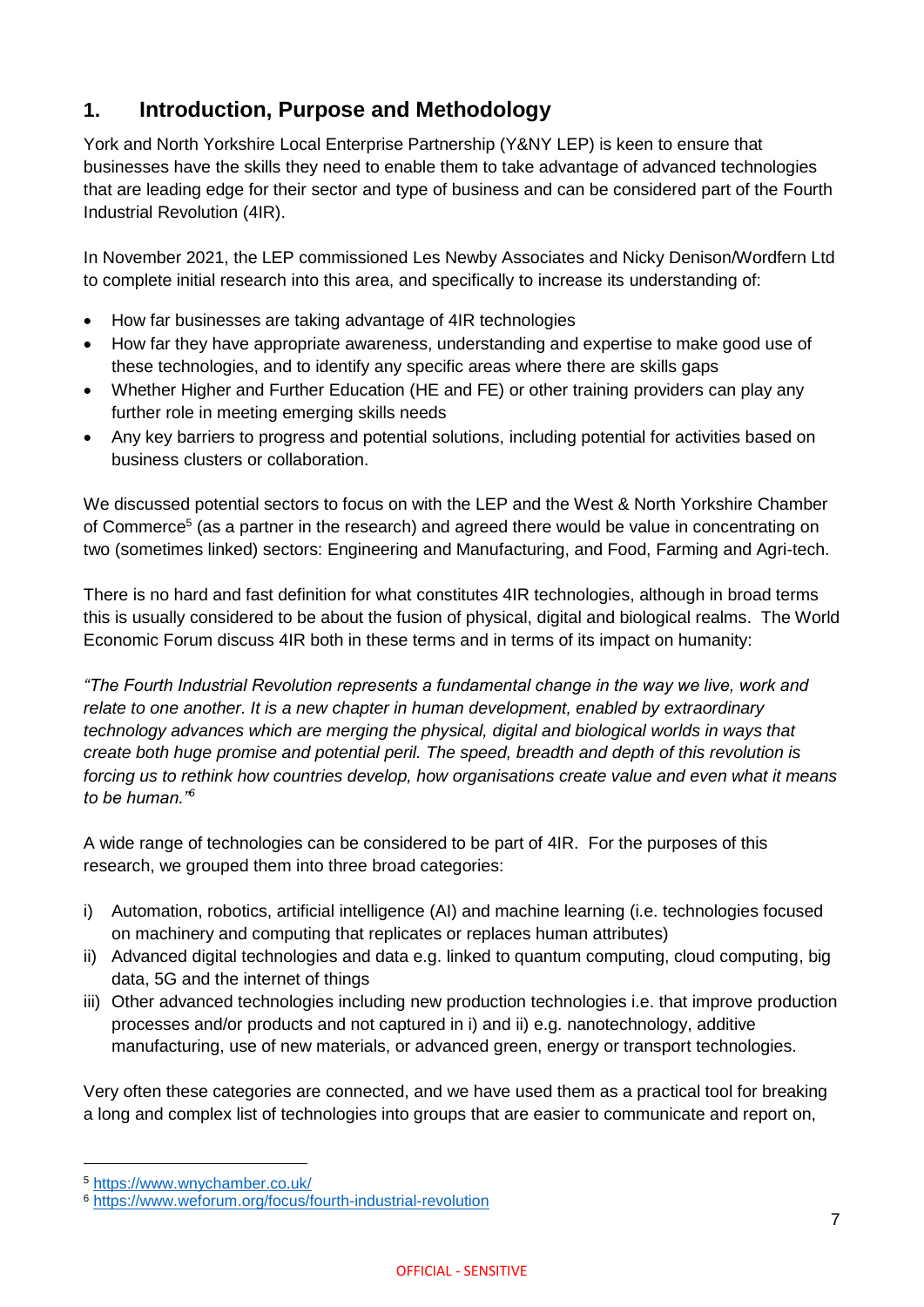rather than any hard and fast definition. Financial Technologies could be included, however, the companies we engaged with did not talk about this and hence it is not covered in this report.

We undertook this research between November 2021 and February 2022, targeting interviews with:

- a) Businesses who are 4IR technology users or who would expect to be in the near future
- b) Businesses who provide/supply 4IR technologies to others ('4IR suppliers')
- c) Other organisations and stakeholders with relevant expertise and insights including HE and FE, the Y&NY LEP and the West & North Yorkshire Chamber of Commerce.

We are grateful to the West & North Yorkshire Chamber of the Commerce, the Y&NY LEP, North Yorkshire County Council, City of York Council, KADA Research and the North Yorkshire Learning Providers Network for helping to identify and contact businesses. Table 1 summarises those we engaged with in each category, usually through semi-structured online interviews. Additionally, we engaged with the Yorkshire and Humber Apprenticeship Ambassador Network which brings together 60 businesses in the region, including nine in Y&NY as a route to gain wider inputs. We formulated a short online survey that was sent to this group in January 2022 and the results complement and triangulate with our main findings which are based on the interviews completed.

Finally, we note that there are parallels between this research and previous research commissioned by the LEP, notably into Digital Skills,<sup>7</sup> and to a lesser extent into Low Carbon and Circular Economy Skills.<sup>8</sup> Where appropriate we cross reference this research with wider research in the region. There are also potential connections to work on priority sectors in Y&NY and to skills issues such as progression and high performance working. We collaborated with consultants (KADA Research and Annabel Jelley in partnership with Tokos Solutions) leading studies into these areas.

| <b>Type of Stakeholder</b>                        | <b>Number of organisations</b><br>interviewed |
|---------------------------------------------------|-----------------------------------------------|
| 4IR business users                                | 12                                            |
| 4IR suppliers                                     | h.                                            |
| Universities and Further Education Colleges       |                                               |
| Representative bodies, network leads and experts* | 5                                             |
| <b>Total</b>                                      | 26                                            |

#### **Table 1: Breakdown of interviewees by type**

\* Y&H Apprenticeship Ambassador Group, Chamber of Commerce, YNY LEP, NY Learning Providers

This report draws out the main messages from our engagement with sections on:

- Overall application of 4IR technologies by business
- Skills and wider issues in these businesses that influence uptake
- 4IR suppliers and their skills issues

- The position, assets and role of HE and FE
- Overall conclusions and ways forward, including the potential of clustering and collaboration.

<sup>7</sup>[https://www.ynylep.com/Portals/0/adam/Stories/OhqqpV3Rg0aL68WCU08pNA/Body/YNY%20Digital%20Skills%20report.](https://www.ynylep.com/Portals/0/adam/Stories/OhqqpV3Rg0aL68WCU08pNA/Body/YNY%20Digital%20Skills%20report.%20%20Publication.%20Apr%2021..pdf) [%20%20Publication.%20Apr%2021..pdf](https://www.ynylep.com/Portals/0/adam/Stories/OhqqpV3Rg0aL68WCU08pNA/Body/YNY%20Digital%20Skills%20report.%20%20Publication.%20Apr%2021..pdf)

<sup>8</sup>[https://www.ynylep.com/Portals/0/adam/Stories/OhqqpV3Rg0aL68WCU08pNA/Body/YNY%20LC&CE%20Skills%20repor](https://www.ynylep.com/Portals/0/adam/Stories/OhqqpV3Rg0aL68WCU08pNA/Body/YNY%20LC&CE%20Skills%20report.%20%20Publication.%20Feb%2021.pdf) [t.%20%20Publication.%20Feb%2021.pdf](https://www.ynylep.com/Portals/0/adam/Stories/OhqqpV3Rg0aL68WCU08pNA/Body/YNY%20LC&CE%20Skills%20report.%20%20Publication.%20Feb%2021.pdf)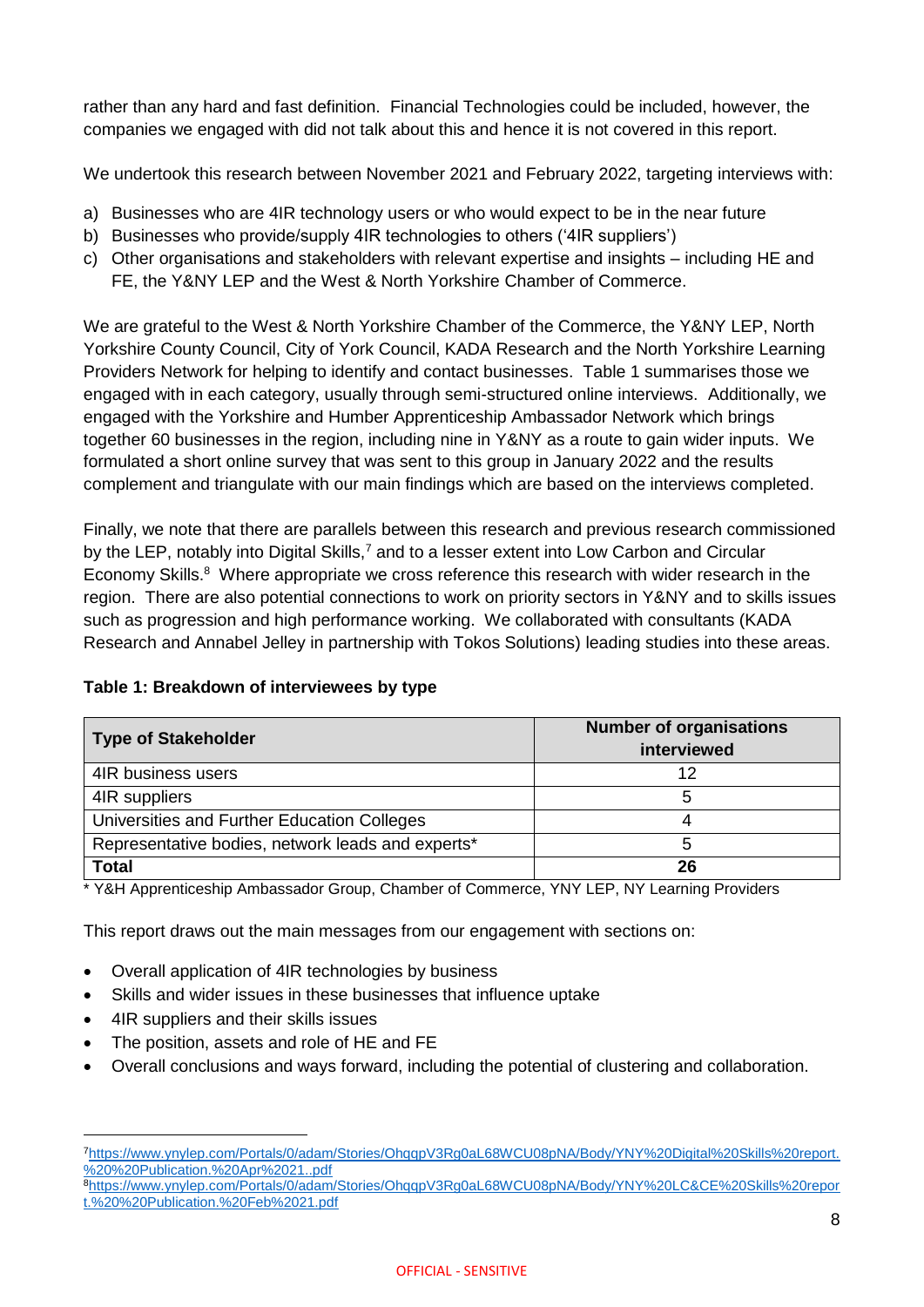We also provide two case studies (see Annex A), gathered from companies that we engaged with in this research, which demonstrate how 4IR technologies are being applied in practice and how businesses are responding to associated skills issues.

We would like to thank all the contributors for their support, time and insights. We have included quotes from interviews to reflect views without directly attributing them.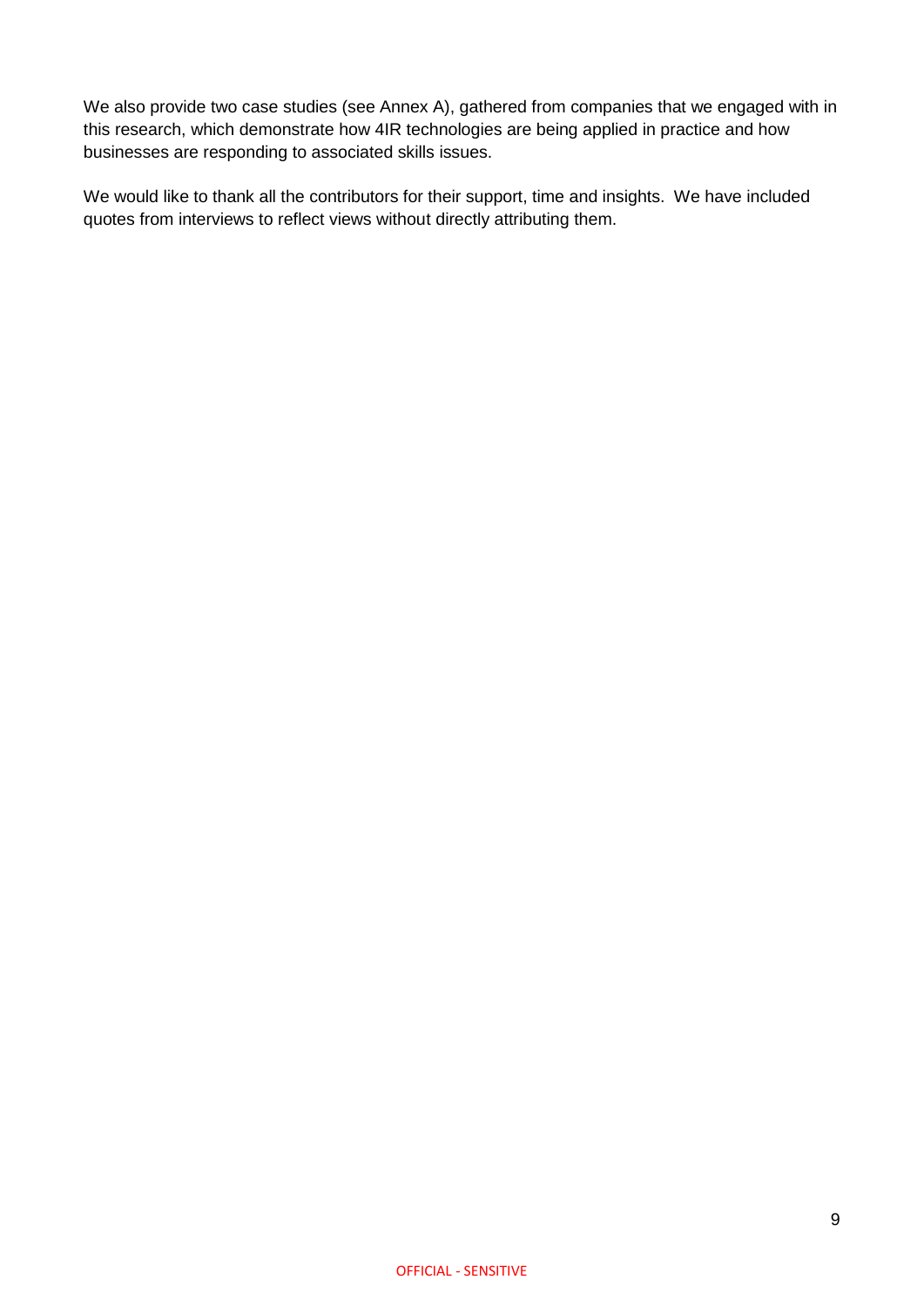# <span id="page-10-0"></span>**2. Application of 4IR Technologies in Businesses**

As outlined in the introduction, our research used a broad segmentation of three types of 4IR skills to assess current and future application in business, based on:

- i) Automation, robotics, artificial intelligence (AI) and machine learning (i.e. technologies focused on machinery and computing that replicate or replace human attributes)
- ii) Advanced digital technologies and data e.g. linked to quantum computing, cloud computing, big data, 5G and the internet of things
- iii) Other advanced technologies including new production technologies i.e. that improve production processes and/or products and not captured in i) and ii) e.g. nanotechnology, additive manufacturing, use of new materials, or advanced green, energy or transport technologies

Our analysis uses these categories to describe current and future technology uptake by the businesses with whom we engaged. Section 3 then explores skills issues in relation to them.

### <span id="page-10-1"></span>**2.1 Automation, robotics, artificial intelligence and machine learning**

### **2.1.1 Current application**

We asked those interviewed to what extent they were currently employing these technologies in their businesses. The response varied and tended towards higher usage of automation and robotics than AI and machine learning.

Two large companies described their use of automation and robotics as very high and central to driving the large-scale efficiencies. As one noted: *"we operate in a very technologically advanced sector, and we are at the forefront of this – we have very advanced understanding and application, and this will continue given the huge gains to be had."* These businesses were the only ones to discuss in any substantive manner their current use of AI and machine learning, with one making it intrinsic to their ability to push forward their automation ambitions: *"the data we capture and analyse is critical to making our automated machines as efficient as possible."* The other used it to a lesser but important degree in an automated design process.

A further small group of businesses had a good deal of current application. One had looked across their entire production system and introduced as much automation (and digitisation) as possible, in their view making around 85% of their process automated. Another used a lot of advanced instrumentation and robotic equipment in their laboratories; and a further had just created their first robotic factory for welding and painting. They described this as their first step into robotics but one they are looking to replicate in their two other factories.

The Chamber of Commerce noted that thinking on 4IR technologies in many businesses, including SMEs, is changing. This included being prompted by Brexit and Covid-19 related sharpening of supply chain arrangements and labour challenges:

#### *"Everyone's thinking of automating now…we're on the verge of a revolution [in using tech]."*

This change and advancement was reflected in the businesses we interviewed, where some had made important steps into tech application and automation. For example, one was using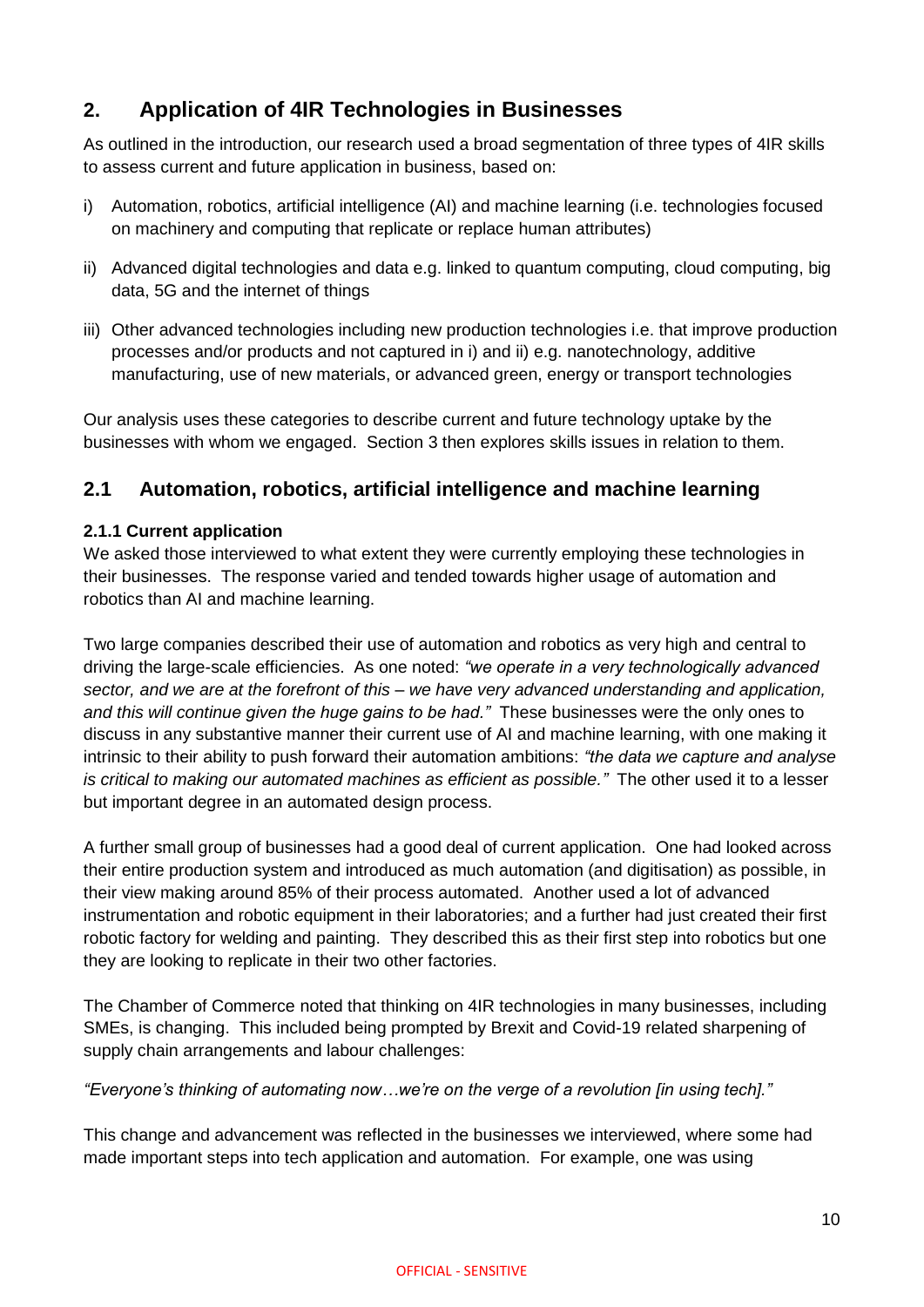automation for remote monitoring of waste, and another had appointed two new staff with responsibility for three new robots in the business.

We discuss non-skills related barriers to uptake in more detail in section 3.4, but it is important to note here that a number of businesses with lower levels of current use felt themselves to be constrained by the nature of their business. For example, one business did not produce in the volumes required to benefit from or offset the scale of investment required; and two others described themselves as too niche or specialist, i.e. they provide small scale, one-off solutions rather than production line products and this by its nature is not meaningfully served by robotic or automated solutions (see Glossary for explanation).

### **2.1.2 Future application**

Intentions on future application follow a similar pattern. The two businesses at the forefront of current application are also at the front of future application. One has a pipeline of automation projects identified, and goals to do more on AI and machine learning linked to product design. The other was equally clear that that their work in this area would continue at pace, however also noted that: *"we will never completely remove the need for humans – they are a big part of safety, and you need people to make sense of the data."*

The group that had made more modest steps forward plan to see this gradual trajectory continue, incrementally increasing application: *"we plan to automate more production processes if possible. We have done the hardware side, now we need to look at the software side."* Emphasis included a business strategy to replace repetitive, mundane work with robots allowing people to focus on higher value, higher skilled tasks. We heard of a number of projects on the horizon, including working in partnership to build a controlled factory where there will be substantial use of robotics and machine learning. We also heard how one company saw themselves as being on the cusp of receiving orders at scale and that this would allow them to do much more on this in the future. They had begun to liaise with the University of Sheffield AMRC (Advanced Manufacturing Research Centre)<sup>9</sup> and The Welding Institute (TWI)<sup>10</sup> in Sheffield, as well as Sharing in Growth (SiG),<sup>11</sup> as a route to taking this forward, but were eager for more support on how best to invest and install equipment in their company.

*"Our near future is about greater automation. It is the first step for our Vision 2025; AI is for 2025-30 – we are talking about it but not doing anything about it yet."*

The remainder of businesses were open but non-committal, suggesting that moves in this direction were not a priority. For one, whilst they were positive about the role of these technologies in improving resource efficiency and productivity, they saw decisions being taken at their international site and perhaps had less autonomy to make a local decision. Another could see how some processes could be automated but felt that it would be better to sub-contract this work rather than lead on automation internally.

 $\overline{a}$ 

<sup>9</sup><https://www.amrc.co.uk/>

<sup>10</sup> <https://theweldinginstitute.com/>

<sup>11</sup> <https://sig-uk.org/>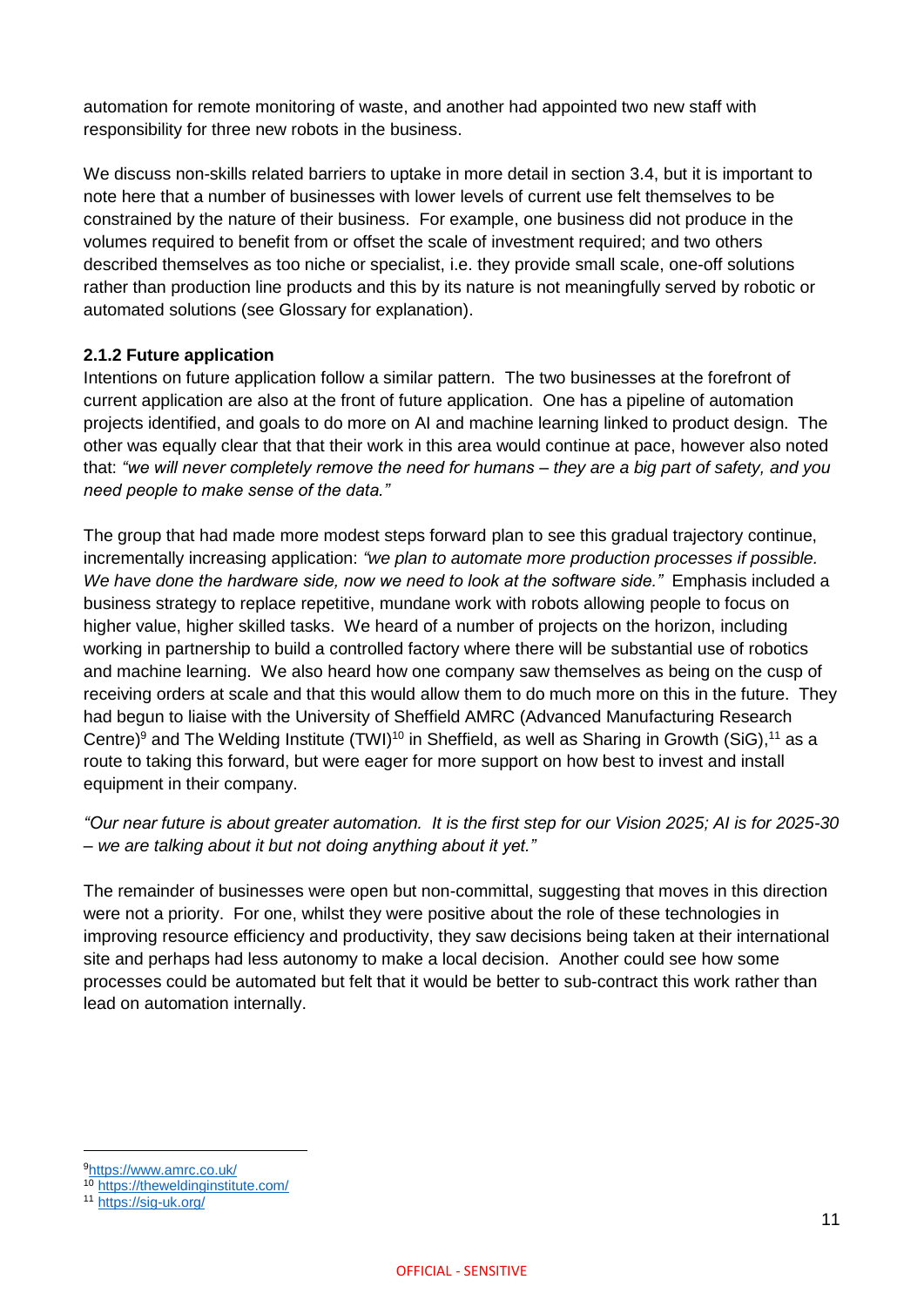### <span id="page-12-0"></span>**2.2 Advanced digital technologies and data**

### **2.2.1 Current application**

There is far more parity across businesses in terms of understanding and then applying this grouping of technologies, although again, this tends to be clustered around some components of our definition – those being cloud computing and data.

Only two of the businesses we spoke to described themselves as doing very little or nothing, with one going so far as to say: *"we don't see the relevance to our business and have no plans to change that in the future."*

Beyond these, we heard of a wide and varied range of applications, with data and its collection, analysis, use and storage being a central theme. People spoke about *"everything moving in this direction,"* both in terms of their own business efficiencies and progress, and in respect to their industry and its evolution. For the latter, this included one business working on a SMART Cities<sup>12</sup> project with demands for high levels of data and open access to it.

From an agri-tech perspective, there was, however, a note of caution. We were told of there being a race in the sector to carry out very large scale data projects, with it having become a very crowded space with *"lots of companies and initiatives that all start with great expectations but with most underwhelming in reality."* One interviewee had experience of investing in and launching a substantial data project that had been halted as it was not delivering the return on investment required. They have put on hold plans to carry out more work in this area in the future, instead choosing to focus on other market drivers, observing that:

*"At a strategic level, big data projects are an easy concept to sell and very seductive, but they can be elastic and go from one hill to the next, whereas you need returns to justify them carrying on."*

Beyond data, for most businesses, the biggest area of change has been in the shift to cloud computing. There has been rapid acceleration in adoption and application in recent years in this area. One business told us about how it had bought in and embedded a business-wide workplan system that amalgamated ten disparate systems into one, with that having been a great success. Another described how *"the change has been unbelievable over the last five years"* with a full shift to a cloud based system that deals with all aspects of the business. This was seen as being *"a massive development for us",* allowing remote monitoring of customer machines and thereby removing the need for site visits. Their progress has resulted in them being listed in the Digital Enterprise Top 100 Companies<sup>13</sup> for two years. This gave an overall impression that many businesses have accepted the role of these technologies and are doing what they can to respond at a pace that is appropriate for them.

*"We have made great strides – from nothing two years ago to now being 85% of where we want to be."* 

*"We have modern operating systems now – we try to be leading edge, but not bleeding edge."*

Only three businesses talked about their application of technologies around the Internet of Things (IoT), 5G and quantum computing. A good deal of the latter is based around highly advanced digital

 $\overline{a}$ 

<sup>12</sup> [https://ec.europa.eu/info/eu-regional-and-urban-development/topics/cities-and-urban-development/city-initiatives/smart](https://ec.europa.eu/info/eu-regional-and-urban-development/topics/cities-and-urban-development/city-initiatives/smart-cities_en)[cities\\_en](https://ec.europa.eu/info/eu-regional-and-urban-development/topics/cities-and-urban-development/city-initiatives/smart-cities_en)

<sup>13</sup> <https://www.digitalenterprise.co.uk/top100/>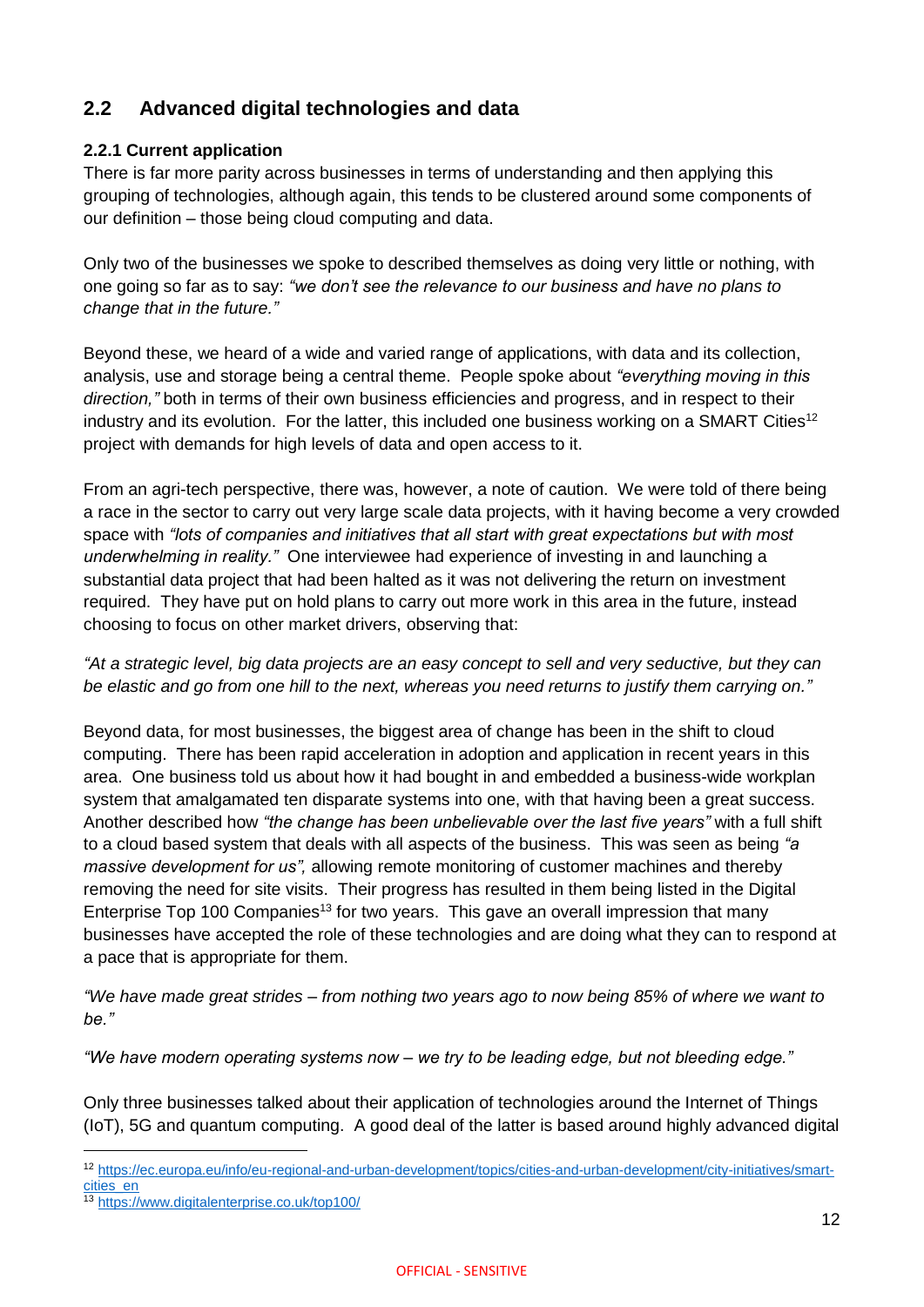technology which remains largely confined to the world of academia and major tech companies such as Google. It has not yet become more mainstream in the way that other digital technologies such as cloud computing have.

One interviewee was the most advanced in this field, albeit speaking of their global operations rather than solely about what is happening in Y&NY. Applications included extensive use of IoT and some use of 5G where internet connectivity is weaker or less stable. Even for them, however, quantum computing was not being used – *"when it becomes more mainstream, we will use it if it will be helpful."* 

Another business was using very advanced computing power and expertise through a Knowledge Transfer Partnership with the University of Leeds focused on modelling, performance improvements and waste reduction. Finally, we heard how one business was ensuring that its new products were compatible with 5G but noted that this had caused complications on product specifications when looking to export to multiple nations all at different stages of their 3G/4G/5G journeys.

### **2.1.2 Future application**

All bar one business spoke of their future application of this category of technologies as a given and as constant. This included building on steps already taken to digitally transform in order to further rationalise, modernise and centralise systems and processes; to extend use of data and management information systems to inform decision making; and to enhance the interface with customers.One company told us that they had commissioned Deloitte to help them understand where they currently sat on the digital maturity curve, and that their future trajectory in this area therefore focused on moving up the digitisation trajectory, and specifically to use these technologies to *"join the dots in our operations to the fullest extent so that the journey from customer to product is as seamless as possible."*

On IoT and 5G, a minority identified this as a possible avenue for the future but that this would be entirely driven by customer demand, which as yet was insufficient. Another barrier was identified in the form of the need to gain international certifications, which can be a slow process and limit new developments.

### <span id="page-13-0"></span>**2.3 Other advanced technologies**

### **2.3.1 Current application**

The current application of other advanced technologies was more sporadic, with few interviewees giving notable examples of application. People typically deemed these technologies to be low on their agenda unless they were clearly related to the nature of their business (or sometimes to it achieving net zero carbon goals), in part due to barriers such as cost or decisions being taken at a headquarters elsewhere.

A small cluster did however appear around application of innovative and advanced green technologies, with carbon targets and carbon neutral ambitions noted as key drivers behind this. Two businesses involved in modular construction were active in this area. For both, there has been significant innovation in design and materials choices to assist the shift to low carbon/net zero buildings. Both were working in partnership with Yorkshire based Universities (Leeds and Sheffield), on a variety of projects including development of a self-sustaining eco-module and in work to reduce steel weight by 15% whilst at the same time strengthening construction. Other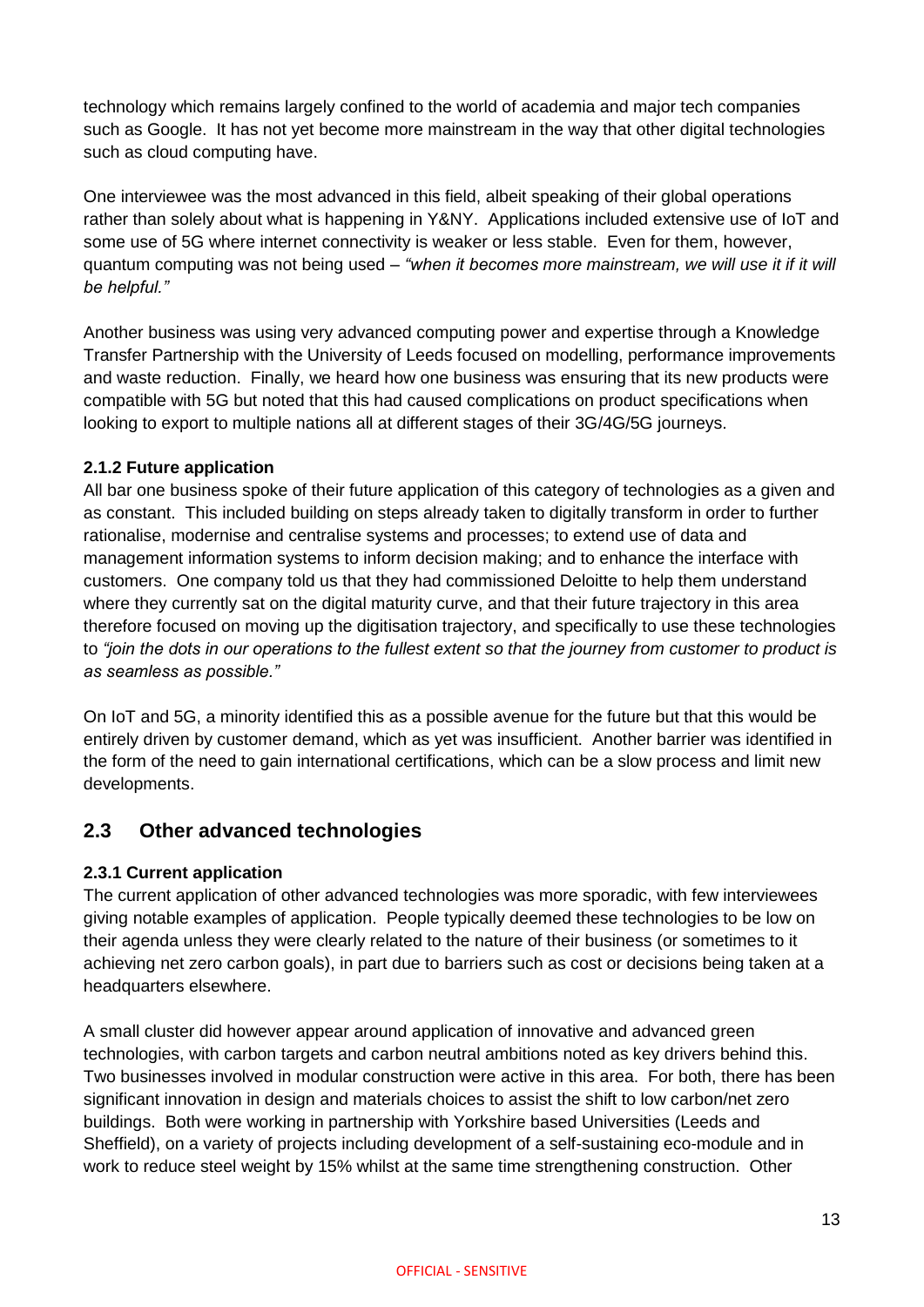activity included developing six small scale zero operational carbon sites with more planned; and work with suppliers to innovate and improve their products.

Application was also advanced in this area in agri-tech, based on biological/chemical expertise and innovative technologies and methods for food/protein production and net zero progress. One example given focused on the use of new technologies to support a circular economy. This allows a substantial range of food and agricultural waste to be transformed into valorised products, e.g. for feeding fast growing insect larvae that can become protein rich livestock feed or supplements. This reaps benefits in terms of finances, livestock health, waste reduction and replacement of soy that in turn reduces deforestation and carbon emissions. As the interviewee noted *"this is our core business, and we will continue to be advanced in this area in the long term."* The focus on green technologies was also a priority in respect to the use of hydrogen to power fleet and machinery.

There was some application of 3D printing, but its use tended towards prototyping and modelling or small scale and specialised orders rather than full scale production, where it is often faster and more cost effective to use other processes. There was, however, one example from a manufacturer who is using additive printers and manufacturing in producing some aircraft parts, both in prototype and end product forms. This company was also beginning to do more on nanotechnology.

### **2.3.2 Future application**

There is a limited amount to report on in regard to future application. In essence, those who are not currently working in this area think that they are unlikely to start doing so in the short to medium term; whereas those who are, will continue to do so. For those focusing on green technologies, there is a clear imperative to continue to develop their products and services in this way, notably in terms of staying relevant, successful and competitive in their sectors.

*"We will constantly seek to improve – we see green products and energy as crucial to our future success."*

There are barriers to doing this though, for example around securing certification and limited awareness of opportunities. A lack of other companies nearby who are applying the same technologies was also seen as a block on potential collaboration, and as one company noted *"it would be good to know who else was working on nanotechnology so we can see if there is synergy." Section* 4.4 covers wider barriers to application in more detail.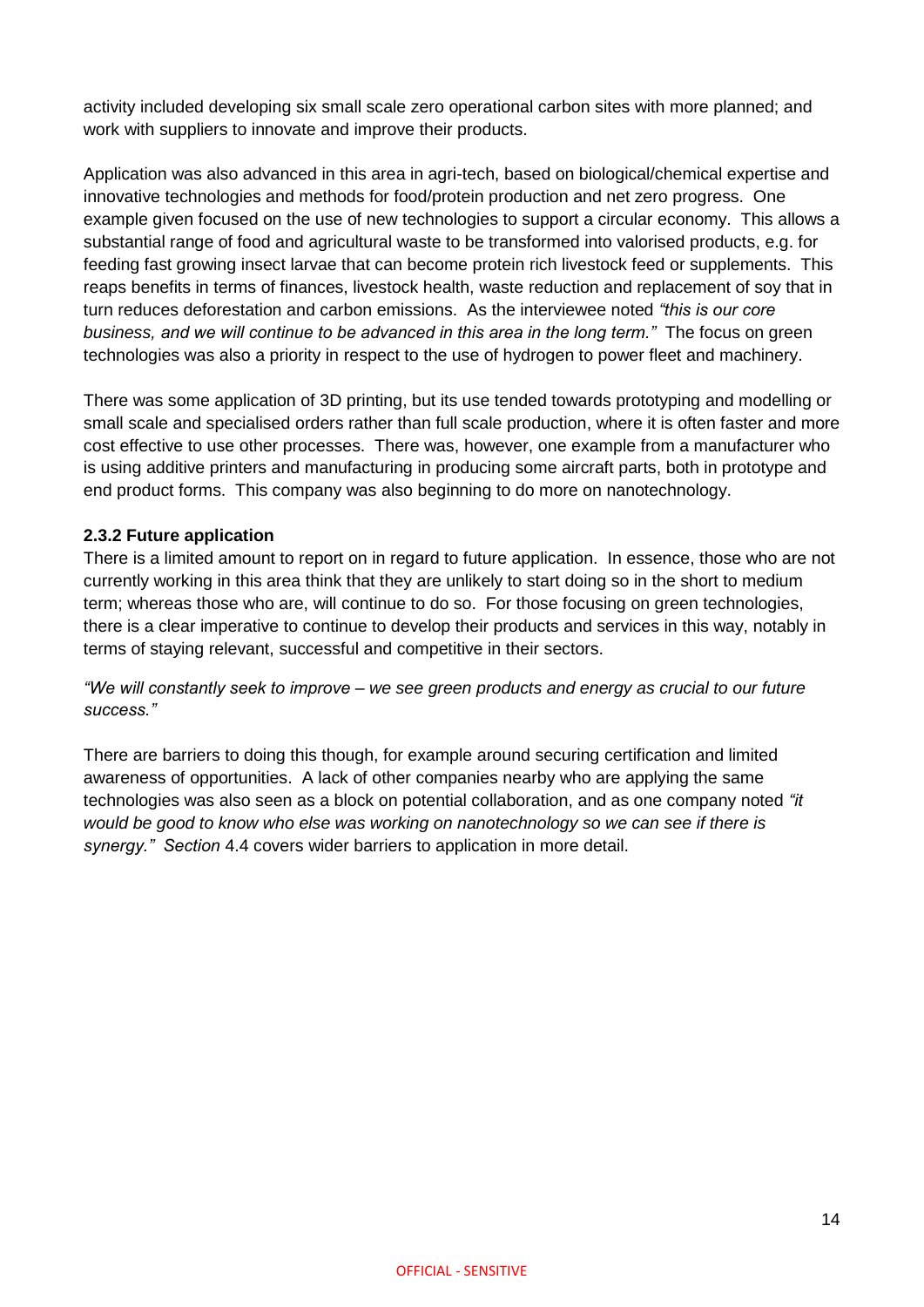## <span id="page-15-0"></span>**3. Skills and Wider Issues Affecting Uptake of 4IR Technologies**

### <span id="page-15-1"></span>**3.1 Overall perceived importance of 4IR skills and expertise**

The majority of businesses who use advanced technologies see skills and expertise as pivotal to their application. Those we talked to typically described them as *"hugely important,"* while one went so far as to say that *"skills and talent is everything for us."* So, it is clear that having the right skills in place is a key underpinning requirement or driver for application of advanced technologies in many businesses.

Two factors nuance this finding about the importance of skills. The first is that some businesses tend to conflate the general importance of specialist skills in their workforce with specialist skills in advanced technologies. For example, in a manufacturing SME, it may be that they are seeking individuals with both core engineering skills, and the ability to spot opportunities for or apply 4IR technologies such as automation and robotics. Hence, their description of skills as hugely important tends to reflect a combination of both skill sets.

Secondly, for some businesses that use advanced technologies, skills are important, but not necessarily about the skills of their own workforce. This was the case for a significant number of the businesses we talked to, who relied upon suppliers of new technology or specialist consultants as their prime source of expertise in applying 4IR solutions, or sometimes their headquarters (HQ) or a university. As such there is interconnection between skills availability and issues in businesses who use advanced technologies and those who supply them (see 3.2).

### <span id="page-15-2"></span>**3.2 Current skills and expertise in 4IR technologies**

Overall, there was a reasonable and sometimes very good level of overall awareness and understanding of 4IR technologies and their potential application, and this is discussed below. However, it is important to say at the outset that this reflects the position in the mainly medium to large sized businesses we interviewed, and not necessarily that of smaller SMEs. In that respect, conversations with representatives (including the Chamber of Commerce) made clear that while large companies *"are doing some interesting things,"* many SMEs are struggling with 4IR technologies. Previous research on digital<sup>14</sup> and low carbon technologies<sup>15</sup> also reported awareness and uptake of these to be more challenging for SMEs.

It is also clear that there is interconnection between larger and smaller companies on this agenda, where large businesses are seeking 4IR related innovations and products from their suppliers (e.g. incorporation of sensors for IoT functionality) which creates tech pressures for them to respond to.

### **Automation, robotics, AI and machine learning**

Most of the businesses interviewed perceived their own levels of understanding and awareness around this group of technologies similarly - which was that their skills and awareness are *"reasonable"* or *"good enough for what we need."*

<sup>14</sup>[https://www.ynylep.com/Portals/0/adam/Stories/OhqqpV3Rg0aL68WCU08pNA/Body/YNY%20Digital%20Skills%20repor](https://www.ynylep.com/Portals/0/adam/Stories/OhqqpV3Rg0aL68WCU08pNA/Body/YNY%20Digital%20Skills%20report.%20%20Publication.%20Apr%2021..pdf) [t.%20%20Publication.%20Apr%2021..pdf](https://www.ynylep.com/Portals/0/adam/Stories/OhqqpV3Rg0aL68WCU08pNA/Body/YNY%20Digital%20Skills%20report.%20%20Publication.%20Apr%2021..pdf)

<sup>15</sup>[https://www.ynylep.com/Portals/0/adam/Stories/OhqqpV3Rg0aL68WCU08pNA/Body/YNY%20LC&CE%20Skills%20rep](https://www.ynylep.com/Portals/0/adam/Stories/OhqqpV3Rg0aL68WCU08pNA/Body/YNY%20LC&CE%20Skills%20report.%20%20Publication.%20Feb%2021.pdf) [ort.%20%20Publication.%20Feb%2021.pdf](https://www.ynylep.com/Portals/0/adam/Stories/OhqqpV3Rg0aL68WCU08pNA/Body/YNY%20LC&CE%20Skills%20report.%20%20Publication.%20Feb%2021.pdf)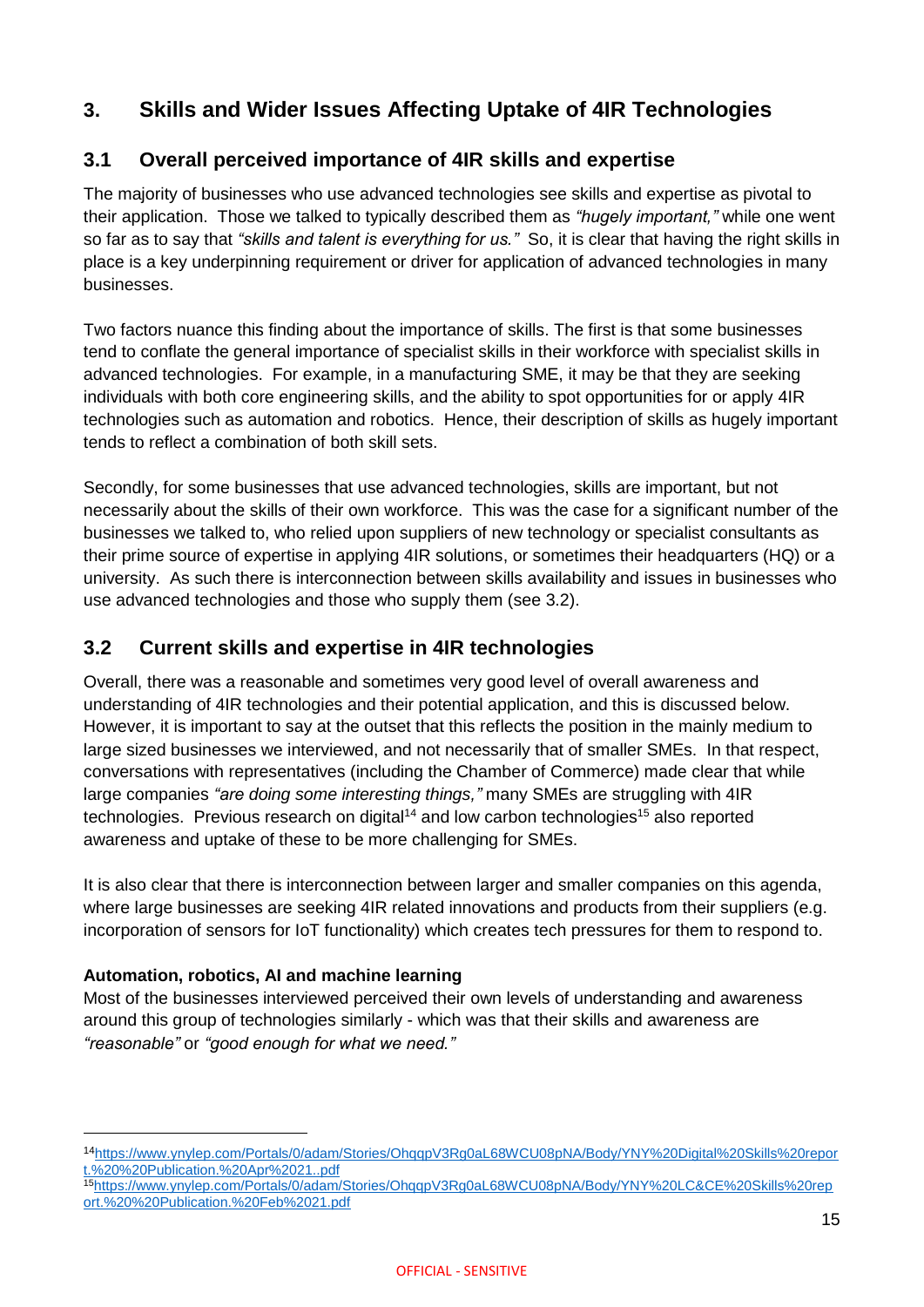Businesses sometimes specifically recognised that they are on a learning curve in this area and that while their skills may be fit for purpose, improving them would be helpful:

### *"We're not missing out on opportunities through a lack of knowledge in this space, but we could always benefit from more."*

Interviewees were often demonstrably knowledgeable about the types of technologies that might in theory be applied, and the reasons why they may or may not be suitable for their business, without being expert in the detail. As also arose in the findings of previous digital skills research<sup>16</sup> in Y&NY, some recognised that *"we don't know what we don't know."* Furthermore, the extent of expertise in medium sized businesses was often restricted to one or a few key people. Sometimes this was down to a keen director or engineer with an interest in technology, and in other cases there was explicit reliance or expectation that young people were the solution to technical skills needs:

### *"Young people pick it up quickly, their mindset is more attuned to using tech*."

*"How we use tech is down to bright young things with a head full of ideas, but it's getting harder and harder to find them.*"

These lead people were sometimes then relied upon to train others internally and seen to keep on top of things through self-learning and keeping track with developments. Whilst this pragmatic model based on finding a way through was thought to be working reasonably well for those who applied it, there are risks involved too. Much of that is about vulnerability and resilience. Reliance on individuals who could be at risk of moving elsewhere given a tight labour market may create real problems should they leave. Likewise, how far a director or other individual who is on the face of it *"pretty clued up"* has deep enough knowledge to make potentially crucial decisions on complex and rapidly evolving technologies may vary.

In addition to the main group of businesses who said they were sufficiently expert, two large businesses said that their expertise in 4IR technologies was more developed. One described it as *"very advanced,"* while the other said it had benefited from a recruitment strategy which had brought in people with good skills in this area from other manufacturing companies outside the region where relevant skill sets had been in place.

#### **Advanced digital technologies and data**

Most businesses have at least a broad awareness of opportunities but lack specialist skills, and typically rely on others to bring in and manage new digital, data and computing applications and systems. For companies where their Y&NY base is one part of a bigger and sometimes global operation, which can include using expertise within their group, for example from a HQ elsewhere.

The tendency for companies without such a resource to outsource skills and expertise, or to rely on *"a clued up director*" or other member of staff was echoed, and if anything greater, for digital, data and computing skills and advances such as moves towards cloud based systems, which was the most commonly cited technology in this area. This also included examples where one member of staff would learn or gain training in a system and pass that on to others.

<sup>16</sup>[https://www.ynylep.com/Portals/0/adam/Stories/OhqqpV3Rg0aL68WCU08pNA/Body/YNY%20Digital%20Skills%20repor](https://www.ynylep.com/Portals/0/adam/Stories/OhqqpV3Rg0aL68WCU08pNA/Body/YNY%20Digital%20Skills%20report.%20%20Publication.%20Apr%2021..pdf) [t.%20%20Publication.%20Apr%2021..pdf](https://www.ynylep.com/Portals/0/adam/Stories/OhqqpV3Rg0aL68WCU08pNA/Body/YNY%20Digital%20Skills%20report.%20%20Publication.%20Apr%2021..pdf)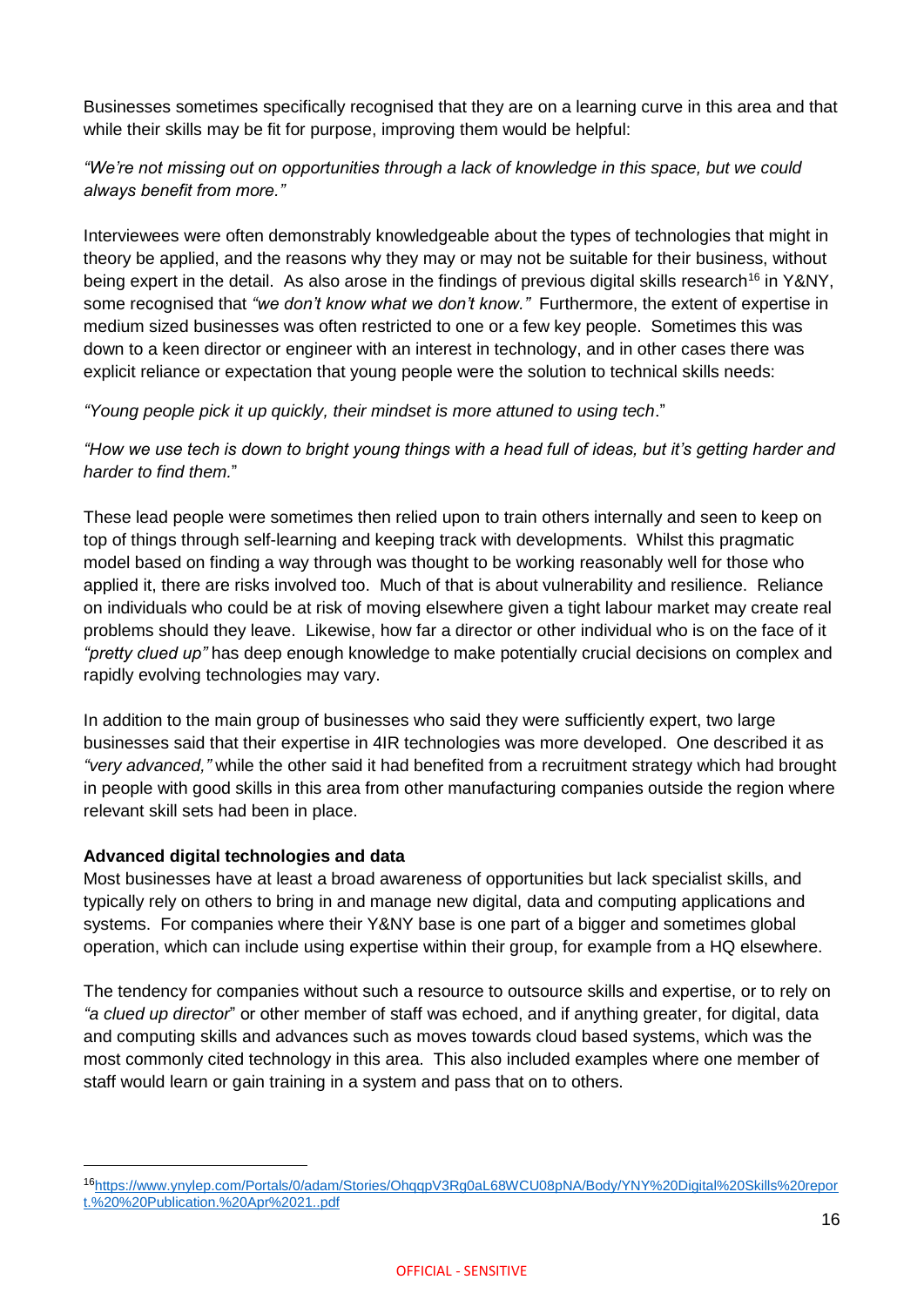*"We're OK, but more through luck than judgement. We have an engineer who is very interested in tech, and another employee who lives and breathes software.*"

Aside from the middle ground of those who had reasonable but not expert understanding, there were examples of companies with skills at the poles above and below this. One international company was confident that it had very good awareness in this area, while at the other extreme a company was well aware that it was lagging in this area, even though they did not judge it to be of high relevance to their business:

### *"We have lots of very clever engineers, but we're desperately unskilled on IT*."

Beyond the companies interviewed directly as part of the research, we gained observations about how this tech was being applied in businesses in the region more widely from those had insights around this. In this respect, one noted that there is *"an element of fear around the digitalisation of certain things"* and that some struggle with the idea of the Cloud and where information goes and is stored. Other studies have also reported culture as a barrier to digital skills. For example, research by Cranfield University and Vendigital<sup>17</sup> found resistance to change to be as important as a lack of digital skills and that *"from a cultural perspective, some businesses are struggling to make digital transformation an empowering experience for employees. Some may feel that their jobs are being undermined by the digital technologies under trial, rather than viewing their introduction as an opportunity for skills development."*

The results of previous research into digital skills needs<sup>18</sup> are also highly relevant and reinforce the findings here as well as reflecting issues across a wider spread of SMEs. Key points include:

- Areas of digital skills needs within businesses include cyber security, web development, ecommerce and analytics.
- Most SMEs are too small to have digital specialists, and digital responsibilities are often bundled into existing roles. They hence seek general uplifts in digital competence and ability.
- Lack of digital expertise makes it hard for SMEs to know exactly what their digital skills needs are, how to address them, and what provision they need to solve practical business issues.
- Digital training in SMEs is often in-house or via external consultants for specific technical tasks. Any external training is preferably bite-sized or modular to fit financial and time constraints

#### **Other advanced technologies**

For other advanced technologies including production and materials based tech, the position has similarities to other technologies, but sees more businesses at each extreme on the spectrum of understanding – which reflects their uptake of these technologies (as discussed in section 2) and their perceived relevance.

One group of companies whose core business is around manufacturing/producing physical products reported excellent skills in this area because it so pivotal to their success. These had good in-house skills and awareness and sometimes added to these through collaboration. For example, one

<sup>17</sup> [https://www.imeche.org/news/news-article/funding-digital-skill-gap-and-resistance-to-change-holding-back-industry-4.0](https://www.imeche.org/news/news-article/funding-digital-skill-gap-and-resistance-to-change-holding-back-industry-4.0-in-uk) [in-uk](https://www.imeche.org/news/news-article/funding-digital-skill-gap-and-resistance-to-change-holding-back-industry-4.0-in-uk)

<sup>18</sup>[https://www.ynylep.com/Portals/0/adam/Stories/OhqqpV3Rg0aL68WCU08pNA/Body/YNY%20Digital%20Skills%20repor](https://www.ynylep.com/Portals/0/adam/Stories/OhqqpV3Rg0aL68WCU08pNA/Body/YNY%20Digital%20Skills%20report.%20%20Publication.%20Apr%2021..pdf) [t.%20%20Publication.%20Apr%2021..pdf](https://www.ynylep.com/Portals/0/adam/Stories/OhqqpV3Rg0aL68WCU08pNA/Body/YNY%20Digital%20Skills%20report.%20%20Publication.%20Apr%2021..pdf)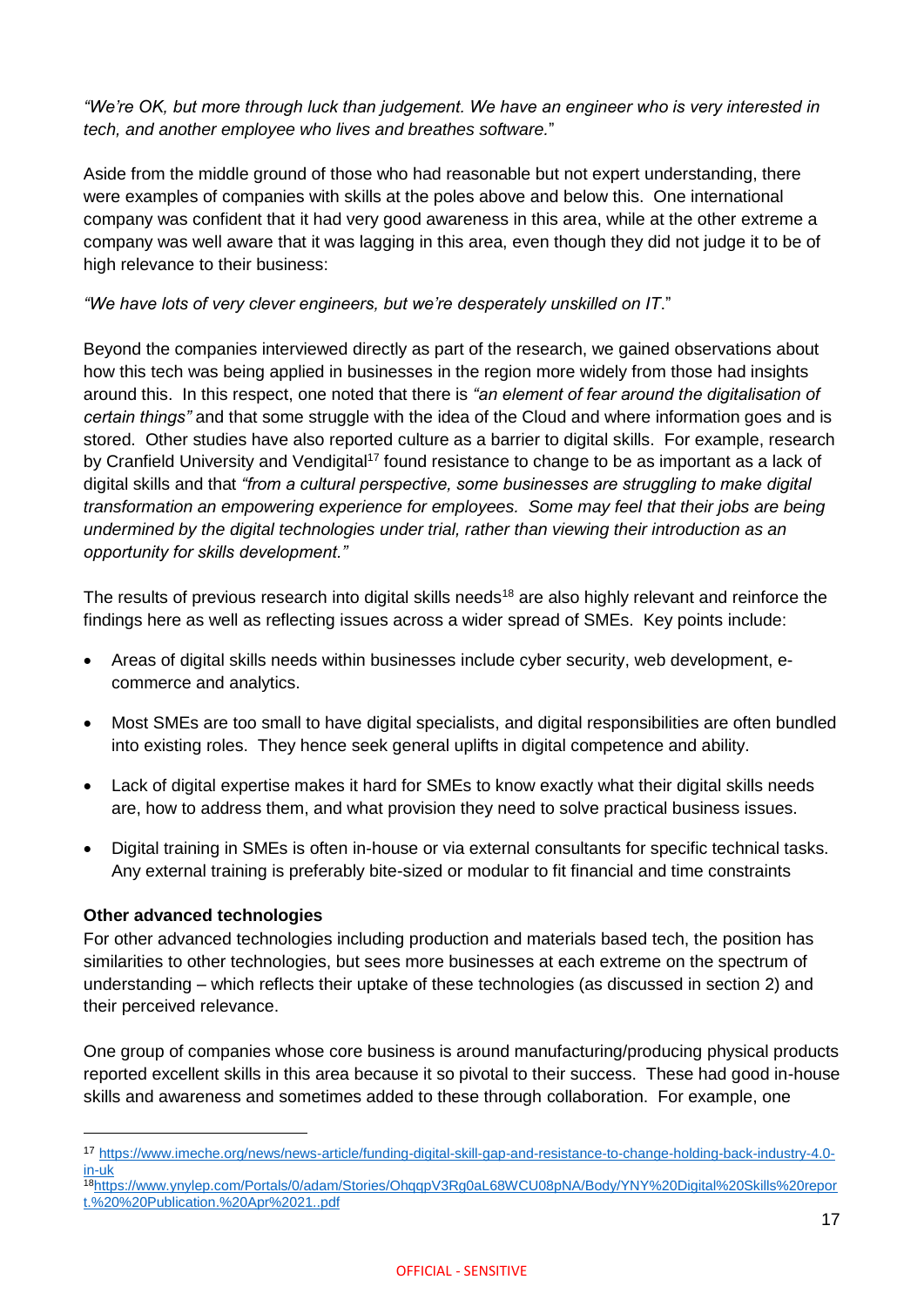company was working with the University of Leeds<sup>19</sup> around modelling to support development of new, more efficient and greener (combinations of) materials. Another had developed leading-edge practices and related expertise in the mining sector, linked to advanced green technologies as well as to data.

At the other end of the spectrum, a number of companies did not see other production and other 4IR technologies and skills related to them as particularly relevant to their business (beyond the automation/robotics/AI group already discussed). Some of these focused on servicing and maintenance from their Y&NY bases and had main manufacturing plants elsewhere – where they anticipated these technologies and the skills for them would be used. Others had the skills to apply certain technologies, such as for the use of additive manufacturing in prototyping, and thought that they had enough awareness of other technologies to know they were not relevant to themselves. How far this is definitely the case for all such businesses is in reality unclear, given incomplete awareness of available technologies and their future application.

Finally, it is clear that the climate emergency (and carbon targets) and broader green agenda is driving the adoption of technology and related skills in many businesses. The research uncovered excellent examples of innovation in this area (see section 2) and skills and awareness, as well as corporate decision making, underpin realisation of these ambitions. Previous research published by the Y&NY LEP on low carbon and circular economy skills is also relevant<sup>20</sup> here and in relation to skills needs and ability to access them.

### <span id="page-18-0"></span>**3.3 Skills gaps and ability to access and build 4IR related skills**

### **3.3.1 Extent of skills gaps and challenges**

Interviews revealed a mixed position in terms of the difficulty of recruiting or upskilling staff with the skills needed for advanced technologies. Three broad groups emerged in this respect, with perhaps the mid-way position being companies who said that the specialist skills they need are a challenge to recruit but not an insurmountable one or a major problem. A second, smaller group of companies said that they were recruiting the roles they needed without much difficulty, and that in some cases recruiting to other roles was more difficult, including basic and management roles.

However, another group of businesses are experiencing real difficulties in recruiting for key technical roles:

"*The market we're in is on fire at the moment, it's not easy to recruit*."

"*Every company [in our sector] needs these skills so competition is fierce."*

This means that over two thirds of the businesses we interviewed are facing significant or serious challenges in recruiting to highly skilled technical roles. Some of these are further compounded by or interrelated with longstanding skills challenges in recruiting to other key roles such as for engineers and in technical construction roles such as electricians and plumbers where there is "*a huge amount of people going after them*". New areas, such as green/low carbon related skills further add to the complexity of the challenges and competition for people.

 $\overline{a}$ 

<sup>19</sup> <https://www.leeds.ac.uk/>

<sup>20</sup>[https://www.ynylep.com/Portals/0/adam/Stories/OhqqpV3Rg0aL68WCU08pNA/Body/YNY%20LC&CE%20Skills%20rep](https://www.ynylep.com/Portals/0/adam/Stories/OhqqpV3Rg0aL68WCU08pNA/Body/YNY%20LC&CE%20Skills%20report.%20%20Publication.%20Feb%2021.pdf) [ort.%20%20Publication.%20Feb%2021.pdf](https://www.ynylep.com/Portals/0/adam/Stories/OhqqpV3Rg0aL68WCU08pNA/Body/YNY%20LC&CE%20Skills%20report.%20%20Publication.%20Feb%2021.pdf)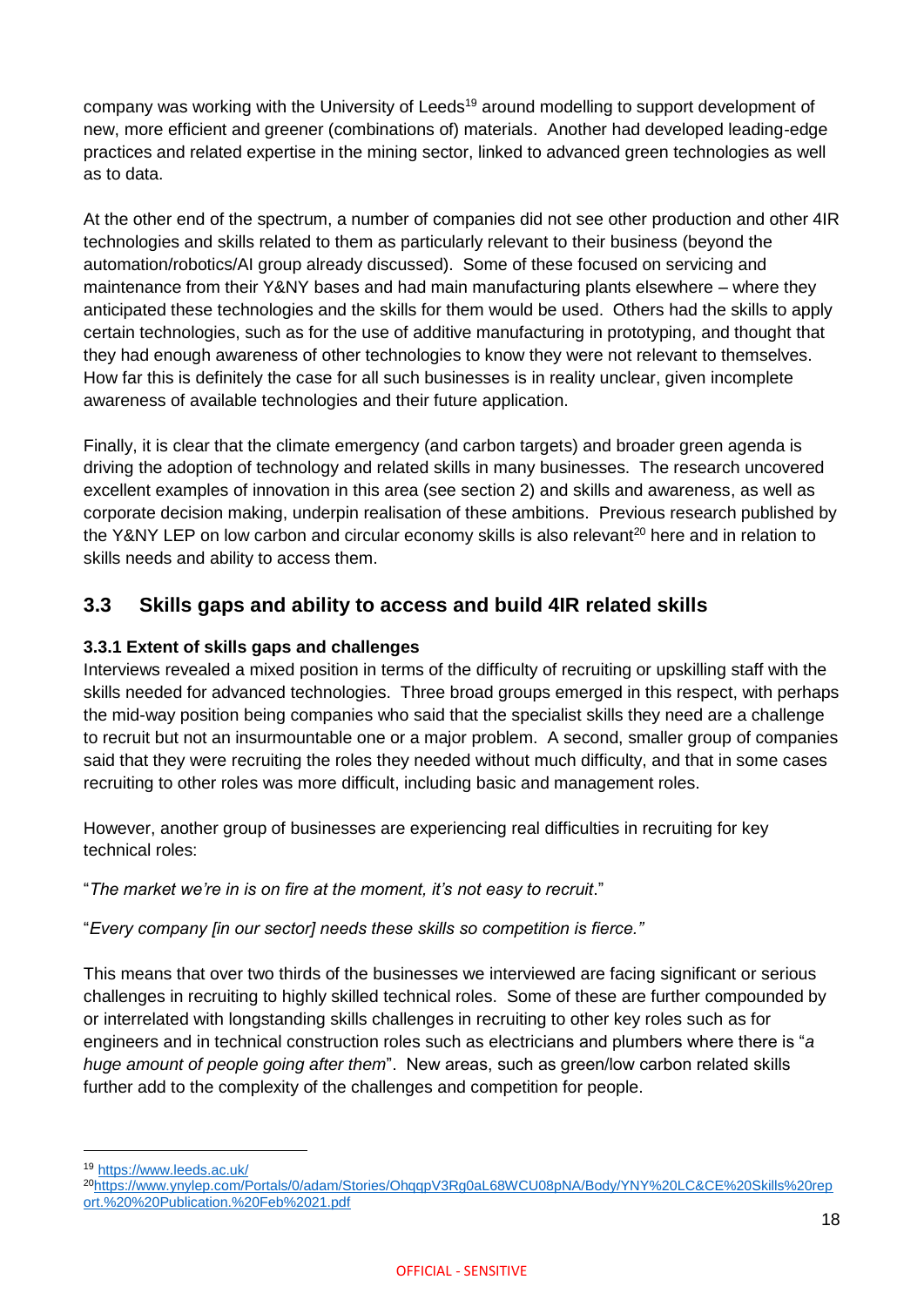Reflecting this bundle of future challenges and opportunities, we found that businesses would quite often be seeking individuals with two or more specific skill sets. Examples include engineers with 4IR related technical skills such as in automation; engineers with good qualifications in physics/maths plus software skills; and sales staff with technical skills. This adds to the difficulty of recruiting and can also mean that if the right person with both skills sets cannot be found, it is the core skill need (e.g. for an engineer) that is likely to win out over the seemingly less critical and immediate need for 4IR skills. The implication for education and training is the need for courses that foster multiple skills and integrate elements of 4IR skills into core courses such as engineering, in a similar way in which it is recommended that low carbon skills are seeded into courses.

Besides these complex skills needs, there are also some clear-cut specialisms and roles where skills gaps exist. Whilst the sample of businesses we interviewed is neither broad or large enough to be categoric about these (it mainly reflects medium and large engineering and manufacturing businesses), specific roles where businesses identified difficulty recruiting included:

- Robotics engineers
- Data analysts and data scientists
- Cyber security specialists
- Experts in new areas of green technology (e.g. hydrogen related)
- Scientists with high level biological/chemical expertise (relevant to food/agri-tech)
- Cloud based skills (although those were often gained through external companies)

Research and engagement with businesses often finds them to be seeking recruits with the right fit with their company in terms of attitude, aptitude and transferable skills as well as technical ones and qualifications. This was also the case in this research. For example, one business talked about needing *"state of mind skills"* such as a can-do attitude as well as technical ones, while another stressed that *"if you have the right management skills, knowledge and behaviours you can work the rest out."*

A number of other barriers added to recruitment challenges. For less well-known companies and SMEs, these included a tendency for young people to want to work for a big company with a brand that they know. Likewise outdated perceptions of apprenticeships (including - and perhaps most notably - amongst parents) could hold back young people from taking this route. On the plus side, some businesses did say that their work on the green agenda and technologies related to this was one factor that helped to attract young recruits.

Rural locations, remoteness and the transport barriers that this presents were also raised as a problem by a significant number of businesses. This was seen to restrict the local pool of labour to recruit from either because of travel time, or in some cases because those without a car or the ability to drive simply could not get to them. This is a particular problem for recruiting graduates and young people, many of whom do not drive or have a car, in part linked to the high costs of driving lessons and insurance. Even where public transport options do exist, the infrequency or timing of these can mean that they are of little help in accessing workplaces. An illustration of the impact of transport and locational issues is one business who had wanted to expand in North Yorkshire. It described how it had been unable to attract the employees to allow this, and instead opened its new Research and Development centre in Leeds.

Finally, one different issue in terms of recruitment and training was uncertainty about which technologies skills are required for: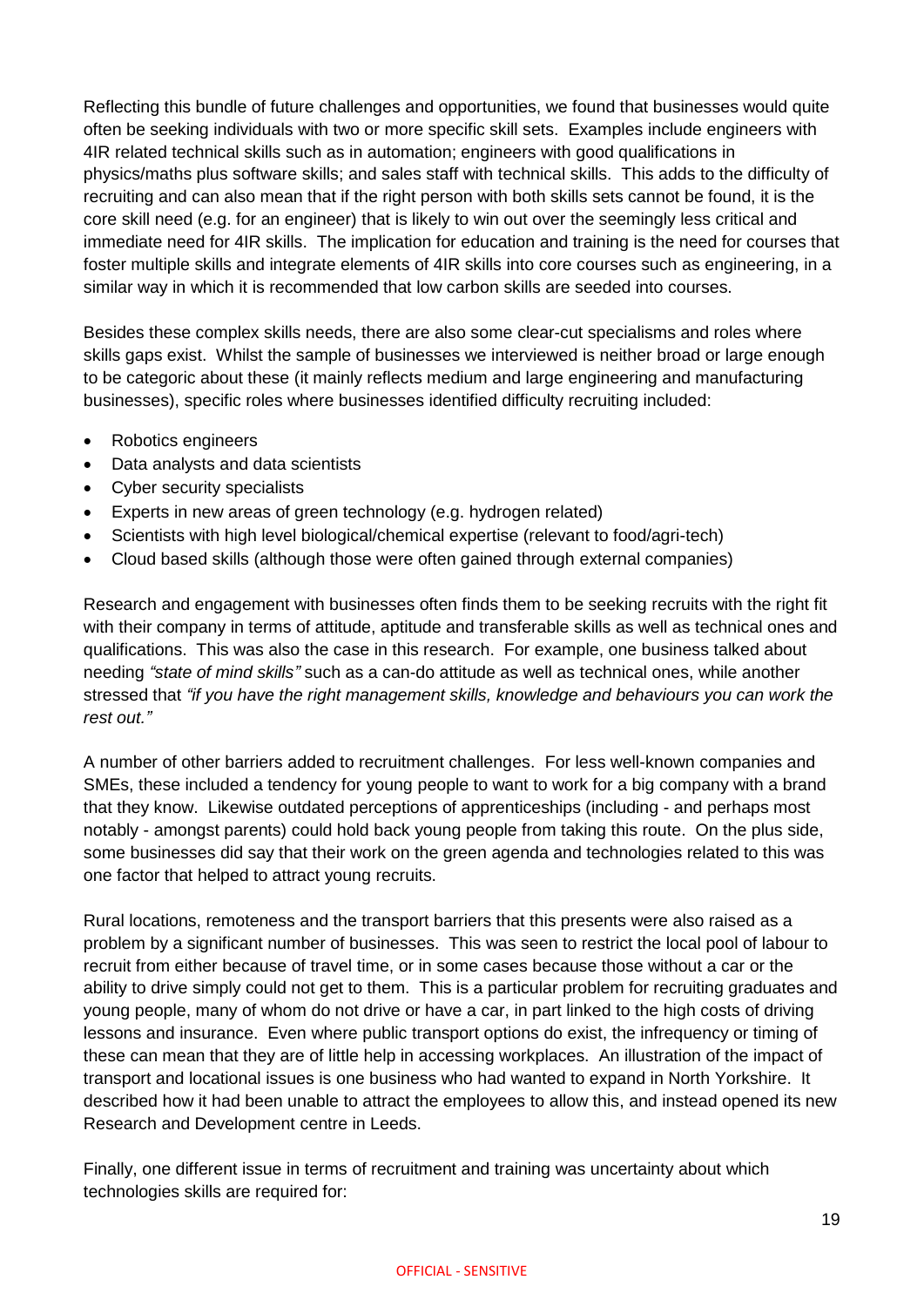*"The challenge is the gaps in skills you don't know you need. Without a specialist in place it is hard to know what else is possible, but you don't bring a specialist in unless you know about that opportunity in the first place."*

The business in question gave areas of AI and data that they were not so active in as areas where this paradox might come into play. It could well apply for many other businesses and 4IR technology areas too, including some of those who judge that they are not missing out on opportunities.

### **3.3.2 Approaches to solving recruitment challenges and training existing staff**

Businesses were asked about how they were addressing their 4IR related skills needs, whether through recruitment or training and upskilling of existing staff. This revealed an interesting range of approaches, although in practice these were usually not differentiated from broader training and recruitment activity in the business.

In terms of recruitment, businesses most instinctively talked about how they were seeking to recruit young people into the business, such as recent graduates or apprentices. Section 4.2 covers this and discusses how businesses have engaged with universities, FE colleges and training providers, including around recruitment.

Generally, employers did not report other work-experience focused routes for recruitment, with the exception of one business who had taken on a young person via the Kickstart<sup>21</sup> programme and was happy with the outcome. This was one example of businesses looking to different routes than previously to recruit talent. Another was a business that has recruited engineers from companies who have closed down or downsized elsewhere in the UK, for example in the automotive industry, and found this to be a fruitful way to recruit skilled employees, including engineers with skills in automation. More widely there were examples of businesses using the online and hybrid working models as a way of widening where their employees are recruited – and can work – from. Hence, some are looking across the UK or internationally, based on the fact that employees do not need to be in the workplace for much of the time they are working.

As has already been discussed, many businesses are working to train or further upskill some of their existing employees in using 4IR technologies, such as robotics or cloud computing systems. One major institution reported that *"90% of skills development is in-house"* (once it had attracted highly skilled recruits in the first place), while others noted that one person in the business was in a lead role in learning about how to apply a new system or technology and would then pass on this knowledge to others. Other companies reported using 4IR suppliers to train them in how to use their technology as part of the deal when they bought them or reported buying in support from major consultancies, or sometimes universities, to build their expertise.

### <span id="page-20-0"></span>**3.4 Wider barriers to uptake by 4IR user businesses**

Besides barriers that are specifically about skills and understanding, businesses also highlighted a range of other factors that limited or prevented uptake of 4IR technology. Whilst these are not the focus of this report, it is helpful to be aware of them as part of a potentially wider and rounded approach to supporting uptake in businesses, as in some cases skills interventions on their own

 $21$  Kickstart is a Government scheme that provides funding to employers to create jobs for 16 to 24 year olds on Universal Credit<https://www.gov.uk/government/collections/kickstart-scheme>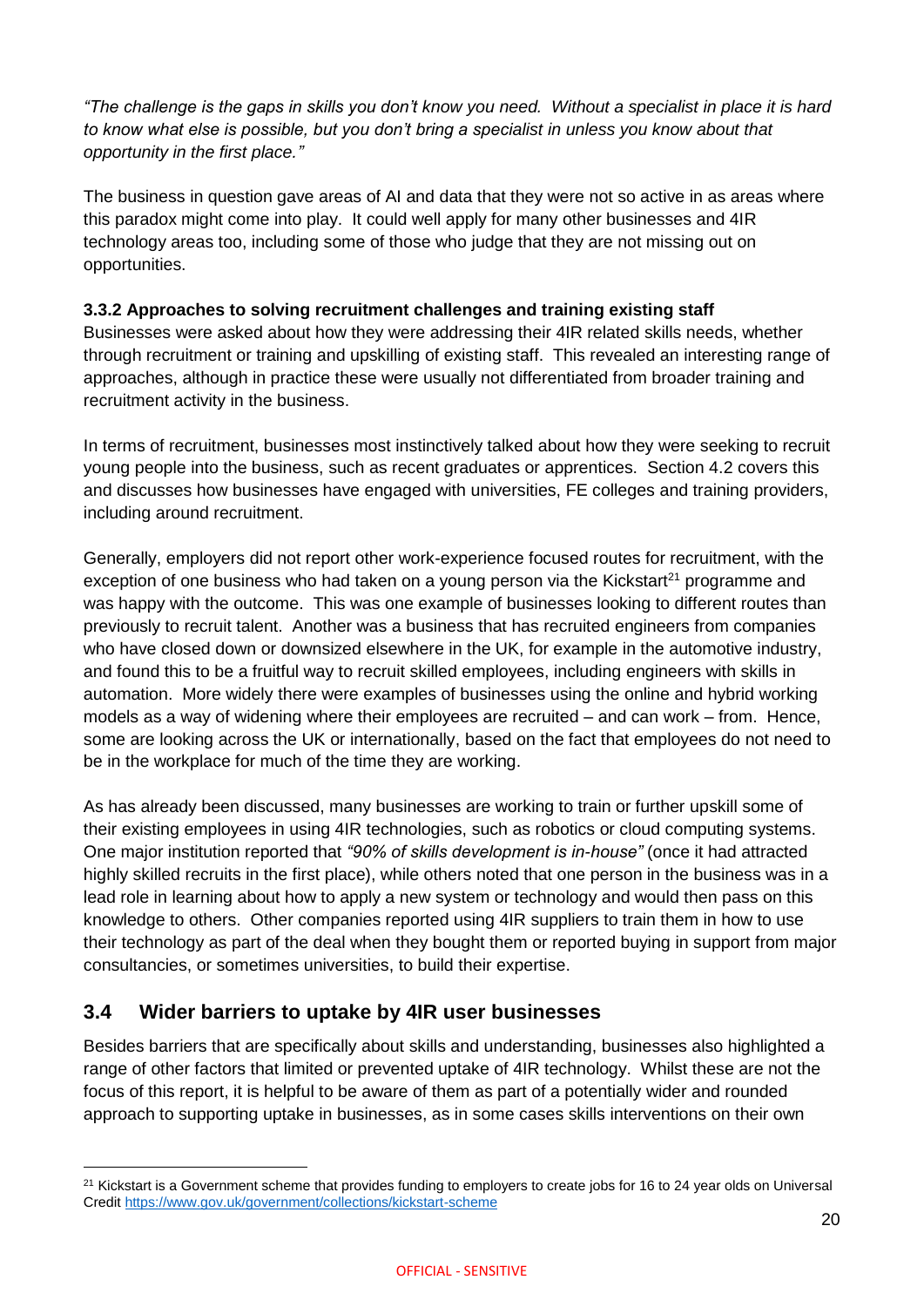may not be enough to facilitate adoption of 4IR technologies. The range of barriers identified by businesses can be summarised as:

- **Appropriateness, scale and specialisation** engineering and manufacturing businesses, especially SMEs, often said that they produce nice and tailored products with relatively smallscale production runs. Sometimes this can mean delivering hundreds of different products. These businesses explained that this limits the potential of automation and robotics, which is better suited to large scale production of similar products. Other businesses felt that certain technologies are not relevant to their operations. For example, nanotechnology has potential for some products but not others, while additive manufacturing can be more expensive and slower than traditional methods for some products.
- **Cost, risk and irreversibility** introducing new 4IR technologies, such as automation, robotics and new production technologies have high entry level costs and can mean multi-million pound investments, and once these are in place it is hard to revert back to the previous models (e.g. if machinery or staff have been replaced). The same principle can apply for shifts to cloud-based systems. Hence, businesses need the funds to invest, a high degree of certainty that it is going to work and pay dividends, and often some appetite for risk: *"you don't do it unless you're definite as there's no going back once you're committed."* There is also a simple question of easy short-term solutions versus more complex and costly tech ones with longer term benefits. As one interviewee put it: *"it costs £80k for a robotic arm but I can buy six lathes for that, which is what I need now."*
- **Regulation, certification and caution** some industries and products involve detailed certification requirements for products, and without these they may not be allowed onto the market or be able to offer warranties. In some examples, using new technologies and processes would mean losing certification. This is a major problem as *"tech moves fast but changes in regulation and standards are very slow."* Other industries (e.g. oil and gas) were noted as being cautious and conservative in use of some technologies because of catastrophic impacts if something goes wrong; this previously held back use of Wi-Fi on rigs for example.
- **Customer demand and timing** while the tech may be there, market demand is not always high enough to warrant its use – for example building Internet of Things sensors into products to allow functionality that customers are not yet willing to pay a premium for. Other examples include difficulties for exporters, where some markets may be moving from 4G to 5G, but others are still using 3G, meaning they need to keep products that can be used by all or produce multiple products at greater expense.
- **Culture and digital aversion** a minority of businesses noted cultural factors that may hold back change, for example related to some engineers being sceptical about digital technology. One interviewee who had experience of working with many companies observed that *"there is an element of fear around the digitisation of certain things"* and that some struggle with the idea of the cloud and where information is stored.
- **Lack of local collaborators** certain businesses would like to be able to collaborate with others on 4IR technologies, for example around joint use of or sharing learning around technologies such as additive manufacturing and nanotechnology. Currently they perceive there to be little collaboration of this sort and not many high-tech companies and are unaware of who they might make links to.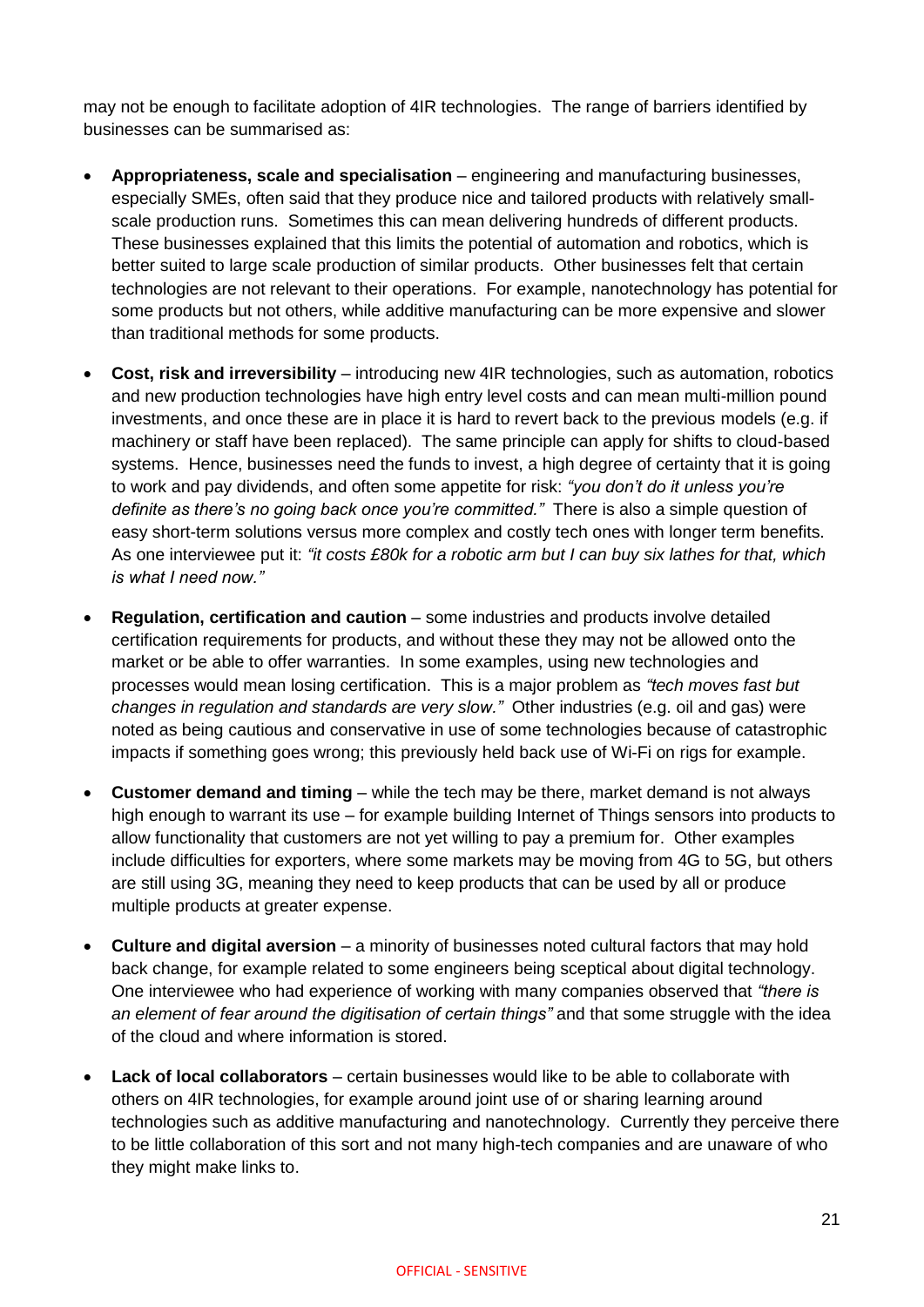**Overstated benefits and reliability** – even those who are applying new tech in many areas, can be sceptical about the business case for others, and are sceptical about whether what is promised at the outset will be delivered in practice. Big data systems are a case in point, where one business pointed to others experiencing spiralling costs and time overruns in moving to such systems in their sector and that *"they all start with great intentions, but most have underwhelmed in reality."* One 4IR expert also noted the dangers of overreliance on technologies such as cloud systems and the importance of back-ups in the event of failure.

### <span id="page-22-0"></span>**3.5 Specific issues in food and farming**

It proved harder than anticipated to secure engagement for this research with representatives from the food and farming sectors. Despite that, the conversations that we did have, including with two land-based FE colleges, provided valuable insights that are noted here (and in section 4.2).

Technology and its innovation and advances are fundamental to these sectors. For farming alone, it sits at the heart of the challenge to supply safe and quality food for a growing population, whilst addressing pressures such as a reducing supply of available land; the effects of climate change; animal welfare standards; environmental protection and the climate emergency; and adapting to a post-Brexit agricultural context.

Digital technology can underpin responses to many of these challenges - GPS trackers, automated vehicles, crop planters, fertilising systems, and weather monitoring are just a few examples where the pace of change has been significant and rapid. It is also fundamental to precision farming, which from a livestock perspective alone encompasses the full use of electronic and automated tools to manage and monitor livestock in order to improve their production/reproduction, health and welfare, and impact on the environment. Modern farms as such produce significant amounts of data, with the industry now being *"as much about data as digging."*<sup>22</sup>

With that context in mind, we heard of a number of challenges to driving further adoption of advanced technology in the farming sector. Development of skills that can keep pace with technological advances is a key issue and one that will be hard to overcome given the broad range of new skills required, from electrical engineering to troubleshoot and hardwire systems to data analysis to translate insights into value. Training people in these technologies and how to get the best out of them is very complex and can be overwhelming, especially where farmers may have low levels of basic skills. It demands that the training is good and there are questions as to where farmers can to access this training other than from technology suppliers. This in itself raises issues of trust and risks that *"farmers get sold stuff they think they need but don't understand it."* This issue was seen to be compounded by a large generational gap between older and younger workers in farming in relation to understanding, acceptance and willingness to learn and apply advanced technologies. Extending that line of thinking, more younger people might be attracted to work in farming if they had greater awareness or different perceptions of the role of advanced technologies in the sector and the opportunities these afford for career development.

We also heard that production of vast amounts of data is "all well and good", but itself presents challenges. Farm data is very diverse and is typically collated across multiple platforms that require farmers to carry out multiple entries of data. There is then a skills deficit in farmers knowing how to amalgamate, process and interpret data in a way that is beneficial to their business. Without this,

 $\overline{a}$ 

<sup>22</sup> <https://www.weforum.org/agenda/2021/06/farming-data-new-agricultural-job-skills/>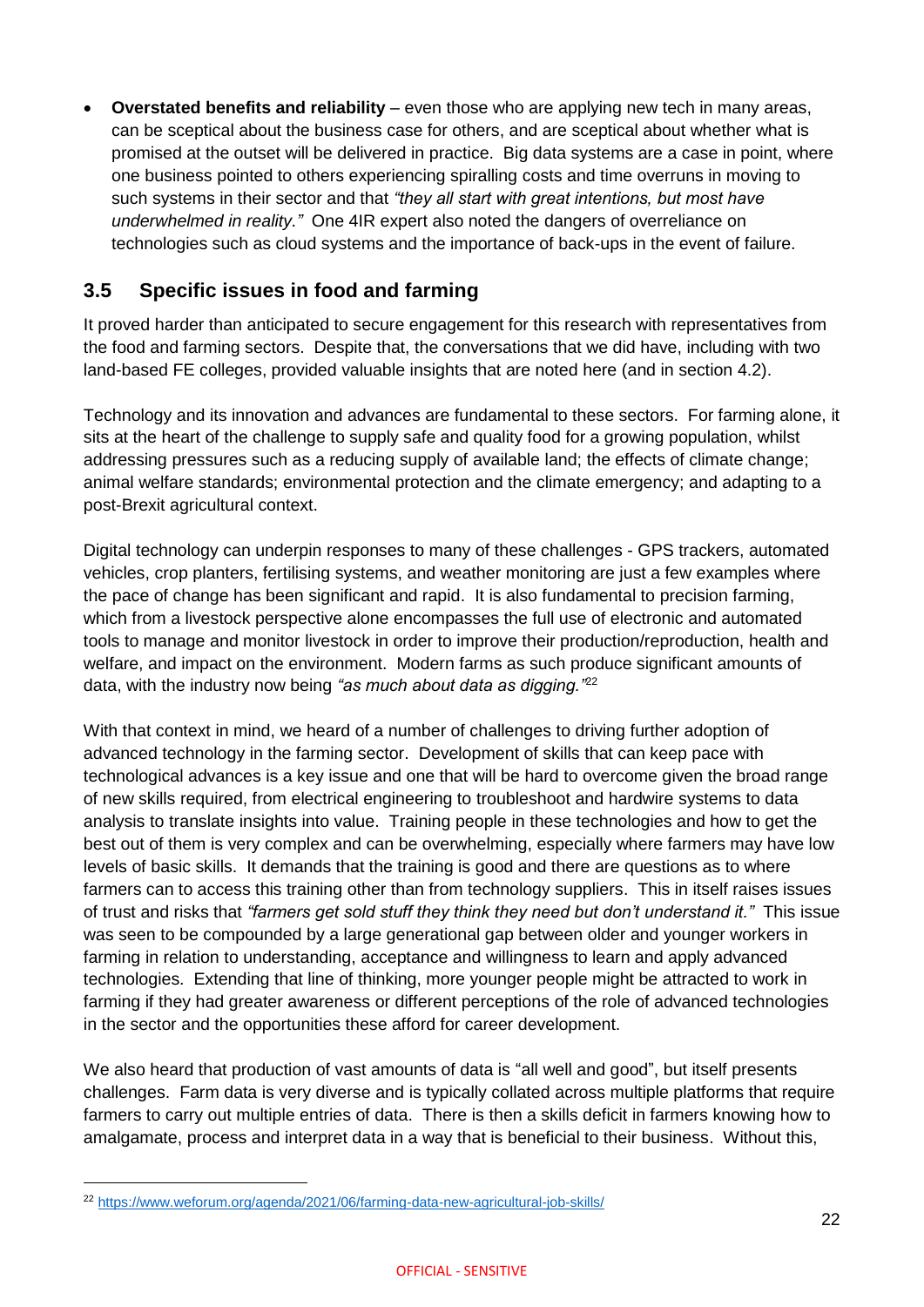they are unable to see the value of investing in such systems or in developing their own skills to best effect. As one interviewee put it *"you have got to really want to do it if you are a very time poor farmer…and therefore many don't."* This presents a real barrier to adoption and there are substantial opportunities for helping the industry to tackle this issue that are both technology and skill based.

*"There is a big data race, but people don't know why or what for."*

### <span id="page-23-0"></span>**3.6 Skills issues for 4IR technology suppliers**

We interviewed five companies who supplied 4IR technologies or expertise around them to others as their core business. These had a range of specialisms, including automation and robotics, embedded software, data focused precision agriculture applications, cloud based analytical planning platforms and development of an AI focused health mobile app. The skills issues discussed for 4IR suppliers in this section inevitably reflect the particular specialisms of these businesses rather than providing a full and even spread across suppliers of all 4IR technologies. This should be borne in mind when considering the specific points raised. However, many of the findings are also more general in nature and have wider applicability.

### **3.6.1 The type of skills that are relied upon in 4IR supplier businesses**

The businesses we interviewed described a range of technical skills, roles and areas of expertise they needed, both specific and more general in nature. The main specific areas they brought out in this respect are:

- Computer scientists and technical computing skills
- Coding/software skills
- Specific embedded software and firmware skills
- Electrical engineers
- General analytical, logic and mathematical skills
- Mechanical engineers

Naturally, the specifics in question varied with the type of business. For example, the company specialising in automation and robotics noted mechanical and electronical engineering skills as well as software, computing and logic skills. Others on the data and cloud-based systems side stressed computer scientists and coding skills, while the embedded software business required a combination of computer scientists and electrical engineering skills, plus quite specific and distinct embedded software skills.

Review of national/international literature can add to this picture. For example, in terms of automation, articles<sup>23</sup> point to key skills including scripting, collaboration, source-code management, Kubernetes (a system for automating software deployment), security, testing, observability, monitoring, and network awareness.

Previous research on digital skills<sup>24</sup> in Y&NY also covered the skills needs of digital sector companies and concluded that these include cloud technologies and platforms; software

<sup>23</sup>https://www.google.com/search?q=what+is+kubernetes&rlz=1C1CHZN\_enGB967GB967&oq=what+is+Kubernetes&ags [=chrome.0.0i131i433i512j0i512l9.5648j0j15&sourceid=chrome&ie=UTF-8](https://www.google.com/search?q=what+is+kubernetes&rlz=1C1CHZN_enGB967GB967&oq=what+is+Kubernetes&aqs=chrome.0.0i131i433i512j0i512l9.5648j0j15&sourceid=chrome&ie=UTF-8)

<sup>24</sup>[https://www.ynylep.com/Portals/0/adam/Stories/OhqqpV3Rg0aL68WCU08pNA/Body/YNY%20LC&CE%20Skills%20rep](https://www.ynylep.com/Portals/0/adam/Stories/OhqqpV3Rg0aL68WCU08pNA/Body/YNY%20LC&CE%20Skills%20report.%20%20Publication.%20Feb%2021.pdf) [ort.%20%20Publication.%20Feb%2021.pdf](https://www.ynylep.com/Portals/0/adam/Stories/OhqqpV3Rg0aL68WCU08pNA/Body/YNY%20LC&CE%20Skills%20report.%20%20Publication.%20Feb%2021.pdf)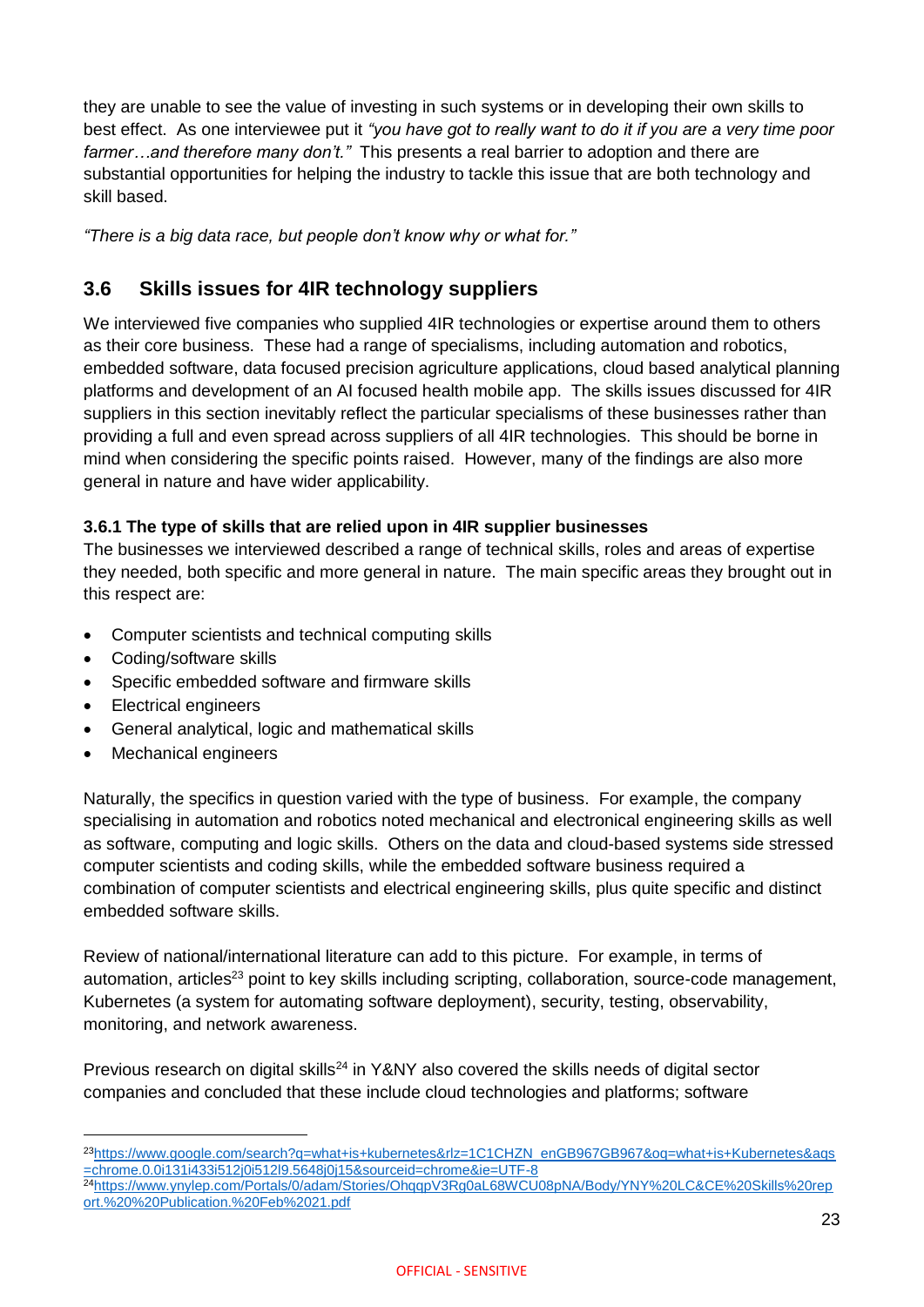development, coding and testing; web design and development; cyber security; data analytics and visualisation; technical architecture; user experience and interface design; AI; video conferencing; broadband and 5G; internet of things; robotics; and project management.

Across the business we interviewed, all but one stressed that they need a combination of technical 4IR skills and other skills sets. Most frequently, these were about ability to practically apply skills in a work setting and industry understanding, such as a having a combination of IT and business skills for roles around introducing analytical planning systems, or coders who understand industry. As one business put it in relation to precision agriculture:

*"You can get clever programmers, but they don't understand agriculture and its challenges."*

Often these discussions revolved around the need for those coming out of education, most typically graduates, to be able to apply academic skills in industry, and they echo sentiments expressed by businesses about use of technology (see 2.1 to 2.3).

This narrative is backed by research by wbs<sup>25</sup> which put 'practical application' as number one in its list of the top ten skills required for the fourth industrial revolution. This argues that *"tech firms are looking for workers who can apply the skills they have learned…for example, they want to see a mobile app created by an applicant rather than a certificate saying they have done the course."*

Related to practical application, the 4IR supplier businesses we interviewed also talked about the importance of the ability to learn (and hence keep track as new technologies emerge and develop) and about aptitude and attitude. There were not seen as replacing technical skills, but as crucial elements they relied on to make the most of those skills in their business. For example:

*"We need people who are creative, practical and organisationally dogmatic."*

*"Our business needs people with aptitude in terms of rigour, tenacity and enthusiasm more than just a good qualification, and with the ability to keep on learning in the job and staying at the forefront."*

Finally, one cited the importance of good English writing skills, which was important for writing clear and concise guidance documents for their clients, as doing this badly would communicate a lack of competence to customers: *"You wouldn't buy expensive, specialist equipment from somebody who can't write a sentence!"*

### **3.6.2 4IR supplier business skills gaps**

 $\overline{a}$ 

4IR supplier businesses confirmed that it is hard to recruit people with the specific technical skill sets that are important to them, and to find people who have both these technical skills and the wider skills and aptitudes they seek. This agrees with the findings of digital sector research<sup>26</sup> by global tech recruitment firm, Cloud Assembly, which found that 94% of tech employers believe that there is an industry-wide skills shortage.

The most commonly cited specific gap where it is hard to recruit was software engineers, as well as other related IT roles such as coders (including for embedded software/firmware) and software designers. One 4IR supplier businesses noted that it had wanted to expand its York office but was

<sup>25</sup> <https://www.wbs.ac.uk/news/the-10-skills-needed-for-the-fourth-industrial-revolution/>

<sup>26</sup> [https://www.businesswire.com/news/home/20210622005522/en/The-UK-is-Heading-Towards-a-Digital-Skills-Shortage-](https://www.businesswire.com/news/home/20210622005522/en/The-UK-is-Heading-Towards-a-Digital-Skills-Shortage-Disaster-According-to-Tech-Recruitment-Specialists-Cloud-Assembly)[Disaster-According-to-Tech-Recruitment-Specialists-Cloud-Assembly](https://www.businesswire.com/news/home/20210622005522/en/The-UK-is-Heading-Towards-a-Digital-Skills-Shortage-Disaster-According-to-Tech-Recruitment-Specialists-Cloud-Assembly)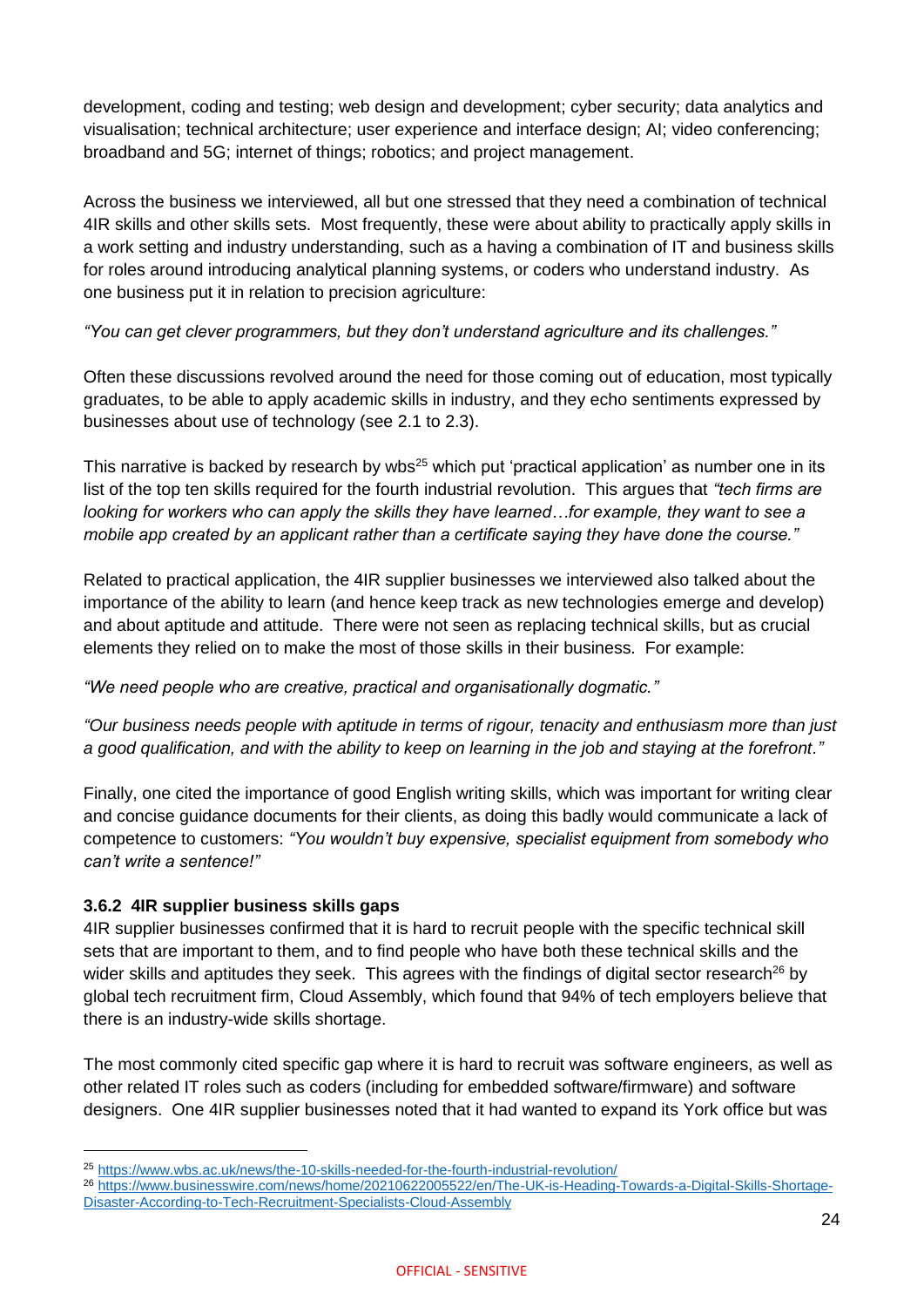forced to open in London instead because of a shortage of software engineers and system/product designers. Other specific areas of shortages cited included well qualified electrical engineers, and more people who can manage and interpret data.

Besides the company opening a London office instead of expanding in York (and a 4IR user opening a Research and Development office in Leeds instead of North Yorkshire because of recruitment challenges – see 3.3.1) we also noted instances of national and international recruitment facilitated by remote working. For example, one company which recruited around 40 new employees (driven by winning a new contract for embedded software for autonomous vehicles) said it had found a mixture of local people, those seeking to return to York, and others who would remain based in locations from the North East to the south coast and mostly work from home. They said that *"our recruitment pool has widened massively"* as a result. This trend towards distant recruitment, facilitated by home or hybrid working, is double-edged for Y&NY. There are clearly advantages in enabling companies to remain and expand in the region, but drawbacks in terms of fewer local people accessing skilled jobs and less money circulating locally as a result.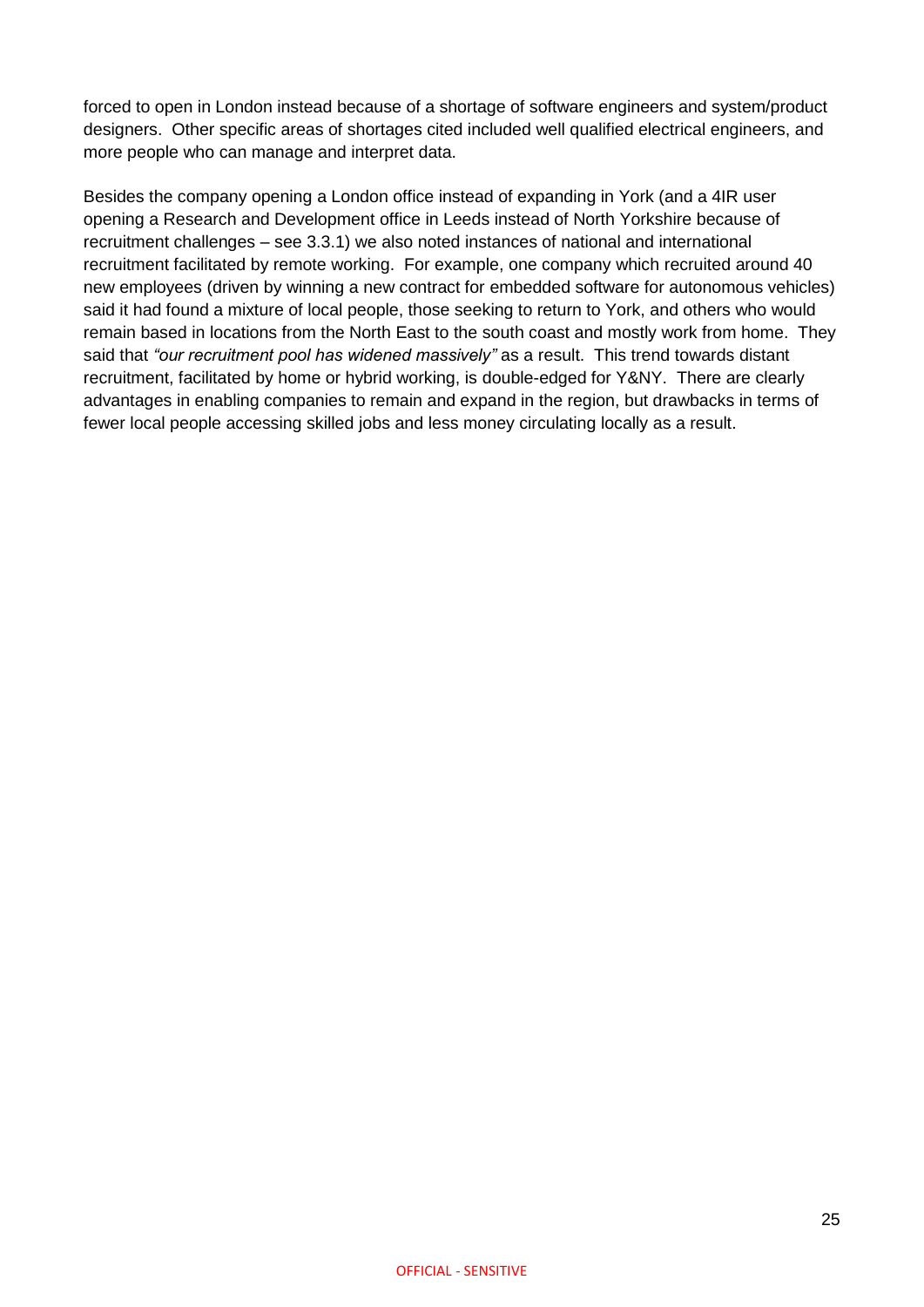# <span id="page-26-0"></span>**4. The role of Higher and Further Education**

### <span id="page-26-1"></span>**4.1 Position and perspectives in higher and further education**

We spoke to four educational institutions as part of our research – the University of York, $27$ Scarborough UTC, <sup>28</sup> Askham Brvan College<sup>29</sup> and Bishop Burton College.<sup>30</sup>

### **4.1.1 Existing provision**

We asked each institution to describe the nature of their provision around the three technology groupings we have used throughout this study.

### Automation, robotics, artificial intelligence and machine learning

The University of York is very active in this area, including through the York Robotics Laboratory<sup>31</sup> – a purpose built state-of-the-art research facility for robotics design, construction, research and teaching and a joint venture between the university's Departments of Computer Science and Electronic Engineering. It provides undergraduate and masters courses, including MEng (Hons) Robotic Engineering and a Masters in Computer Science with AI. The university is also home to the Institute for Safe Autonomy where experts are delivering a training and education programme to enable industry, regulators and others to develop the expertise necessary to ensure that robotics and autonomous systems are brought safely to market and into use. There is also expertise and involvement in networks linking AI with the Creative and Digital sectors – linked to the Screen Industries Growth Network and XR Stories – based on immersive and interactive storytelling.

Engineering is one of three specialisms at Scarborough UTC, and whilst the courses are designed to be broad in their coverage, content focused on technology progressively grows as students move up through the programme. This covers engineering design, manufacture and systems control. Good partnerships with businesses allow these technologies to be taught in a real-world context.

From a land based perspective, there has been a good deal of investment in equipment via the Yorkshire and Humber Institute of Technology<sup>32</sup> (YHIoT) including at Bishop Burton College in autonomous/robot tractors that are being integrated into the college's farming systems and teaching resources. These are completely autonomous vehicles that combine data and precision farming, for example in precise positioning of fertiliser or seeds. We did hear, however, that although these vehicles exist in agriculture and there is interest in their use, take up so far is quite low.

### Advanced digital technologies and data

The University of York offers a significant number of courses in this field, e.g. computing and computing with data analytics and attracts students in high volumes. Quantum computing, cloud and big data are picked up on courses at undergraduate and masters level and the university is looking at expanding its provision in these areas.

Scarborough UTC has a specialism in cyber security that ensures students learn all underpinning theories of the internet, data and its manipulation and software programming. Computer Science is offered at GCSE and A Level, as well as a BTEC in ICT and Computing. There is specific

 $\overline{a}$ 

<sup>27</sup> <https://www.york.ac.uk/>

<sup>28</sup> <https://www.scarboroughutc.co.uk/>

<sup>29</sup> <https://www.askham-bryan.ac.uk/>

<sup>30</sup> <https://www.bishopburton.ac.uk/>

<sup>31</sup> <https://www.york.ac.uk/robot-lab/>

<sup>32</sup> <http://yhiot.ac.uk/>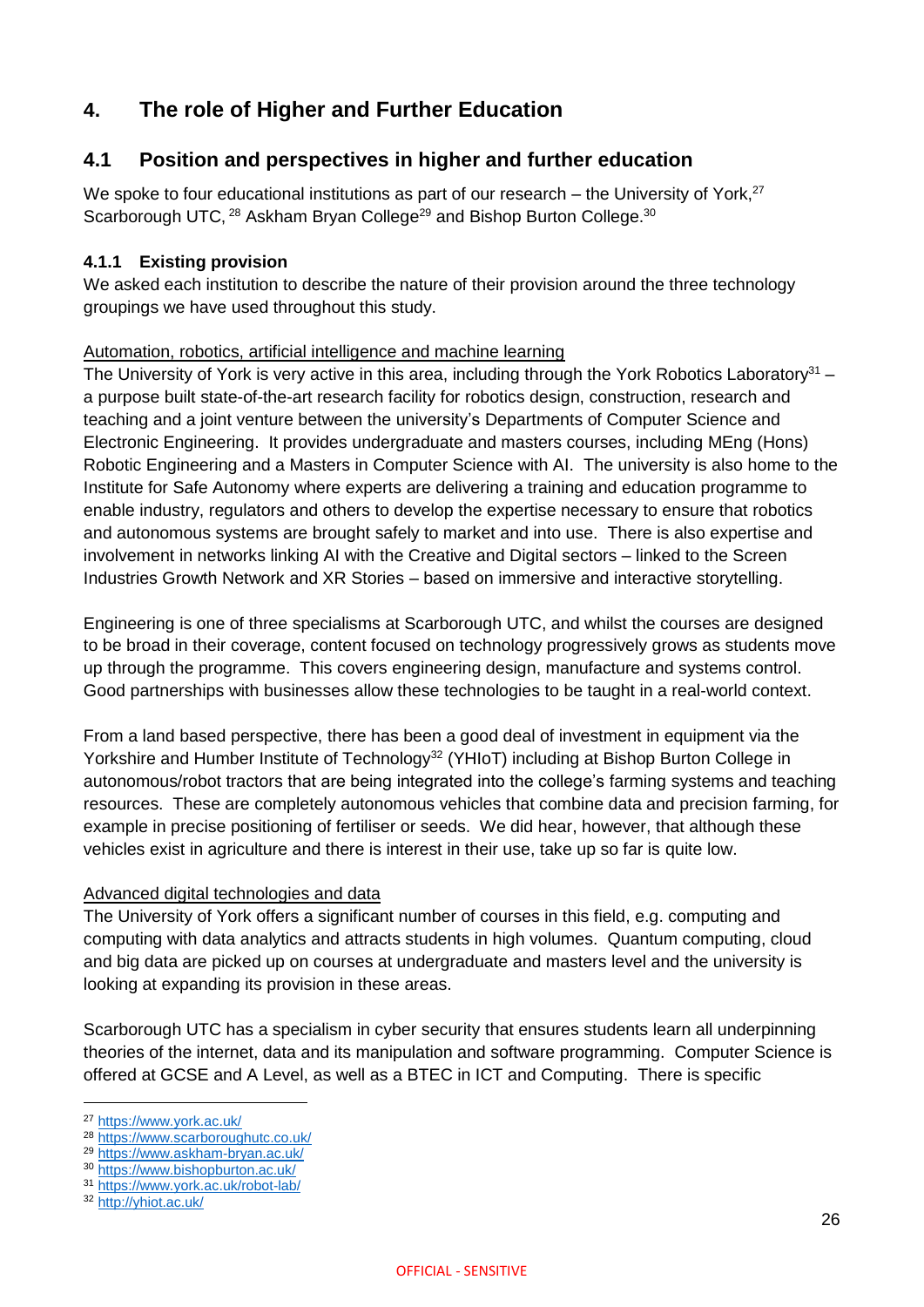curriculum enrichment on cyber security, and this is backed by a strong local partnership with GCHQ,<sup>33</sup> with representatives regularly visiting the UTC to run information sessions and to set projects and challenges for the students.

Digital technologies are increasingly being built into the offer at Askham Bryan College, including investment in an Agri-Tech Innovation Centre and a Digital Farm; and £1.7m invested via the YHIoT to provide precision equipment specifically for rearing livestock. Full and foundation degrees, e.g. in Precision Livestock, as well as bite size courses, are introducing these technologies and helping people explore their potential uses to improve monitoring, resource management and productivity.

Bishop Burton College's offer in Precision Crop Technology, due to be launched in 2022, is focused on teaching students about advanced technologies that optimise yield and environmental protection. Teaching is based on the use of information technology and a wide range of applications such as GPS guidance, control systems, sensors, robotics, drones, autonomous vehicles, soil sampling, and satellite technology allowing real-time management of crops and fields. Its Precision Agriculture programme operates at Levels 4 and 5 and focuses on the use and application of farm data.

### Other advanced technologies

When asked, the institutions we spoke to leant towards describing their provision in green technologies. For the University of York that includes significant expertise and an expanding offer via the York Environmental Sustainability Institute<sup>34</sup> that will facilitate and deliver world-class interdisciplinary research on environmental sustainability for the research community, industry and policymakers. Scarborough UTC embeds content on this into their engineering courses, typically looking at mechanical and product design and material selection and use.

There has been college investment in green technologies linked to precision farming, with Bishop Burton looking at a range of renewable energy sources and their application in horticulture including, for example, small scale anaerobic digestors that can be put alongside food outlets to turn food waste into gas for cooking and use in fertilisers. The college has developed Level 3 provision in Green Energy, focusing on agricultural and horticultural industries as well as food and food manufacturers, given the link to small scale anaerobic digestion.

### **4.1.2 Student demand**

The University of York expressed healthy levels of demand from students for its courses in these areas and expects that provision will continue to expand as a result. The picture was more mixed for the other institutions we spoke to. Scarborough UTC is seeing numbers grow thanks to a strong curriculum, a good reputation with businesses and parents, and students achieving good onward destinations. However, their courses are not full and the view is that they need more people to recognise the benefits of the UTC model, and the opportunities that can flow from following STEM subjects – *"the destinations of our students into HE and quality apprenticeships including at degree level speak for themselves - we have been transformational for the young people that come here."*

The two land-based colleges told a similar story of demand being fairly low but growing moderately and tending still to be from within farming families and communities. It appears that there remains work to do to shift perceptions of farming away from the traditional to include these areas of technology in order to widen appeal:

<sup>33</sup> Government Communications Headquarters based in Scarborough<https://www.gchq.gov.uk/>

<sup>34</sup> <https://www.york.ac.uk/yesi/>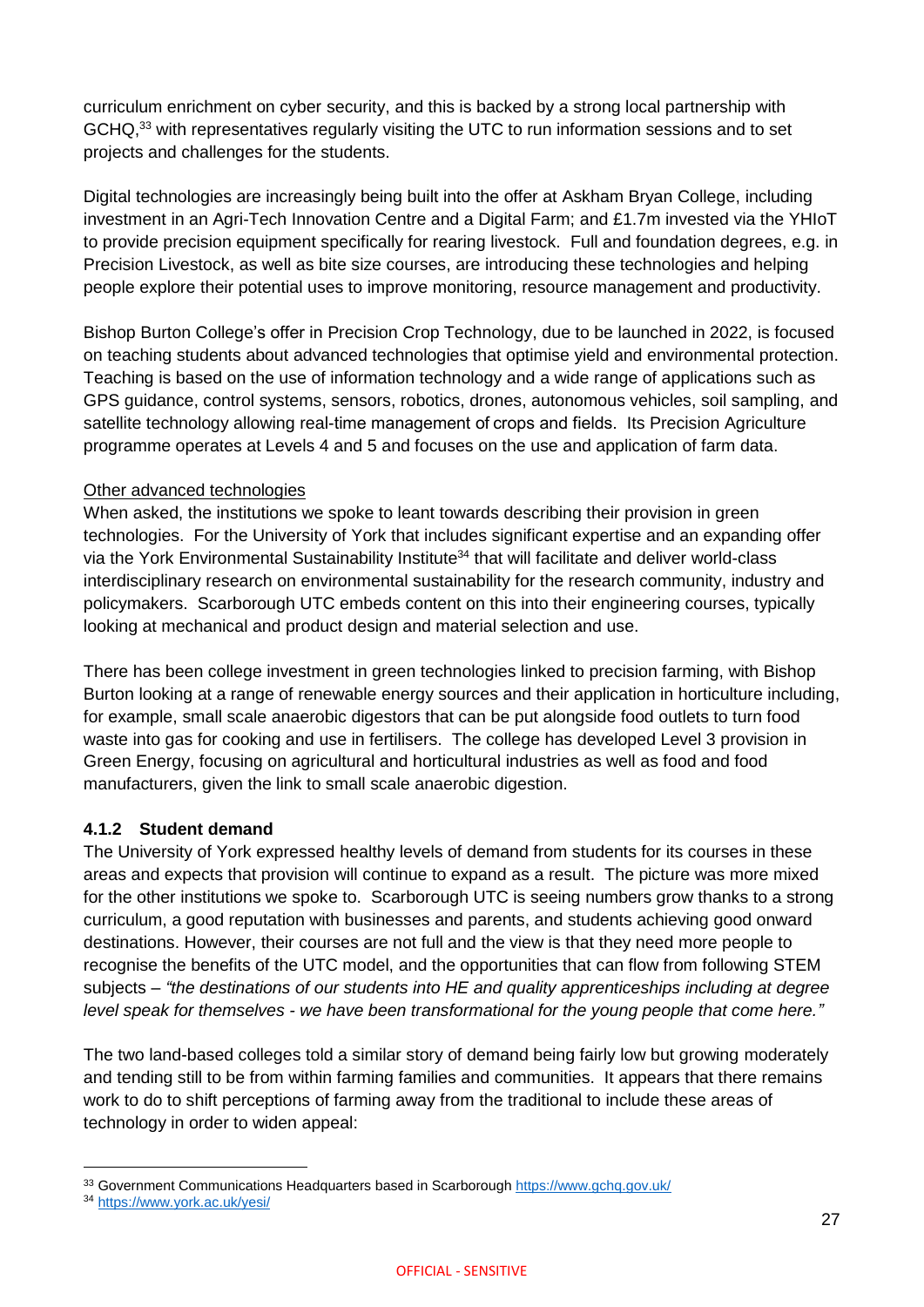*"There is a perception that agriculture is the little red tractor, but actually the future opportunities are incredible."*

### **4.1.3 Business engagement from an educational institution perspective**

All of the institutions we spoke to reported having links to business in some form; but equally all were aware that there was scope to do more.

The University of York is engaging with businesses on AI, robotics and automation via partnerships with companies which tend to be large national companies or smaller ones in the region (as they were not aware of many large ones locally). Action has included co-funded joint research, in-kind partnerships and data sharing, much of which is innovation and R&D focused. There have also been small scale partnerships on skills, and there is appetite to do this on a larger and repeatable scale. There are only a small number of student placements each year – typically between 80 and 100 from over 10,000 students. Courses tend not to have placements built into them, but all students are given the option of having a placement year and relevant support should they wish to do so (although often they do not if their friends and peers have opted not to). Increasing commercial links and the revenue that flows from this is central to the university's forward plan, and a focus on advanced technologies is key within this, for example by offering more bespoke training. Difficulty in identifying relevant businesses and making them aware of the university's offer has hindered this in the past, as has the cost of setting up new courses.

The UTC model is built on strong partnership with business and hence very good links are being made with a good number of *"very committed"* employers who readily get involved in course design and delivery. By its nature, this allows students to see how technologies are being applied in practice. The UTC also more broadly runs a two-year sixth form Career Development Programme, where each student is mentored by one of the UTC's partner businesses. This helps build a meaningful relationship, which may ultimately develop into a job, and is of far greater depth than standard one-week work experience offers. There are limits to how far this can go, however, in a local context where businesses are mostly small and meaningful engagement with education is a big commitment that usually falls on one member of staff.

Engagement with business from a land-based college perspective is and needs to be two-fold. Firstly, there is engagement with farms as businesses. Colleges are engaging, however, there is a big divide between large, profit-motivated farmers who are more likely to seek out and use new technologies (where these technologies have hence become the norm); and smaller, family run traditional farms who can struggle to know what they need and to keep pace with technological change. For the latter, it is far harder to present training offers to farmers who are typically exceptionally busy and cannot take time out. Nevertheless, Askham Bryan College was optimistic that farm and land-based businesses can adapt and that demand will grow as there is a clear link between the skills needed to use the tech and understand what it is telling them in terms of data, and the ability to increase farm productivity and animal welfare.

This latter point makes the second area of engagement - with agricultural technology equipment suppliers – even more critical. Technology suppliers are often relied on to train customers in the use of their technology, but often are not equipped with the skill set to do that to best effect. Colleges can help bridge this gap, as well as bring some neutrality in terms of helping farmers not to feel as if they are *"being sold to."* Askham Bryan has established Technology Advisory Boards to help develop their curriculum in a way that can help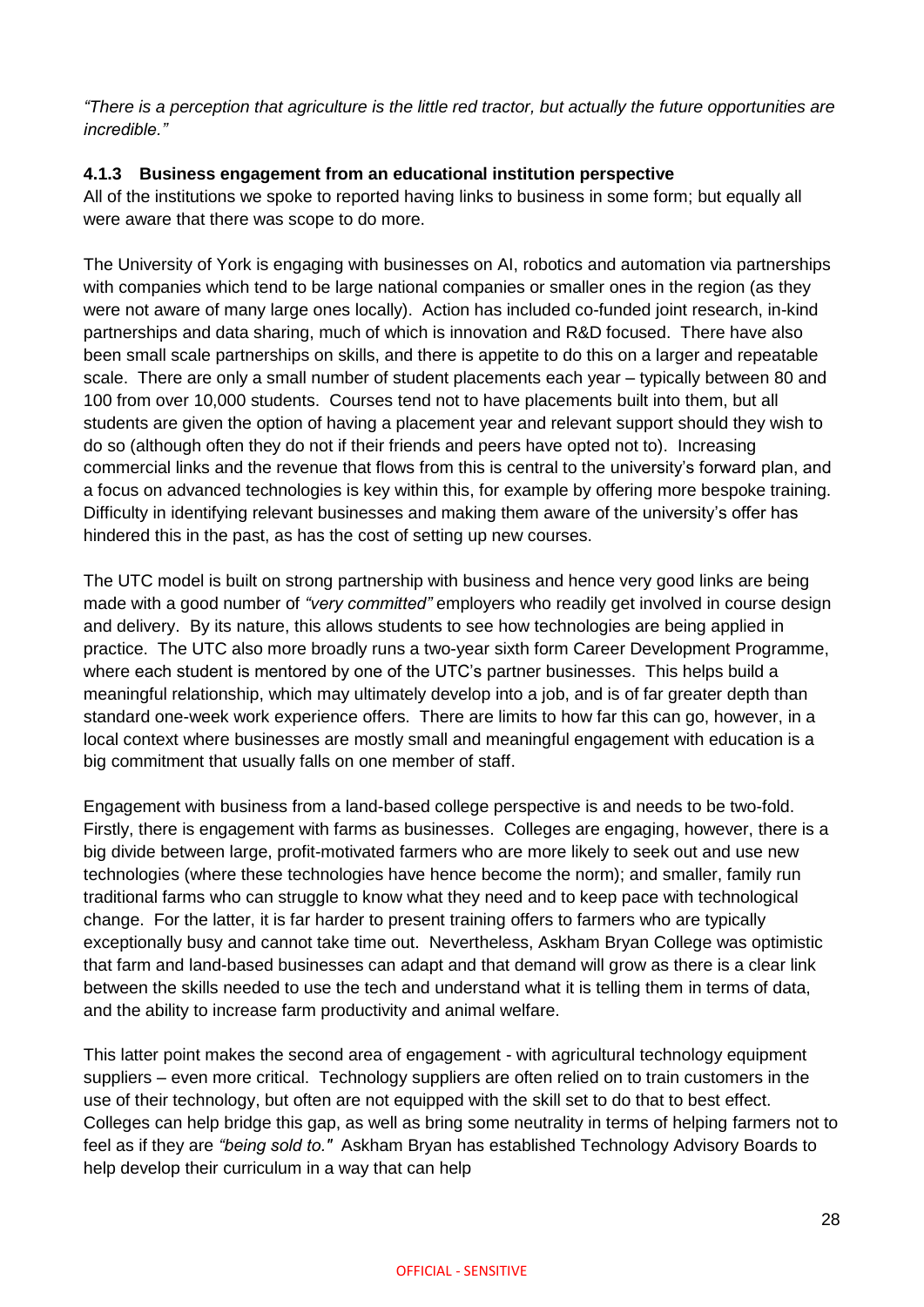### <span id="page-29-0"></span>**4.2 Awareness and connections from a business perspective**

#### **4.2.1 Existing engagement with education**

All but two of the 4IR user businesses we interviewed had existing links of one sort or another with educational institutions or (in one instance) independent training providers around their skills needs, as well as additional links around innovation and expertise in some instances. However, only a few of these appeared to be particularly well developed and extensive. Examples of the links described include:

- Three businesses noted links to the University of York although only one had very strong and current links around skills (via a large scale PhD placement programme); while one used to have links with the university that had faded away; and for another the connection was mainly about R&D.
- Two businesses talked about skills links between businesses and education in Scarborough focused on cyber security. These mainly involved Scarborough TEC and its connections to companies such as Anglo American (see Annex for case study) and GCHQ, but one business also noted (less strong) links to Scarborough UTC and Coventry University<sup>35</sup> in Scarborough.
- A few businesses talk about links to universities further afield, notably the University of Sheffield<sup>36</sup> and the University of Newcastle,<sup>37</sup> although for one business these links were more about consultancy than education and skills.

Individual instances of other connections were also noted, for example *"bits and pieces*" with Harrogate College<sup>38</sup> and Leeds College of Building,<sup>39</sup> and one business who used Derwent Training for apprenticeships.

Four of the five 4IR suppliers we interviewed had connections with FE Colleges or more usually universities of varying degrees and types. Two of these were with the University of York and its Department of Computer Science which is seen as a major asset. One company has an intern programme with the university, and another has a major intake of (20+) students on industrial placements from the university each year. They have found this valuable as the partnership builds the vial mix of theoretical understanding and practical experience required, and leads to many of them coming back as employees when they graduate:

*"They get insight into the job and what they need to focus on in their final year studies and we get to interview them for a year."*

Other businesses had less well-developed FE/HE links, but one reported that they had some links with York St. John University<sup>40</sup> and Leeds Beckett University<sup>41</sup> and had recently established a helpful connection with Leeds Trinity University<sup>42</sup> through the Skills for Growth Programme<sup>43</sup> that operates in Leeds City Region. Another noted Askham Bryan College as a good resource, but that

<sup>38</sup> <https://harrogate-college.ac.uk/>

<sup>41</sup> <https://www.leedsbeckett.ac.uk/>

<sup>35</sup> <https://www.coventry.ac.uk/cus/>

<sup>36</sup> <https://www.sheffield.ac.uk/>

<sup>37</sup> <https://www.ncl.ac.uk/>

<sup>39</sup> <https://www.lcb.ac.uk/>

<sup>40</sup> <https://www.yorksj.ac.uk/>

<sup>42</sup> <https://www.leedstrinity.ac.uk/>

<sup>43</sup> <https://www.the-lep.com/business-support/skills-and-training/skills-for-growth/>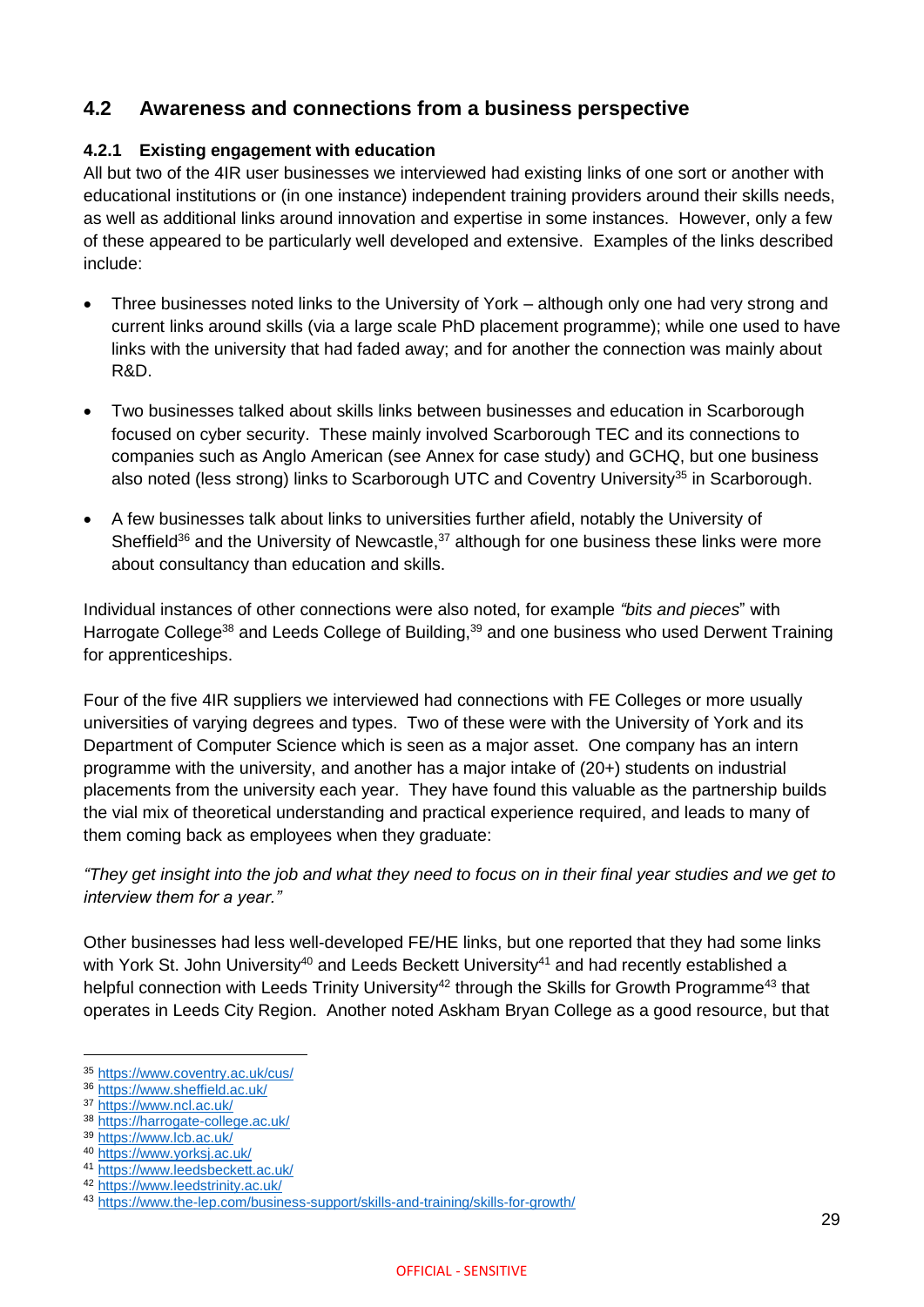fixed term times, set lessons and a lack of teaching on the tech side restricted how far it could support farmers in building their skills and ability to use tech.

Recruitment of graduates from universities tended to be the norm across both 4IR users and suppliers, and businesses tend to associate high level and technical roles as needing a degree in a relevant topic as a minimum qualification. Reflecting this, some businesses (notably, larger ones) have established graduate recruitment programmes. However, as has been noted, we also uncovered a number of well-developed undergraduate placement programmes, and in one case a programme of PhD placements. These were seen as highly effective ways of building relationships between students and businesses, and in attracting a good number of them as future recruits. As well as bringing skilled people into businesses, this model is seen as having advantages in terms of moulding a student to the business and giving them practical, workplace experience, and in supporting good retention rates as those recruited already know the business and whether it is somewhere they would like to work.

A significant minority of employers had established (sometimes very significant scale) apprentice programmes, linked in some cases to a realisation that *"long term, growing and investing in your own talent is the way forward."* Where these have been put in place, businesses appear to be happy with them. A number of other employers did not have apprenticeship schemes but appeared open to the idea of them when probed. With the right communication, nudges and help to make this easy, this suggests that an additional cohort of businesses, certainly in engineering, could take on apprentices in the future.

#### **4.2.2 Perceived issues, challenges and barriers to further engagement**

Businesses suggested a number of issues and challenges in engaging with educational institutions, and the same points tended to emerge for both 4IR suppliers and users.

A spread of businesses said that it needed to be easier for businesses to find out about what the HE and FE offer is in terms of skills, courses and potential future placement students and recruits and then to collaborate. Even those that were seeking to make a connection had found this difficult, often coming across something by chance rather than by design.

#### *"It's never as easy as it sounds to get the right person and make the right link."*

One business noted the Leeds City Region Skills for Growth Programme as a good model in this respect (which covers parts of North Yorkshire), particularly as it has a focus on helping businesses to find the best HE or FE institution to meet their needs. Another suggested establishing a single, easily accessible platform that collates and communicates information about the business offer in each institution across York and North Yorkshire.

Businesses also re-emphasised the need for universities to further develop hands-on experience rather than just theoretical understanding:

*"Universities are driven by academics and what we need are practical skills."*

*"Students come out of university and are raw, they need practical skills to apply what they have learnt. There is a gap between analytical skills and the practical world."*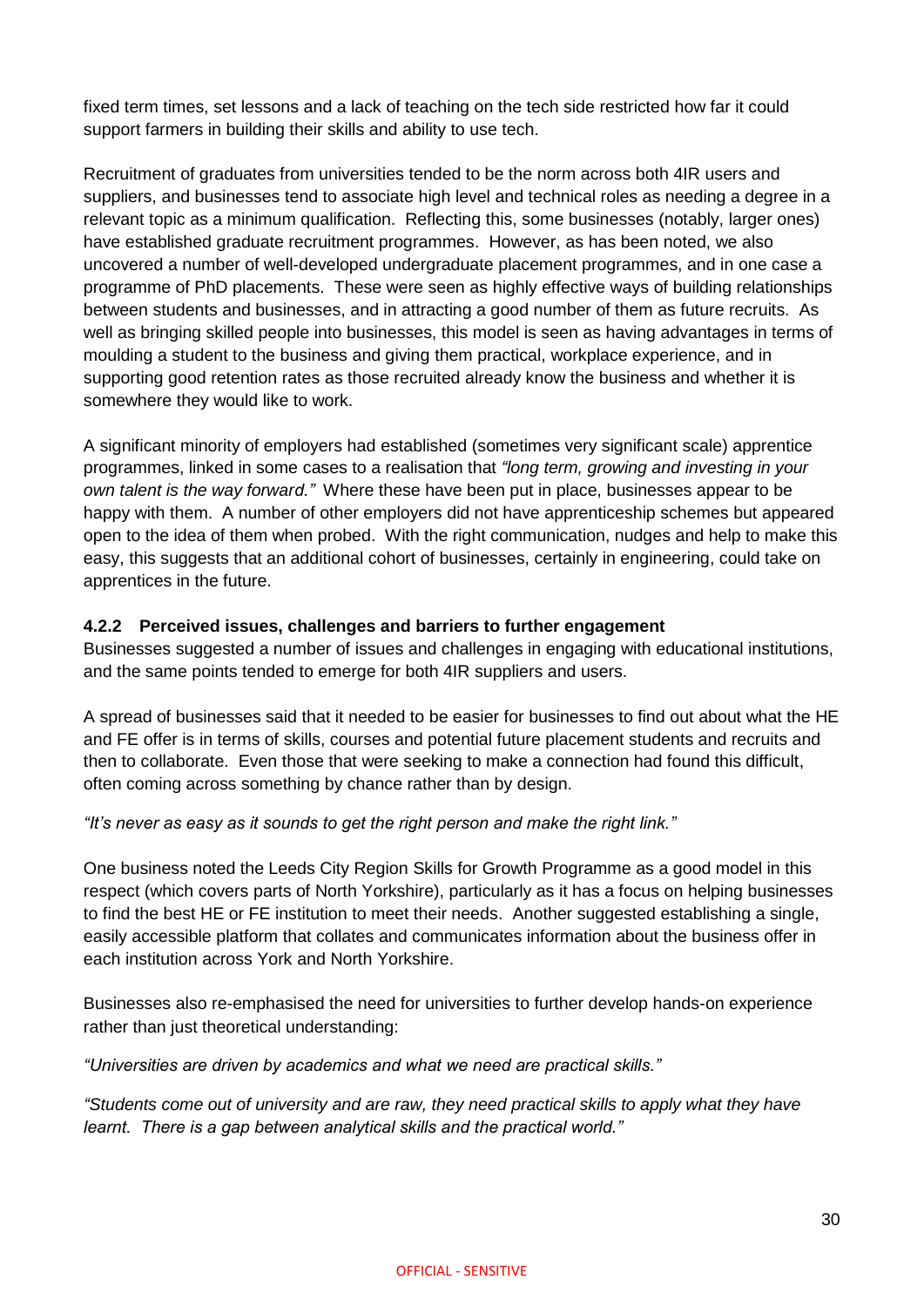There was a view that a perception shift is still needed in terms of apprenticeships as a solution to this blended academic and practical approach, especially when done at degree level. This counters issues with degree level courses being too generic or going out of date too quickly.

Others noted gaps in courses where they would like to new or expanded provision (e.g. Data Science, Computer Science) or where new content in areas like robotics, automation and new green technologies needs to be integrated into existing courses. For example one business noted that there was not an apprenticeship that included a robotics module, and others made more general points about the need to keep courses up to speed with new and emerging technologies:

*"A lot of people come out of courses with traditional and out of date skills, for example not knowing about green technologies like solar and heat pumps."*

*"There are not enough data science courses – this is a missed opportunity, and the gap is growing – everything coalesces around data."*

The challenge for colleges and universities in keeping pace with fast moving and expensive technologies was noted as a challenge more widely with partnership with industry seen as important to help address that.

Finally, the need to make business demand clear to education, and to promote tech and STEM subjects to young people from school onwards was seen as vital to secure the numbers needed becoming qualified in relevant areas. Diversity was a big issue in this respect too. One business reflected that *"the field is approximately 80% male"* and stressed a desire to see energy put into getting girls into STEM, which needed *"a unified approach, and to start in school – by the time you get to uni it is too late*.*"* They envisaged that schools, FE and HE would have a big role to play in this as part of a consistent approach.

### <span id="page-31-0"></span>**4.3 Potential solutions**

A range of potential solutions to tackling skills gaps associated with uptake and application of advanced technologies emerged from our discussions with businesses and with education. These are incorporated into our recommendations in section 5.2, but also considered more broadly here.

It appears that there is a strong case for expanding provision of HE courses that are closely related to skills shortage areas, notably in computer science and data analysis. Equally, it is important to make sure that existing provision is widely promoted to business, and to have mechanisms in place to ensure that they can easily find out what is available and how to access it. Similarly, there is a case for greater collaborative learning between business and academia, with work placements at the heart of this to better blend academic and practical learning. Businesses also expressed an appetite to explore how apprenticeships (especially at degree level) can be used in this regard.

It is clear, however, that solutions to skills needs are not purely a matter of providing more advanced technology focused courses. There is also a strong case for better integration of 4IR content into relevant existing HE and FE courses, e.g. inclusion of modules on robotics within engineering courses and apprenticeships in a way that helps foster greater technical skills and awareness within the talent pipeline. Aligned to this, there remains a need for greater promotion of tech and STEM in education, including a consistent focus on engaging more girls in STEM subjects as a route to address diversity challenges that many advanced tech businesses face. It is critical to start early by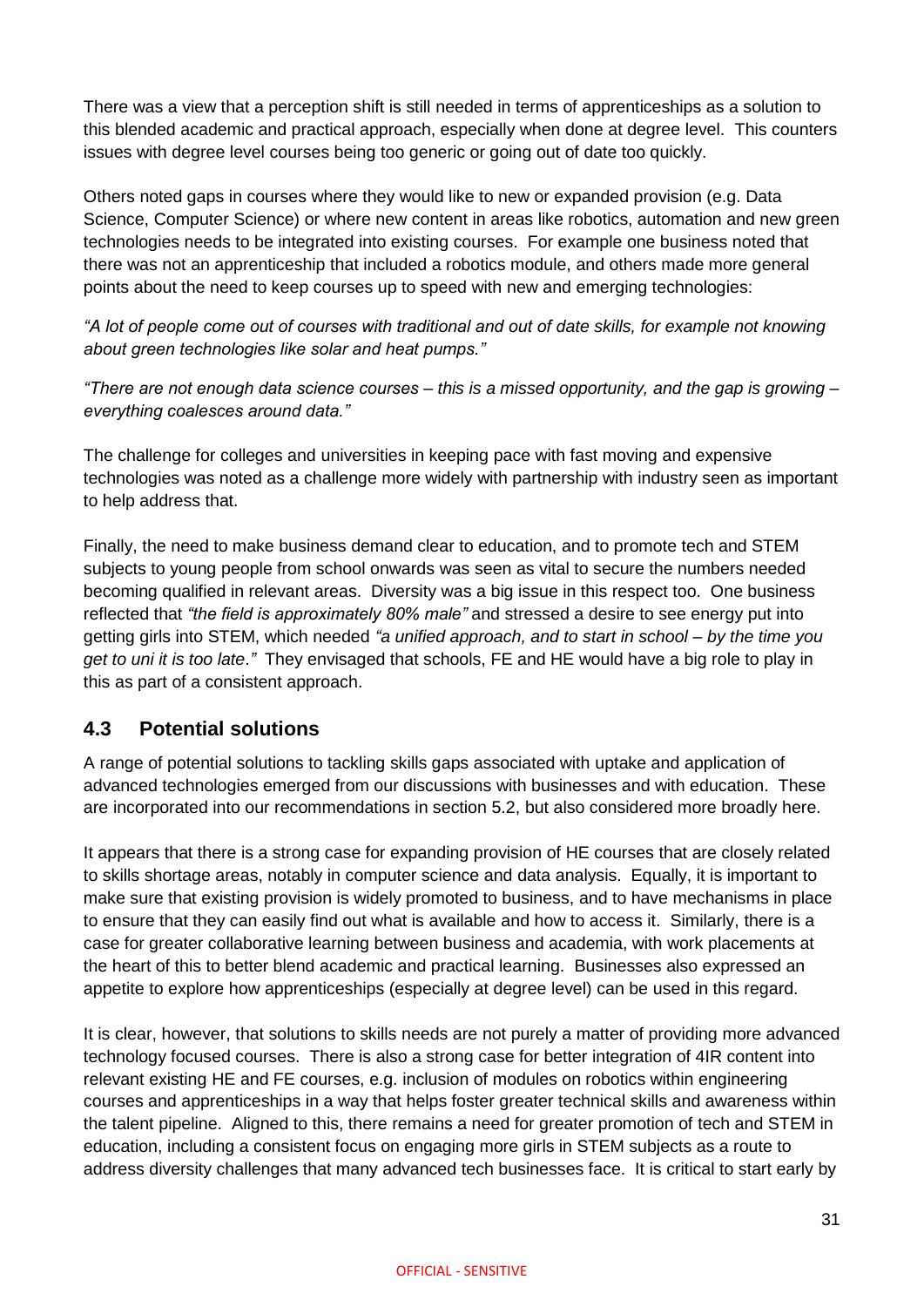working with schools to deliver the curriculum in a way that supports technical education; as well as to demonstrate the breadth of career opportunities that are available.

There is also a need to align academia and business in respect to equipment and demonstrating when, why and how advanced technologies can be used. Sometimes it will be a large business that has equipment that students can see and use; at other times, particularly for SMEs, it will be education institutions who can house and demonstrate equipment. The latter is, for example, the case in colleges that have benefited from YHIoT capital investment, and there is a case for far greater promotion of these offers backed by capacity to translate technical expertise into practical ways forward for businesses. This can also be helped by provision of shorter and flexible training courses for businesses, which are easier for businesses to utilise in upskilling their workforces.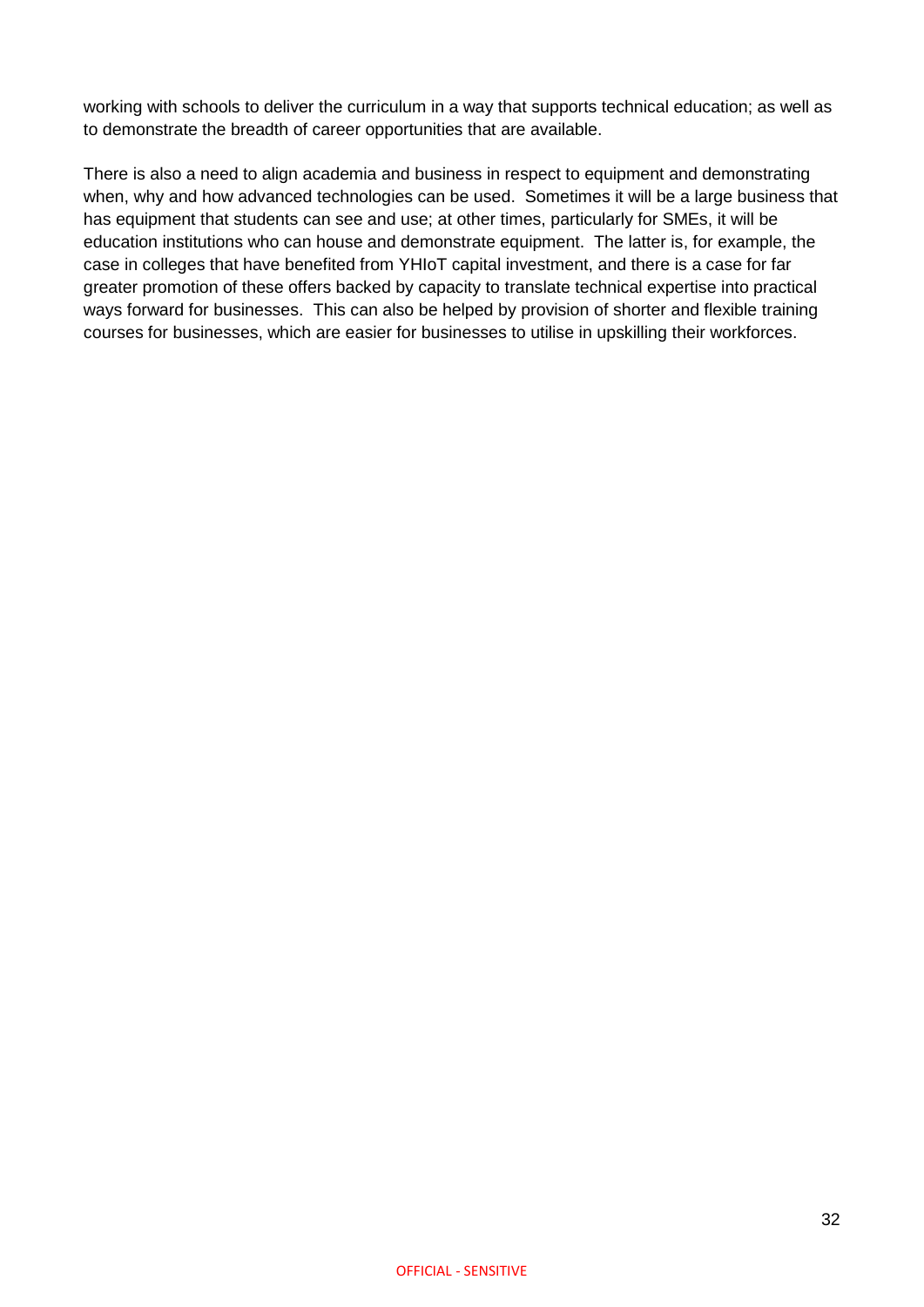# <span id="page-33-0"></span>**5. Conclusions and Recommendations**

The conclusions from our research include assessment of the current position, barriers to progress, solutions to overcoming these, and recommendations for action where appropriate. They are cognisant of findings from other research, such as on digital skills in the region, which are also relevant to formulating responses that are pertinent to businesses applying advanced digital technologies.

It should be noted that as the sample of businesses this research is based on had a focus on medium and large sized engineering and manufacturing businesses; the conclusions will reflect the position for this group rather than necessarily businesses overall.

### <span id="page-33-1"></span>**5.1 Conclusions**

### **Current and future application of 4IR technologies by businesses**

- Larger and international businesses and are often forward looking and active in a wide range of advanced technologies including those technologies relating to data and computing, automation, robotics and advanced production. A small minority are at the forefront of their industries, others know much about what can be done in principle and are moving towards practical application.
- SMEs may use advanced technologies in a few areas that are core to what they do, but rarely have specialists to cover wider areas, and knowledge and application is more limited. In part, this is because they often *"don't know what they don't know"* which limits exploration and application of new/advanced technologies. It is also due to the nature of their business, for example if they do not produce in volumes required to offset the scale of investment required, or their products are too niche or specialist.
- Engineering and manufacturing businesses tend to use 4IR technologies to help create or produce something physical, for example via automation and robotics, or in some cases the use of innovative new materials. For some, the focus of this is on using robots to carry out repetitive and mundane processes which enables skilled employees to focus instead on high value tasks.
- There is some use of additive manufacturing; however, this is often small scale and only used for developing specific products and prototypes, because it can be slow and expensive to use at scale for some businesses.
- Application of advanced digital technologies is more common and clustered around cloud computing and data, and the vast majority see future application of these technologies as continuing to grow. Data is seen as key to driving efficiency. However, take up of new technologies that support businesses to extract and analyse data to its full potential is variable, and the skills available to do so are in short supply.
- Digital technology is intrinsic to developments in agri-tech e.g. in GPS trackers, automated vehicles, weather monitoring and precision agriculture and livestock farming. As a result, farms now produce significant amounts of data. However, many farmers do not know how to amalgamate, process and interpret this data in a way that is beneficial to their business.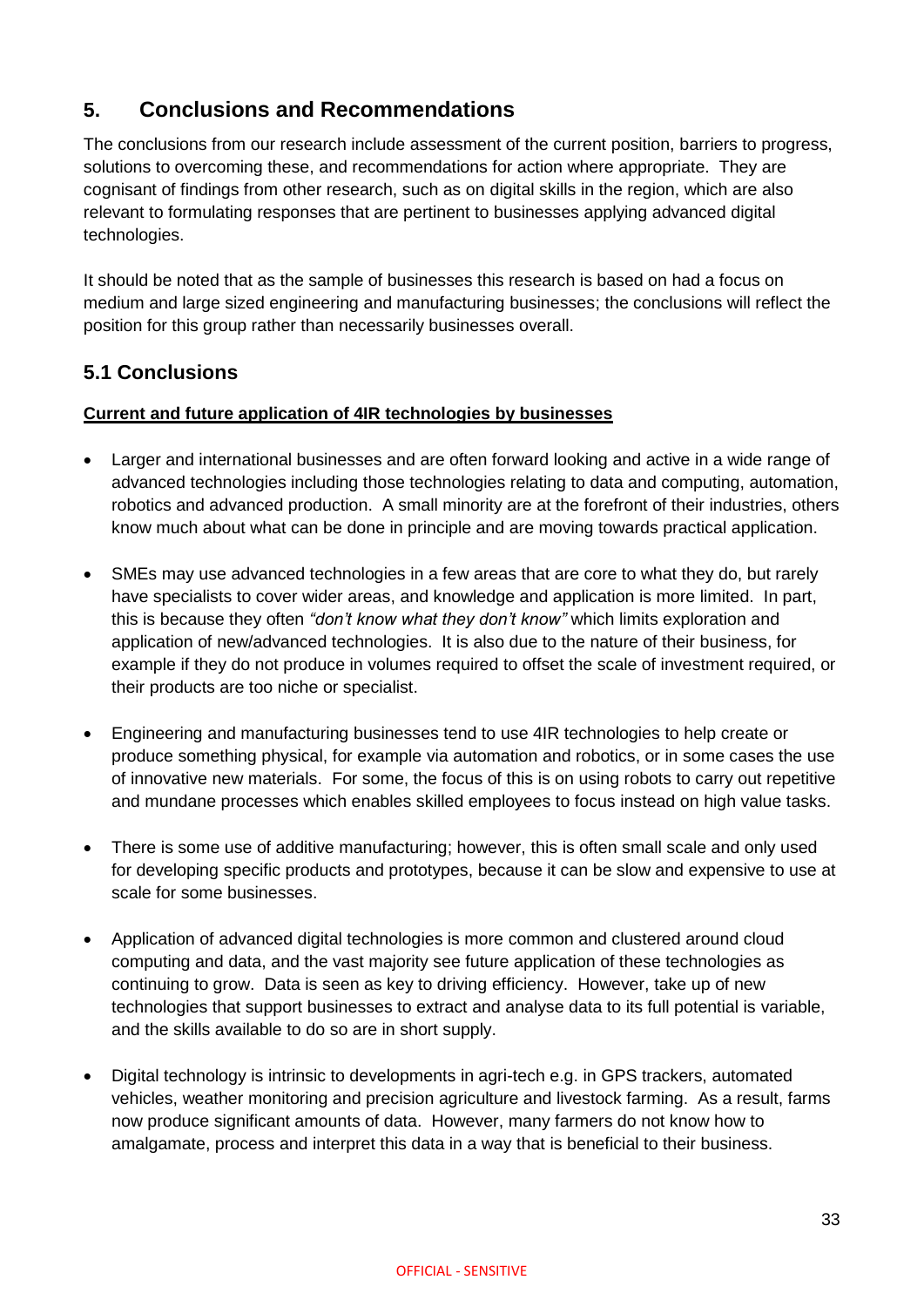- Although not widespread in the businesses we interviewed, there is some evidence of there being a culture of scepticism towards advanced data and IT technologies within some traditional businesses and amongst some of their engineers. In farming, this exists as a generational gap between older and younger workers in relation to understanding and willingness to learn and apply advanced technologies. More younger people might be attracted to work in farming if they had greater awareness of the role advanced technologies play and the opportunities these afford for career development.
- A good deal of highly advanced digital technology e.g. quantum computing, remains confined to the world of academia and major tech companies such as Google. It has not yet become more mainstream in the way that other digital technologies such as Cloud computing have.
- For many larger businesses, the green agenda is a central driver in the pursuit of new technology and solutions. Examples include collaboration with universities to develop new material combinations to improve housing energy efficiency; and conversion to a fully hydrogen powered fleet of mining vehicles.
- The pace of change in tech is extremely fast and this makes it hard for businesses and educational institutions alike to keep up. Furthermore, timing is crucial. Some technologies are seen as being about *"tomorrow's problems"* and hence require forward looking businesses with awareness of future trends and technologies, and who have some appetite for risk, to implement them early.
- Other bodies are likely to be active in this space nationally e.g. AMRC, TWI and Make UK. There is scope to consider how businesses and institutions in York and North Yorkshire can best collaborate with and gain maximum benefit from these bodies.

#### **Current attitudes, understanding, skills and expertise**

- Many businesses see skills levels in this area as important, sometimes vitally so. Some already have or are developing relevant skills within their workforce, others access them mainly through external suppliers and consultants, and sometimes through other parts of the company (if they are a branch within a larger business) or universities.
- Businesses usually believe that they have reasonable or good awareness and understanding around the 4IR technologies which they feel are most relevant to themselves. Levels of understanding are typically viewed as sufficient rather than specialist in nature. Most businesses do not feel they are missing out on opportunities through lack of skills but do see that they are on a learning curve and would like to enhance their skills and understanding. A minority of businesses are more expert, usually larger and international ones.

In SMEs, awareness and understanding of 4IR technologies and their opportunities is often down to one or a few individuals who are keen and interested in this area more than trained experts, for example a director or engineer. Others see that it is mainly an area for younger employees to lead on. These responses are pragmatic and can utilise and build workforce skills but can be questioned in terms of the scale and reliability of expertise and whether or not this is an appropriate long term solution.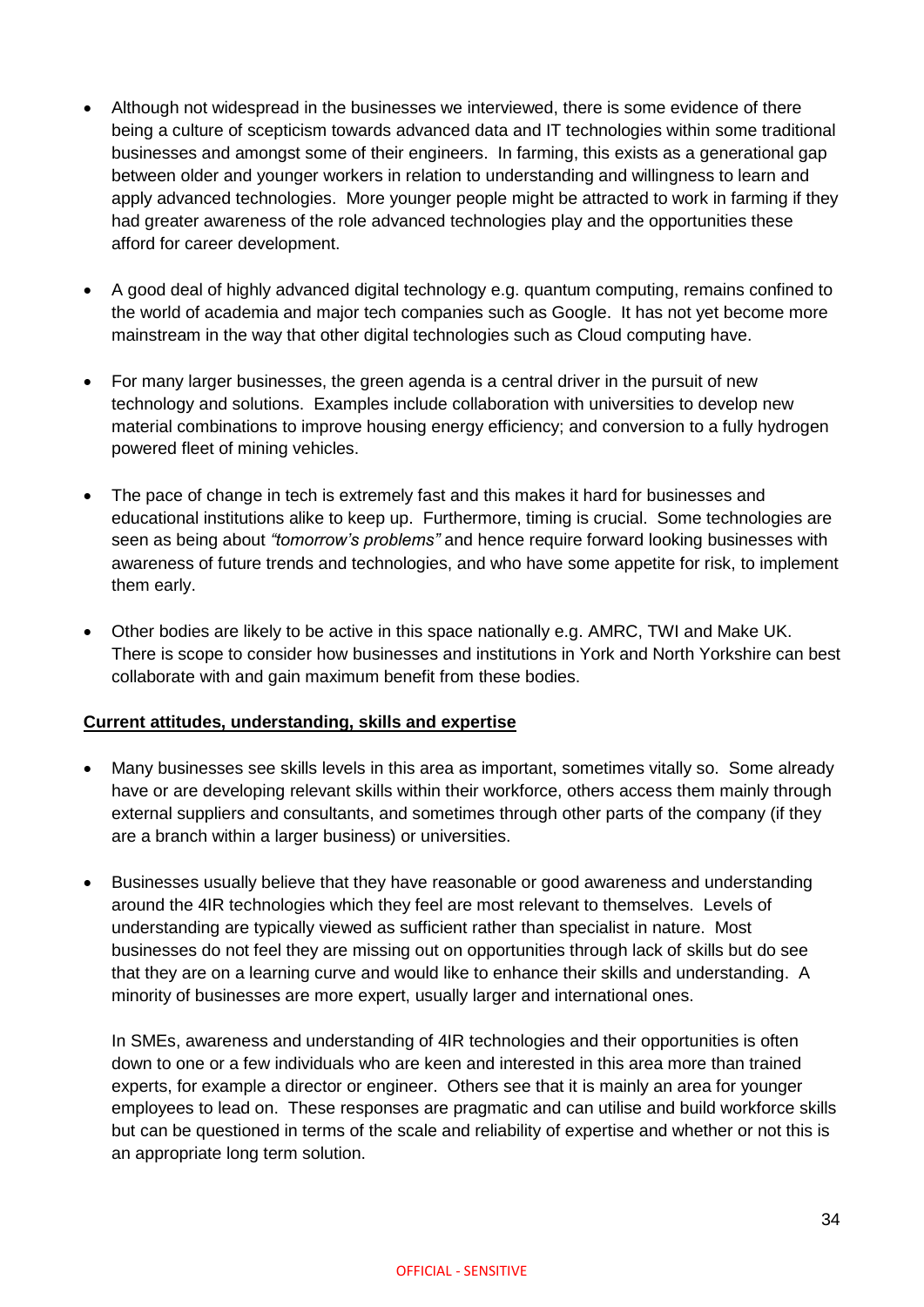- Within manufacturing and engineering businesses, there is typically more confidence about their skills and understanding in areas such as robotics and automation than in digital and data focused technologies such as Cloud computing and cyber security, where reliance on external suppliers and specialists is greater.
- While many businesses feel they have enough awareness of 4IR technologies and their opportunities, it is hard to know how far this perception is sufficiently robust, or whether it may be misplaced in some instances, especially given the range of 4IR technologies and the pace at which they are developing.

#### **Skills needs, issues and shortages**

- More than two thirds of relevant companies face challenges in recruiting to highly skilled technical roles. These range from surmountable to severe in terms of how far and easily challenges can be overcome, and their impact on a business. People with the right expertise are highly sought after in a very competitive, global labour market with major skills shortages.
- Examples of hard to recruit roles within businesses using 4IR technologies include software engineers, robotics engineers, data scientists and data analysts, as well as roles in Cloud computing, new areas of green technology, and high level biological/chemical expertise.
- Roles and specialisms where 4IR supplier businesses face skills and recruitment challenges include computer scientists and technical computing skills, coding/software skills, specific embedded software skills, electrical engineers and mechanical engineers, as well as individuals with strong analytical, logic and mathematical skills who can be moulded to specific roles.
- Recruitment is made more complex as businesses are sometimes seeking individuals with multiple skills sets – for example engineers who also have 4IR tech skills such as in automation, robotics and digital fields. Given existing skills shortages for engineers, there is a risk that these may be overshadow the 4IR skills element for businesses where engineering skills are the priority if a recruit with both of the skills sets sought cannot be found.
- Businesses using and supplying 4IR technologies seek aptitude and capability as well as technical skills. They are looking for people who are creative, practical, can self-learn and are able to apply knowledge in a business setting and often say that these are lacking, notably in relation to young people and recent graduates,
- Recruitment challenges are greater for businesses in remote locations seeking to recruit young people, many of whom cannot drive. Solutions focused on transport and access may be appropriate in these cases.
- We found examples of businesses with a Y&NY base or HQ that have expanded or created new offices elsewhere because they cannot access the skilled labour they need locally in Y&NY. Additionally, shifts to greater online or hybrid working are widening the geography from which companies are recruiting from for specialist roles – across the UK and sometimes internationally.
- From a farming perspective, advances in technology demand skills in digital technology, analysis of data to develop insights, and electrical engineering (as many advances need to be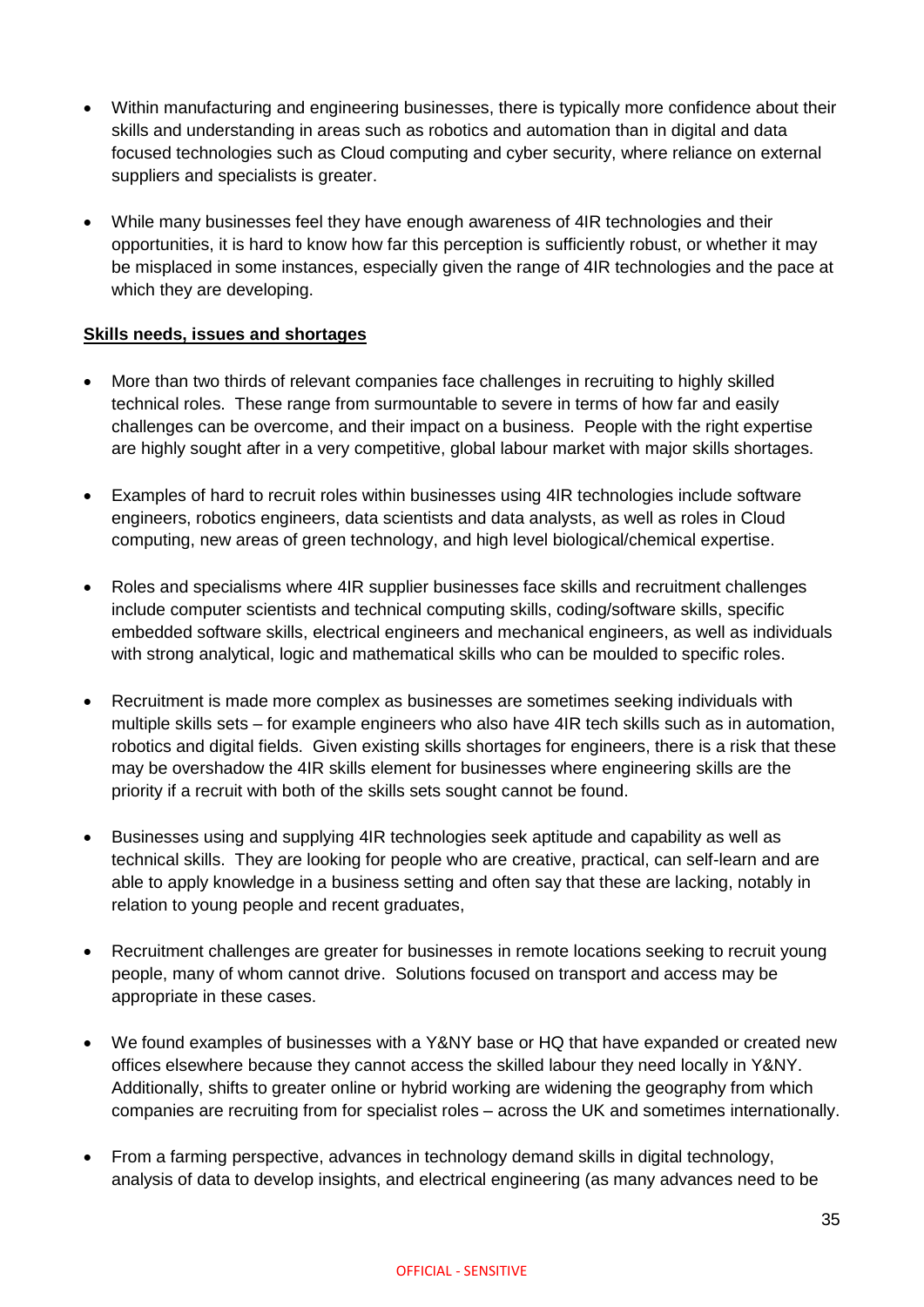hardwired). However, there are real barriers to engaging and then delivering training to timepoor farmers who are often reluctant to accept the role advanced technologies can play.

#### **Connections between businesses and education**

- Of the institutions we spoke to, only the University of York is seeing strong and growing demand for advanced technology courses and expects to grow its provision as a result. For others, demand is there but growing more moderately. This correlates with the fact that most businesses we spoke to (rightly or not) tended to look towards HE rather than FE for advanced technology skills.
- There are some examples of good business-education collaboration. However, there is also uncertainty and confusion amongst businesses about the range of courses available across institutions, the skills that they can foster in learners, and how to go about finding an institution that best fits with their needs. A single platform that collates this information and then clearly communicates and promotes it would be helpful.
- Educational institutions are keen to develop their links with businesses, however they perceive that opportunities to do this locally are constrained by the relatively limited numbers of businesses of sufficient scale and technological complexity. There is more to explore on how this can be overcome, linked to creating the right environment to support commercialisation of research and spin-offs from university to foster a spirit of advanced technology enterprise and innovation and retain graduate talent.
- Integrating content on advanced technologies such as robotics and new digital technologies into apprenticeships and FE/HE courses is important, so that 4IR tech awareness is mainstreamed.
- Educational institutions need to support learners to develop aptitude, capability and practical experience as well as academic credentials and theoretical understanding. A large increase in the number of undergraduate (and other) placements was seen as a good way to foster this blend of academic and hands-on learning, as placements are valued where they are happening.
- It is unrealistic to expect all advanced technology to be taught via HE and FE curricula. Partnerships between education and businesses are essential in achieving this, not least because the private sector is better able to provide much of the cutting-edge equipment that is needed and that is hard or too costly for education to obtain. Technology suppliers also have a role to play in imparting good quality information and training on how and why to use their equipment to get the most from it.
- Jobs that demand skills in advanced technologies are typically high quality and well paid. Apprenticeships, especially at degree level, will be one way of ensuring the right blend of academic and hands on learning, and there are examples of them working well in Y&NY. This can also mitigate the risk of technology moving at too fast a pace for HE/FE courses to keep up with.
- There continues to be a need to shift perceptions about the attractiveness of STEM subjects and to raise awareness amongst learners of the career opportunities that can be accessed through of studying these subjects. This will be key to tackling diversity issues that feature in advanced technology sectors, and the major deficit in females pursuing STEM based subjects and careers.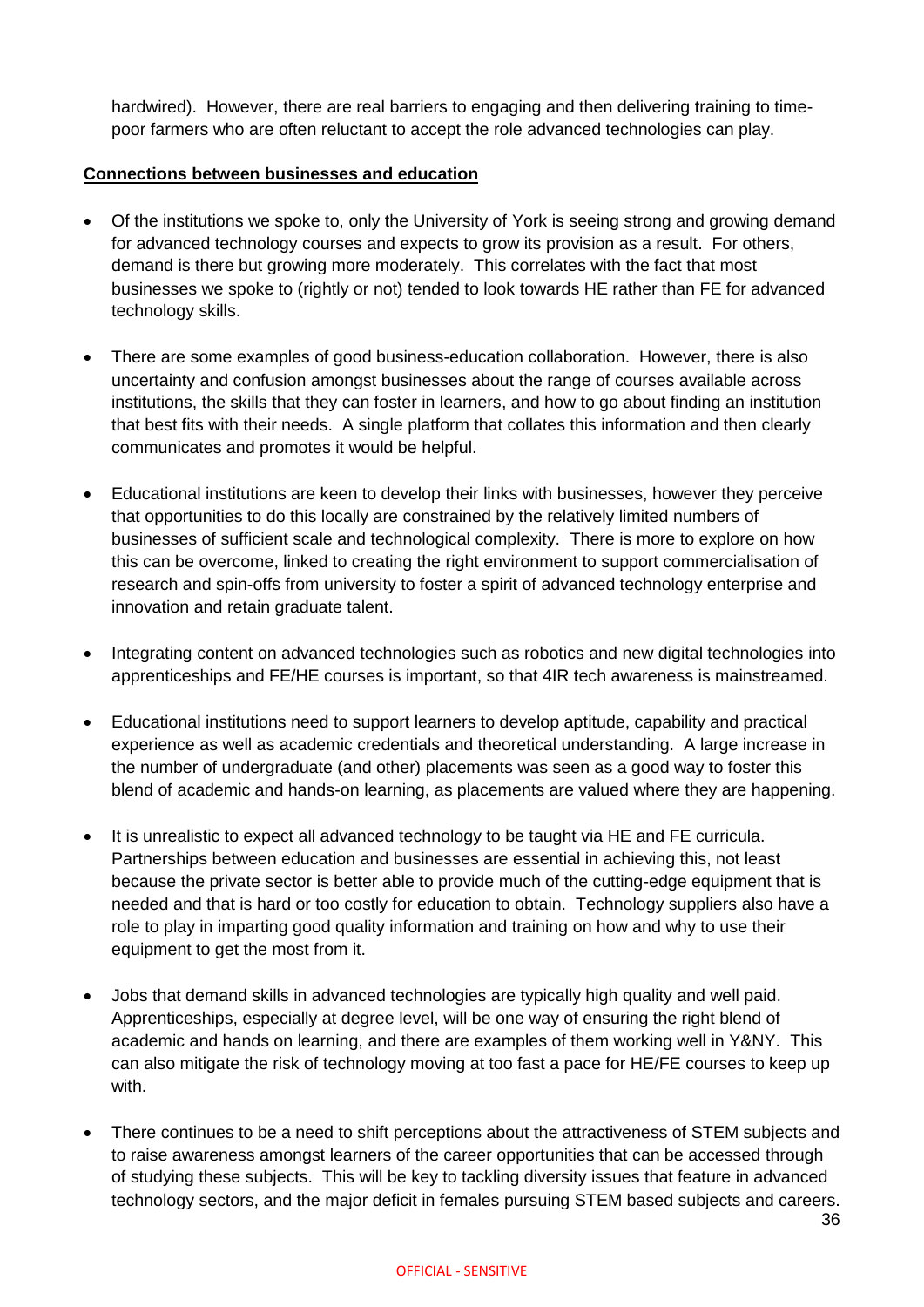### **Other barriers and issues affecting uptake**

- Barriers to greater adoption of advanced technologies include the scale of investment required, high entry costs and the ability to access finance. This is the case for business start-ups as well as for potentially multi-million pound investments by established companies.
- Automation is a long-term shift in the processes of a business and is largely irreversible in nature. Businesses must therefore have a very high degree of certainty that automation is the right solution for them before they are prepared to commit the necessary capital investment. They must also be confident that the technology will not be quickly superseded and hence become obsolete; and be willing to accept a degree of risk.
- Some new products and the technologies they use must be certified before they can be approved for sale or use. This can limit and slow down new developments and application of advanced technology.
- There is a need for caution around the wholesale reliance on new technology which may be fragile or present vulnerabilities in there is no back-up provision, for example if there were a failure with Cloud storage. Others noted that some technological changes, such as movements toward big data and new computing systems can be prone to increasing costs and long delays.
- We uncovered few if any collaborations between different businesses on 4IR technologies, but some businesses did express an interest in exploring such relationships. There may be potential for then to do so gainfully, for example around sharing facilities, equipment or expertise.

### <span id="page-37-0"></span>**5.2 Recommendations and potential ways forward**

#### **Education and skills focused recommendations**

**Recommendation 1**: Improve information and awareness in businesses about how educational institutions including universities and FE colleges can help them with 4IR skills needs, expertise and equipment. Solutions may include the use of a shared platform setting out the HE/FE offer, proactive communications, or employing people in brokerage roles that help to connect businesses to provision that best meets their needs. In parallel, improve awareness in relevant HE and FE departments about local businesses activity in this sphere.

**Recommendation 2**: Encourage expanded provision around the most relevant HE courses to provide more skilled graduates, for example in robotics, computer science, cyber security and data analysis, in order to widen the local talent pool. Use dialogue with business to ensure provision also builds practical application skills and is shaped by demand, including through routes such as Technical Advisory Boards.

**Recommendation 3**: Integrate 4IR content into relevant HE and FE courses to help foster and widen technical skills and awareness in the future workforce. Examples could include seeding modules on robotics into engineering courses and apprenticeships, as well as content on digital, data and green technologies linked to the net zero agenda.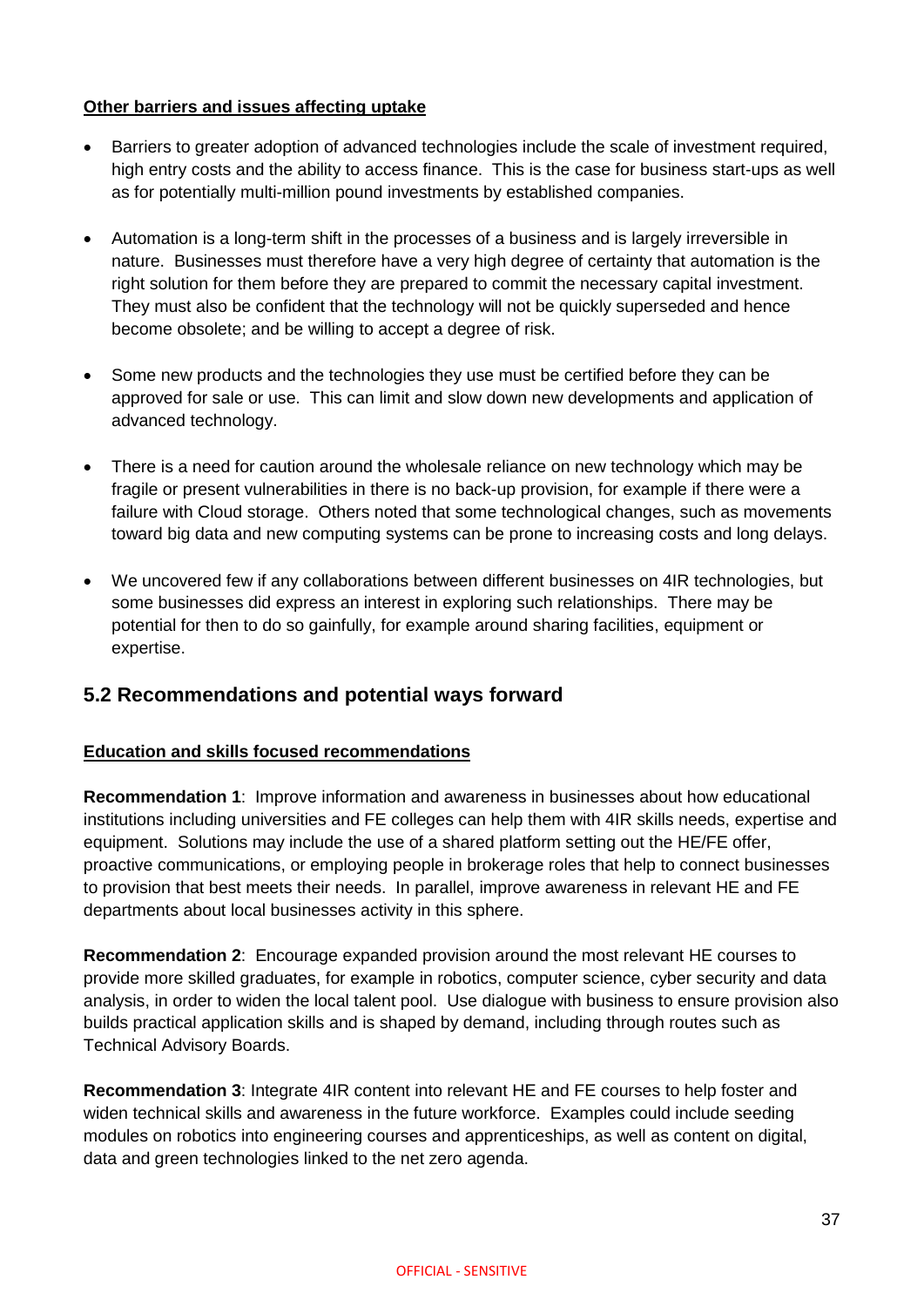**Recommendation 4**: Increase demand from young people to study and seek careers in 4IR related subjects and specialisms that meet business needs. This should include strong IAG that demonstrates the breadth of available career opportunities and greater promotion of tech and STEM in education from early years and have focus on engaging more girls in these subjects to address diversity challenges that many advanced tech businesses face.

**Recommendation 5**: Work with education institutions to radically increase the number of relevant courses that offer undergraduate (and other) placements in businesses applying 4IR technologies. This is a highly effective model for blending academic and practical learning, building long-term partnerships between education and business, and enhancing future recruitment and retention. The base level is currently low but there is appetite from both sides to do more, and good practice that can be learned from.

**Recommendation 6**: Promote awareness and uptake of apprenticeship opportunities in this field, including through raising the perceived value of this pathway and highlighting the potential of degree level apprenticeships to build academic and practical skills. Many SMEs may not be fully aware of these opportunities or how to put them in place, so support and encouragement to help businesses make the first move may be needed.

**Recommendation 7**: Encourage and communicate provision of shorter and flexible training courses for businesses to upskill employees, as there is likely to be greater take up of bite-size or incremental learning that is manageable within tight financial and time constraints.

#### **Wider recommendations**

**Recommendation 8**: Explore the potential to develop a technology diagnostic and opportunities assessment service for SMEs. This could involve using advisers with sufficient understanding of business and the sector in question, and relevant technologies and solutions, to identify opportunities for action and link them to more specialist expertise.

**Recommendation 9**:Consider the development of a high profile and accessible Centre of Excellence for Advanced Technology, or a network of such hubs with different 4IR specialisms, linked to HE expertise, and connected to the Institute of Technology and relevant provision in FE. This would demonstrate and communicate what is possible in respect to the application of advanced technologies, in a way that can be understood by non-specialists and enable them to connect to experts and suppliers and develop practical ways forward for their business.

**Recommendation 10**: Continue to use wider business support, innovation and economic development interventions to create the right environment for commercialisation of research and the creation of new businesses and spin-offs from universities. This should include fostering a spirit of collaboration and enterprise, and consideration of how public and private funding mechanisms can support investment in the face of high entry costs. More widely, promote the region's attractive environment and quality of life to help attract and retain high tech businesses and skilled workers, and enhance connectivity to enable those who cannot drive (including many recent graduates) to access jobs in relevant businesses, including in hard to access locations.

**Recommendation 11:** Capitalise upon business interest in the green/net zero agenda as a driver for innovation and utilisation of advanced technologies and identify and promote such opportunities to a wider range of businesses, especially SMEs.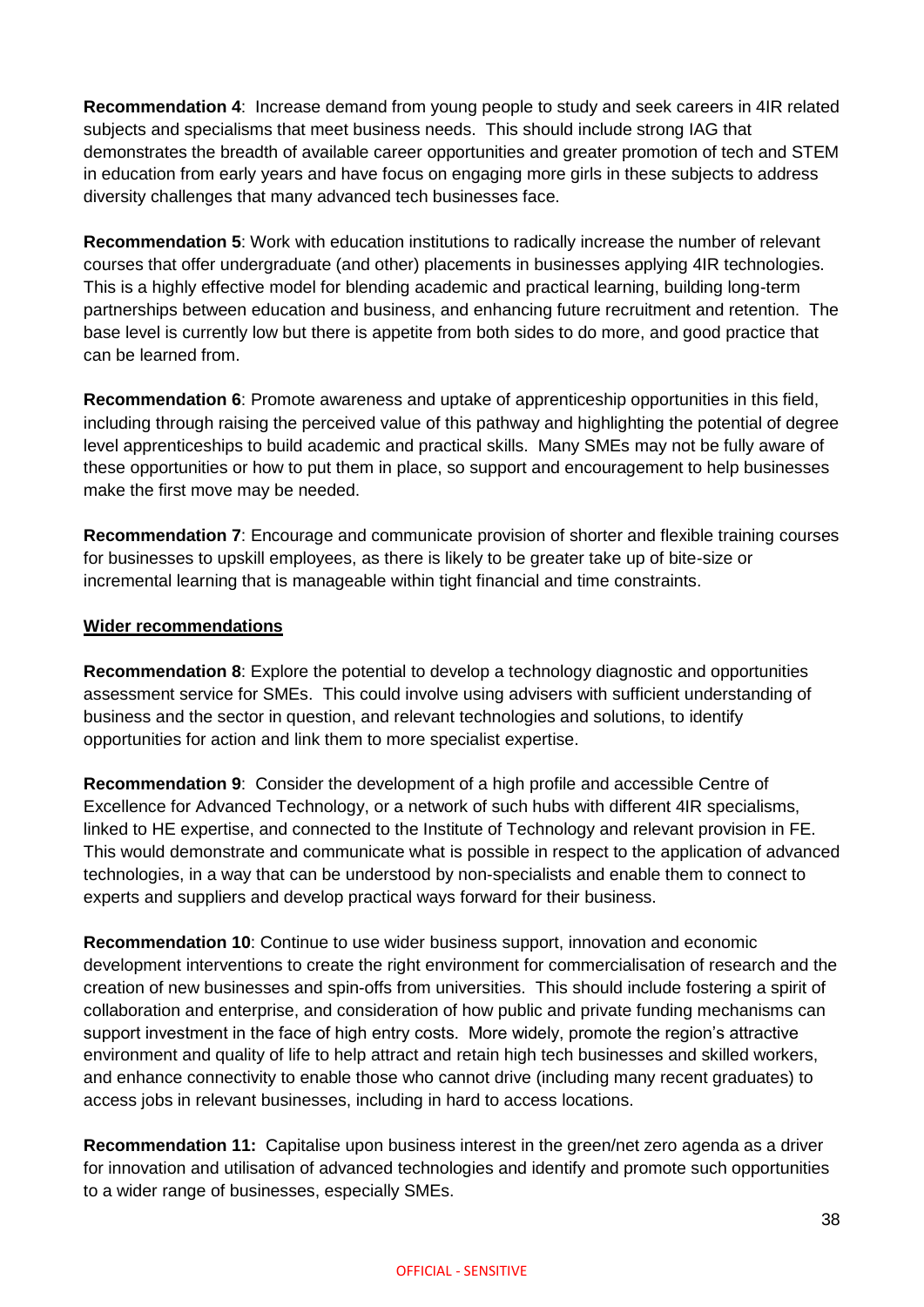**Recommendation 12:** Explore opportunities to help businesses with similar technological interests/opportunities to collaborate and exploit potential synergies, e.g. to share or rent out specialist equipment, to build and share expertise, or to seek joint funding. Routes to do this may include working through innovation networks or business representative bodies (e.g. the Chamber of Commerce or Make UK), hosting knowledge transfer or 'tech meet-up' events or putting businesses in touch with one another where there are existing geographical clusters.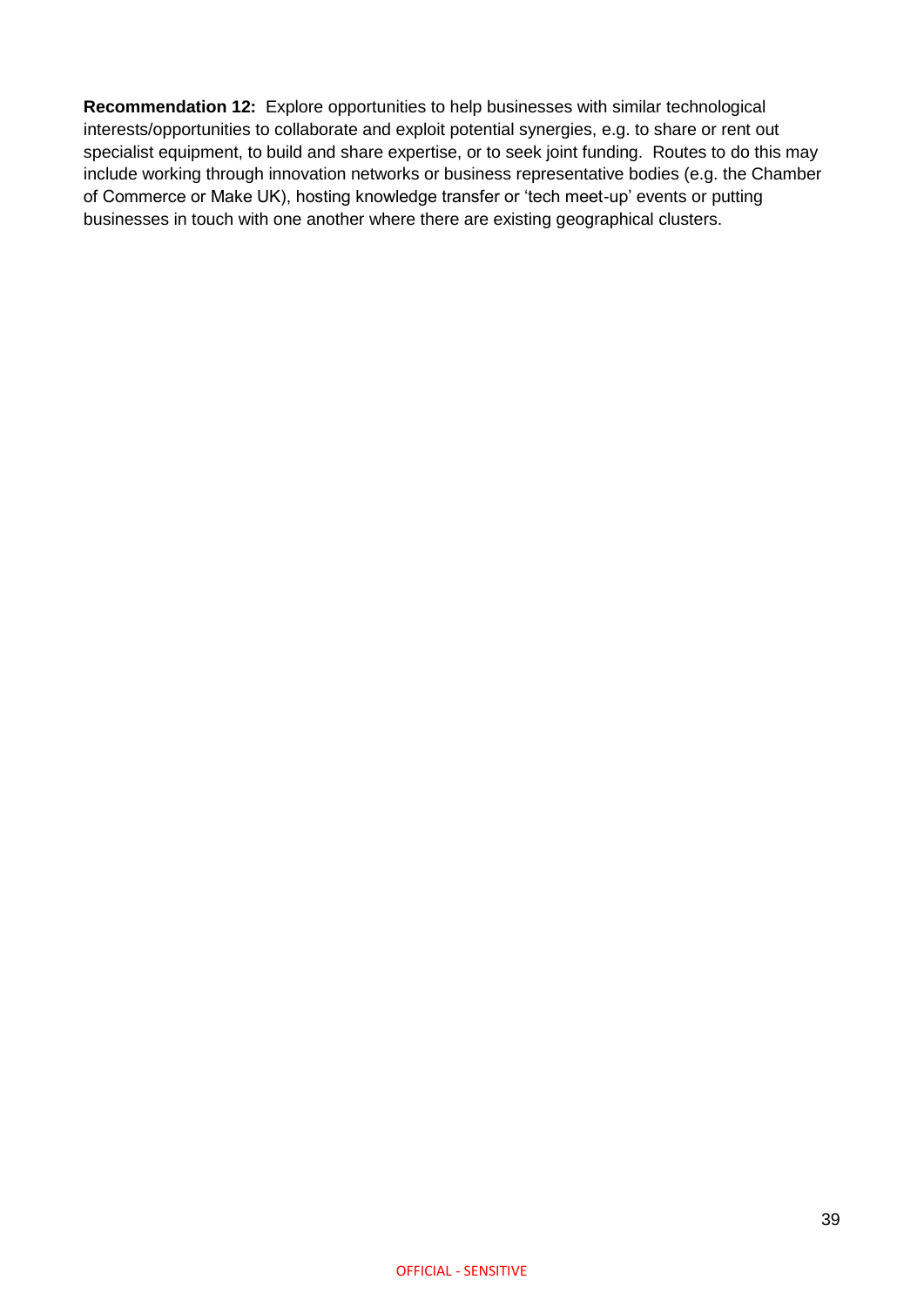# <span id="page-40-0"></span>**ANNEX: Case studies of application of 4IR technologies**

### **Ryedale Group**

The Ryedale Group<sup>44</sup> is a family business that has been based in Kirkbymoorside since 1952. It is an information and a production based business, with lines including sustainable plastic print production and horticultural plant care labels and cards. It has applied new 4IR technologies for both 'hardware' and 'software' elements of the business.

On the **hardware side**, it has developed automated robotic production equipment to replace an entirely manual and routine task that involved cracking bundles of labels out of a stack of sheets. The business had struggled to find people who could do this task, and the new automated process would overcome this problem and reduce the number of staff needed.

As a specialist company, it could not buy an off-the-shelf solution, so it shaped up what it wanted and teamed up with local engineers and software developers to design and build its own solutions, mainly in the print finishing department. Overall, it took around two years to fully develop and implement the project. As it was a great success, the business then went on to buy two more (improved) machines off the back of that first generation 1 prototype and rolled out the process to a wider range of products, one of which was supported by a PAPI grant<sup>45</sup> from the University of York.

The company has been able to train operators to run and maintain the machine, which is a more skilled role, and because the packing task is less physically taxing, a wider range of people are able perform the task. The new technology has made the business much more productive and helped to offset rising labour costs. Additionally, the machines were designed to be as simple as possible and to have a very quick payback period. While the initial drive to innovate through a new machine came from management, once it was in place the operators did a great job of fine tuning the process and helping to develop further generations.

The business has also innovated on the **software side** to enhance workflow using similar principles - keep it simple and use local engineers. This was important as the business is highly seasonal and depends on maintaining a healthy workflow through the business, supported by having the correct information. Just before Covid-19 struck it had moved most of its workflow to the Cloud, which provided a connected pathway through the business from sales, through to design and artwork studio, production and purchasing, the warehouse, and connected to finance. The software purchased to enable this is highly customised and has been further and rapidly developed over time, with the Ryedale Group's own team given flexibility to innovate and add new features.

Ryedale Group has partnered with suppliers to bring in the specialist skills needed to support its use of advanced technologies and is also retraining its own staff to use software rather than pass around emails and spreadsheets. Although, implementing the changes presented some challenges to begin with, the fact that its system is logical and has directly incorporated ideas from teams into their development has helped to overcome any difficulties. The change is seen as having been very successful all in all. An additional benefit has been that going online supports easier staff transfers and/or recruitment from further afield, because working from home or hybrid working is possible.

 $\overline{a}$ 

<sup>44</sup> <https://ryedalegroup.com/>

<sup>45</sup> PAPI encourages innovation with 40% capital grants of up to £20k to support the development of new products or services and is open to SMEs in York, North Yorkshire and Leeds City Region<https://papi.org.uk/>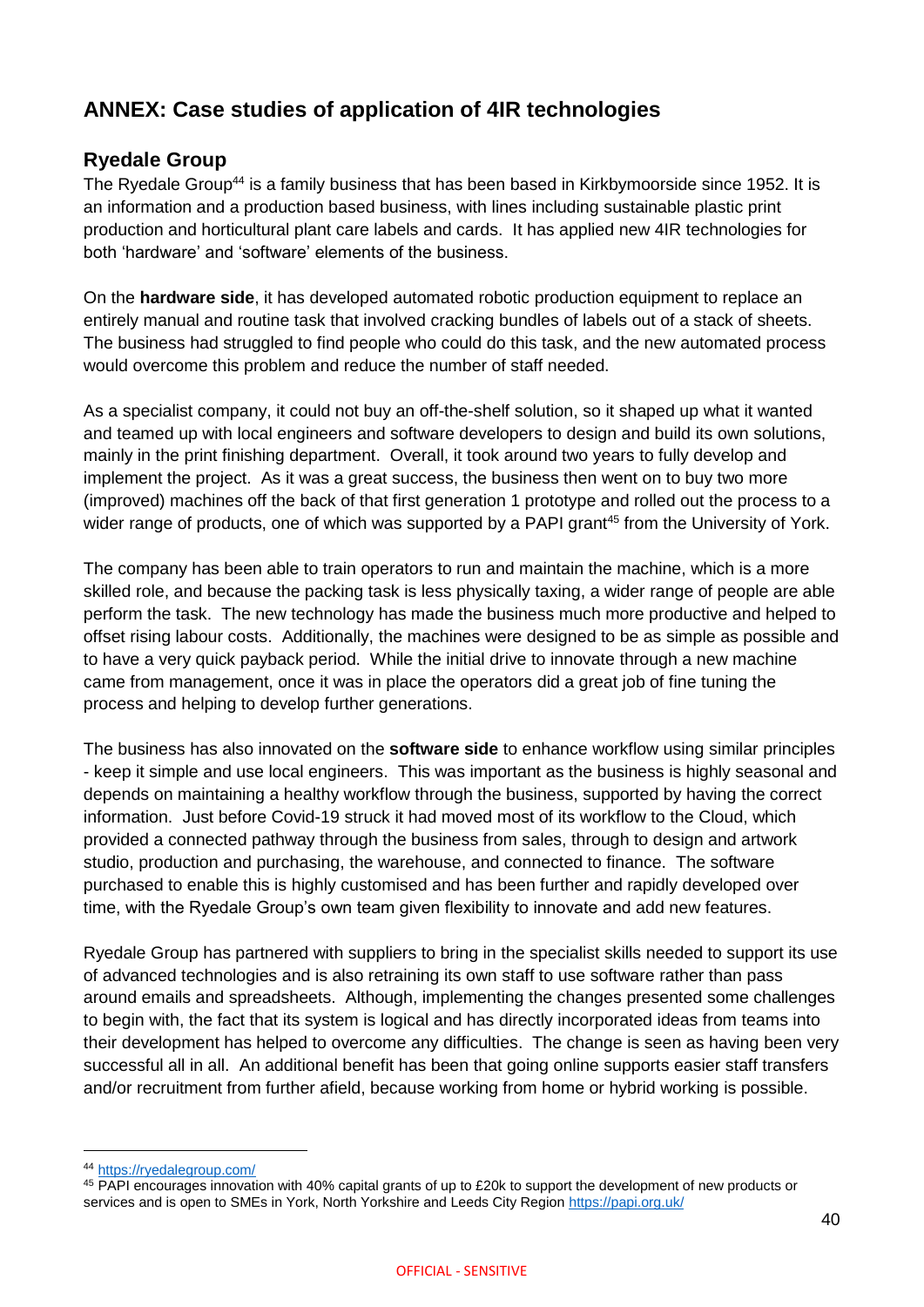### **Anglo American**

Anglo American<sup>46</sup> is a global mining company, employing close to 100,000 people. The company, headquartered in London, operates primarily in the Southern Hemisphere, mining for metals and materials such as copper, diamonds and iron ore. In February 2020, the company acquired the Woodsmith Project in Whitby, its first and only operation in Europe, where it is building a new mine focused on the world's largest and highest grade polyhalite resource for use in crop nutrition. The mine will extract the material from one mile beneath the surface, then transport it via a 23 mile underground tunnel to Teeside for processing and then global export via local port facilities.

Anglo American's mission is to re-imagine mining to improve people's lives. Their 'Future Smart Mining' approach is central to achieving this. It focuses on precision extraction of metals and minerals via integrated technology and data driven mining methods. This innovation-led approach is helping the company to mine in ways that are safer, more productive and efficient, and more sustainable, helping them to meet their commitment to be carbon neutral by 2040 – ten years ahead of their industry. Innovations include transforming the company's fleet of 500 tonne mining vehicles to become fully automated, remotely operated and hydrogen powered.

Digitisation and data underpin Future Smart Mining. All innovations are fully digitally connected, capturing substantial volumes of smart data that can be analysed to inform decision making and boost efficiency, quality and speed, to drive down cost, and ultimately to boost sustainability. This includes for example data that allows the business to understand exactly how every piece of machinery is operating – from its productivity to whether it is about to breakdown (so that preemptive repairs can be made). This transformative shift to digital and data-led operations has required the company to examine its skills needs, including how it can upskill and reskill its existing workforce, as well as build a pipeline of skills for the future.

Cyber security has been identified as a critical area for the business to focus its skills effort on. This recognises three things: a) the volume of data produced in the business each day and the value of it to the company; b) that cyber crime is increasing at an alarming rate globally, with one in four UK companies having experienced a cyber breach; and c) the significant UK shortage in cyber security skills, with 37% of roles deemed 'hard to fill' and 40% of applicants lacking the necessary skills.

In response, Anglo American established its own Cyber Apprenticeship programme based at its North Yorkshire operation. This is a long term investment in growing its own talent pipeline in a way that blends high quality practical and academic learning. From October 2022, it will take on its first cohort of seven apprentices, with a plan for 14 apprentices to be in post concurrently. It is a twoyear, Level 4 apprenticeship based on an 80/20 split of on the job and formal learning. As well as their apprenticeship, participants will achieve four industry certification qualifications, experience a range of roles in cyber security, and can aspire to becoming a full time employee on completion.

In addition, the company is a member of Cyber First.<sup>47</sup> the national scheme designed to identify, inspire and nurture a diverse range of talented young people into a cyber security career. Anglo American is going into schools locally to deliver cyber related activity, in its first year reaching 400 children. It is also working with Scarborough Borough Council, GCHQ and Coventry University Scarborough to pool resources and expertise to help turn North Yorkshire into a cyber security hub focused on operational technologies.

<sup>46</sup> <https://www.angloamerican.com/>

<sup>47</sup> <https://www.ncsc.gov.uk/cyberfirst/overview>